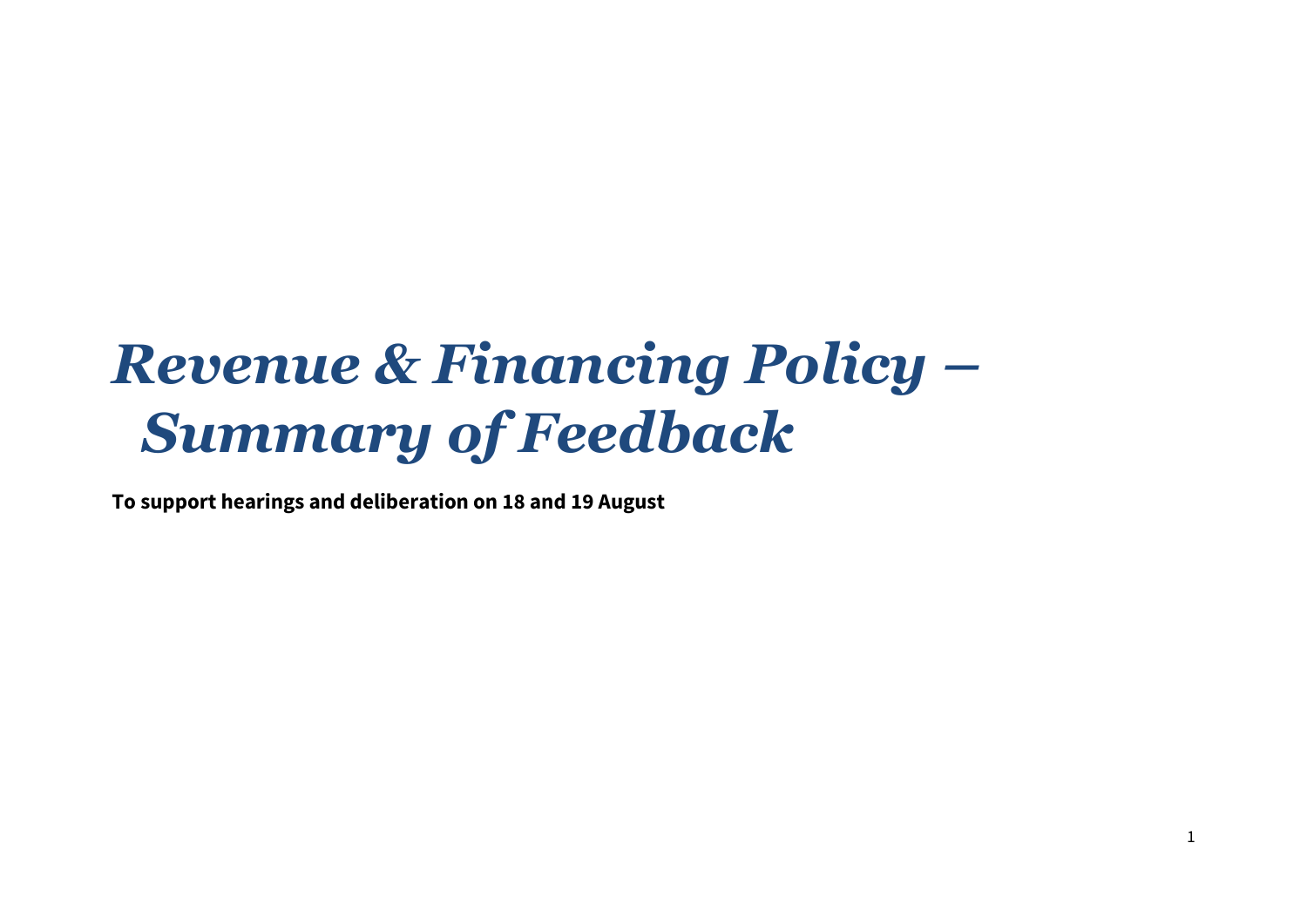#### **Contents**

<span id="page-1-0"></span>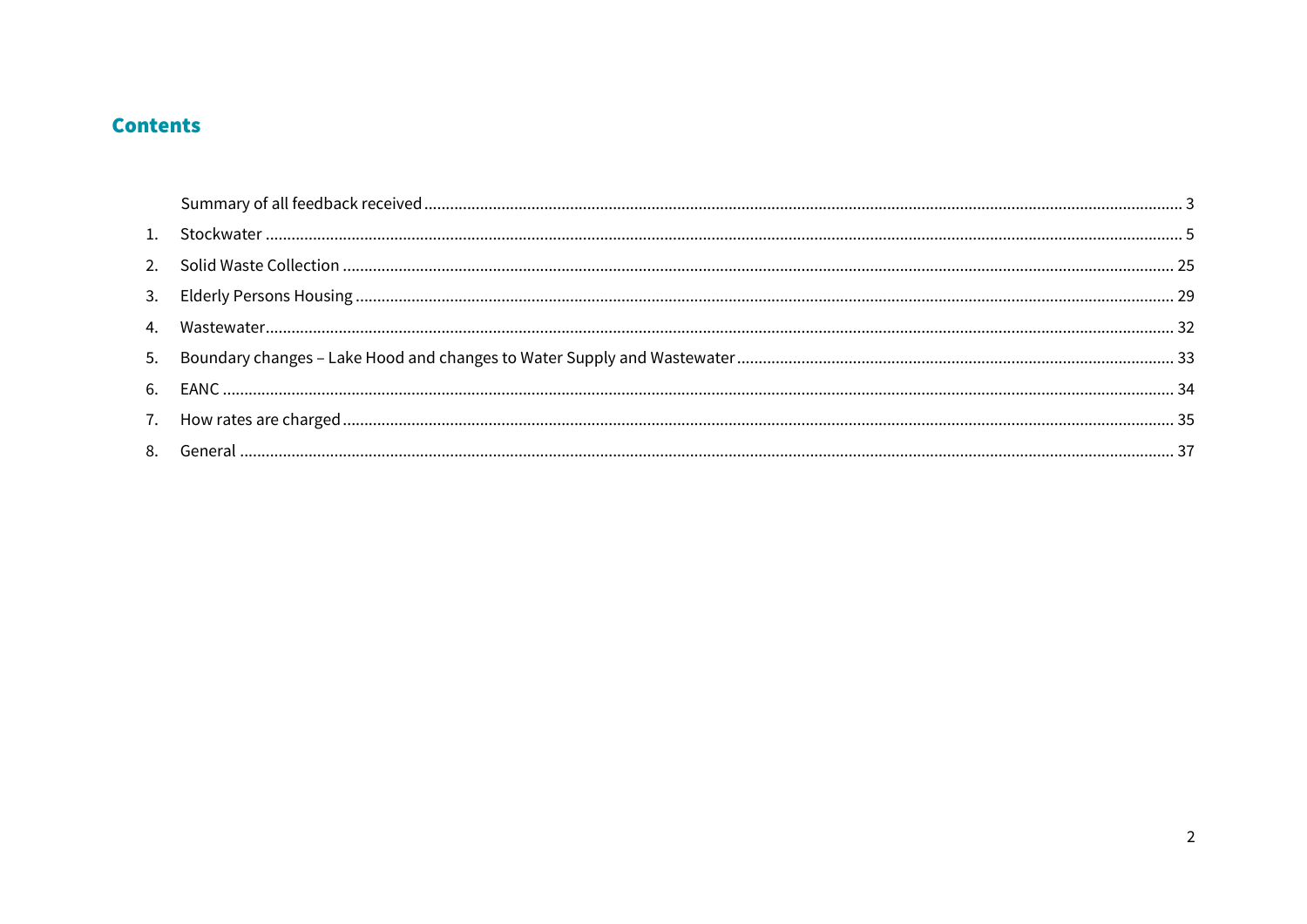# Summary of all feedback received

- 134 submissions received on time, 1 late submission
- 28 submitters to be heard

#### **Which option do you support for Elderly Persons Housing?**

|                                                                                                                                 | $\frac{0}{0}$ | <b>Number of responses</b> |
|---------------------------------------------------------------------------------------------------------------------------------|---------------|----------------------------|
| <b>Option One -</b> Increase rent significantly to meet upgrade requirements (status<br>quo)                                    | 14%           | b                          |
| <b>Option Two - Introduce a general rate component of 0-30% and increase rent</b><br>by around \$10 per week (preferred option) | 31%           | 13                         |
| <b>Neither of these</b>                                                                                                         | 55%           | 23                         |
|                                                                                                                                 | Total         | 42                         |

#### **Which option do you support for Stockwater Management?**

|                                                                                                 | $\frac{0}{0}$ | <b>Number of responses</b> |
|-------------------------------------------------------------------------------------------------|---------------|----------------------------|
| <b>Option One -</b> Set a minimum charge and a per metre rate (status quo)                      | 50%           | 53                         |
| <b>Option Two - Fixed cost of \$600 per property and a per metre rate (preferred</b><br>option) | 8%            | 8                          |
| <b>Option Three</b> - Equal charge per property of around \$700                                 | 4%            |                            |
| None of these                                                                                   | 38%           | 40                         |
|                                                                                                 | Total         | 105                        |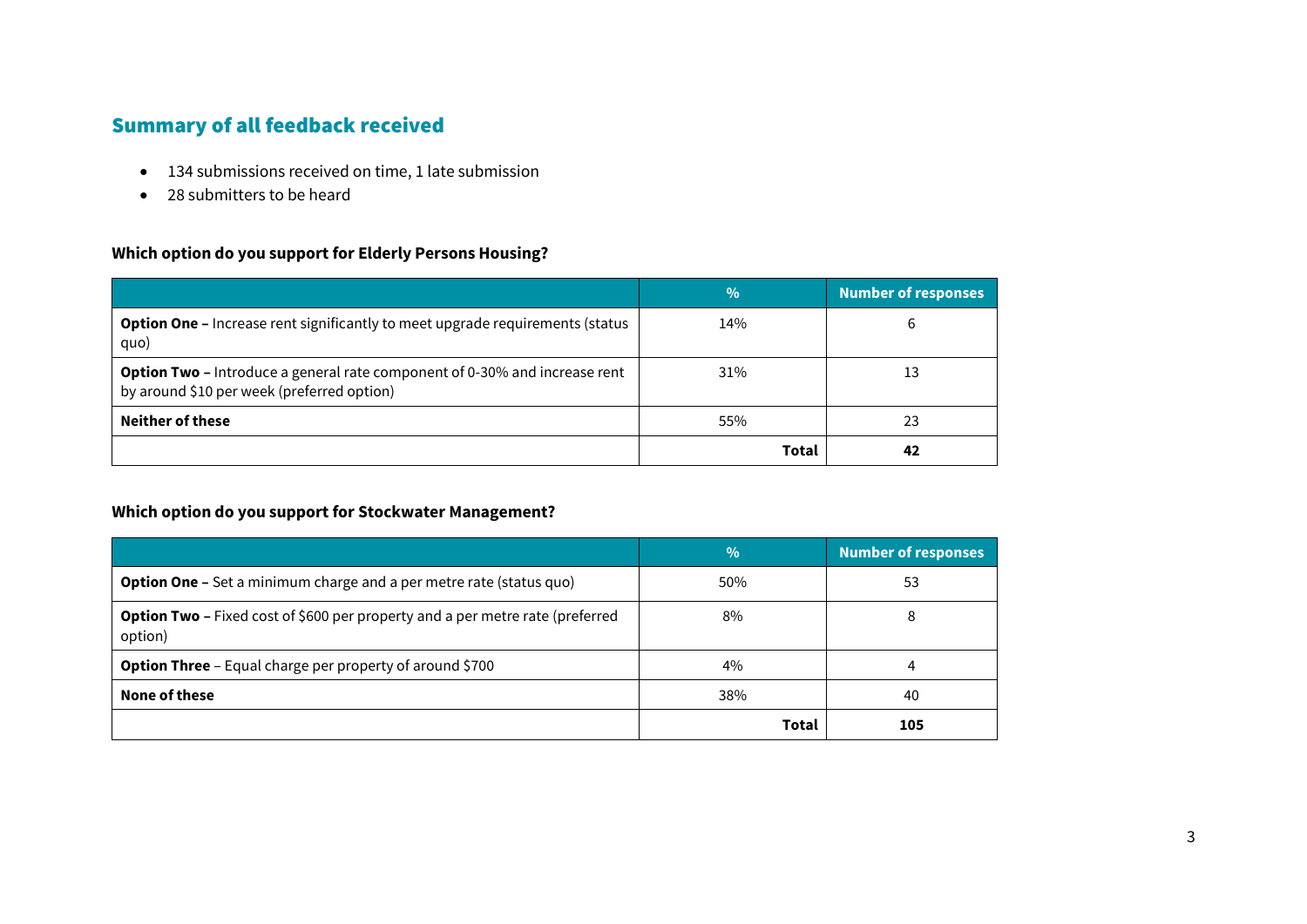## **Which option do you support for Wastewater?**

|                                                                                 | $\frac{0}{0}$ | <b>Number of responses</b> |
|---------------------------------------------------------------------------------|---------------|----------------------------|
| <b>Option One -</b> Charge based on property location (status quo)              | 47%           | 18                         |
| <b>Option Two -</b> Equal charge per property (around \$420) (preferred option) | 24%           |                            |
| Neither of these                                                                | 29%           |                            |
|                                                                                 | Total         | 38                         |

#### **Solid Waste Collection (extending the service to these areas)**

<span id="page-3-0"></span>

| <b>Collection area</b>                | No. of<br>properties<br>affected | <b>Supports</b>                                                            | <b>Does not support</b> | <b>Total submissions</b><br>received on topic |
|---------------------------------------|----------------------------------|----------------------------------------------------------------------------|-------------------------|-----------------------------------------------|
| <b>Willowby Block</b>                 | 120                              | 3                                                                          | 12                      | 15                                            |
| Rakaia - Acton Road                   | 6                                |                                                                            | 1                       | 1                                             |
| Laing's Road                          | 4                                |                                                                            |                         |                                               |
| <b>Melrose Road</b>                   | 3                                |                                                                            |                         |                                               |
| <b>Chertsey - Wilkinson's</b><br>Road | 9                                | No submissions from residents of these areas on the proposed<br>extensions |                         |                                               |
| <b>Methven - Thyme Stream</b>         | 16                               |                                                                            |                         |                                               |
| Lake Hood - Village Green             | 4                                |                                                                            |                         |                                               |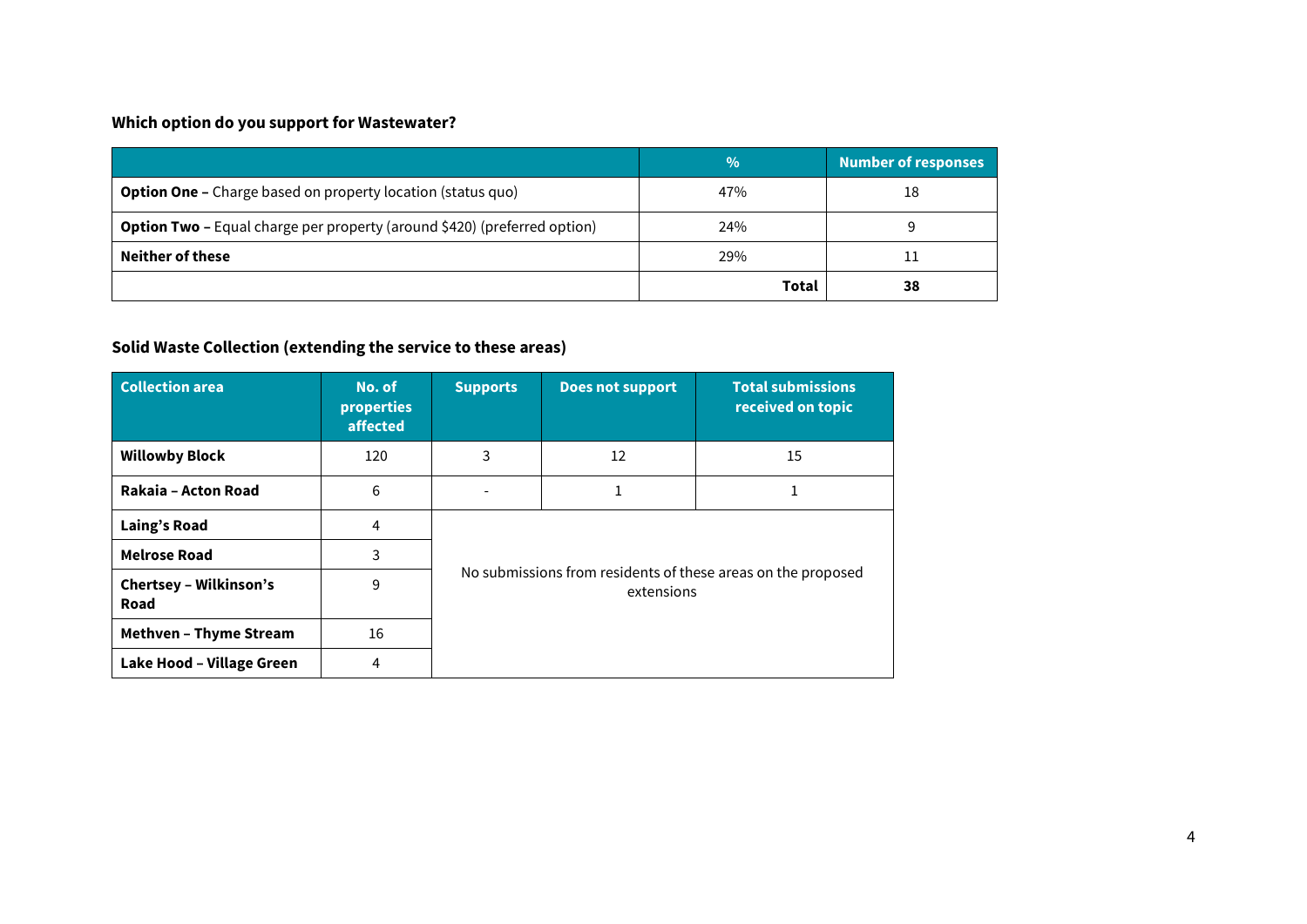#### 1. Stockwater

Council consulted on increasing the minimum charge for stockwater to be \$600, plus \$0.1665 per metre over 1,000 metres. There would be no charge for 'stockwater services'.

| <b>Submitter Name</b>                                       | Page<br>number | <b>Summary</b>                                                                                                                                                                                                                                                                                                                                                                                                                                                                                                                                         | <b>Staff comments</b>                                                                                                                                                                                                                                                                                                                                                                                    |
|-------------------------------------------------------------|----------------|--------------------------------------------------------------------------------------------------------------------------------------------------------------------------------------------------------------------------------------------------------------------------------------------------------------------------------------------------------------------------------------------------------------------------------------------------------------------------------------------------------------------------------------------------------|----------------------------------------------------------------------------------------------------------------------------------------------------------------------------------------------------------------------------------------------------------------------------------------------------------------------------------------------------------------------------------------------------------|
| Applegarth Holdings<br>Limited (Lucy and<br>Simon Raisbeck) | 12             | In the six months since residing at their property there has been no<br>water in race, therefore is too unreliable for stock.<br>Questions why they are being charged for stockwater when it is not<br>reliable and there is no ability to control a natural spring.<br>Suggestion at a Zoom meeting was that these races could be<br>reclassified as a 'spring drain' and therefore exempt from the<br>charging system.<br>Submitter requests reclassification of the race and that the particular<br>charges for the race are cancelled immediately. | The water races bylaw currently only distinguishes<br>between local races and main races. They are<br>currently treated the same way in terms of rating.<br>While, the creation of additional classifications of<br>races with lower or zero rating liabilities may be<br>feasible, it may result in increased complexity, and<br>ultimately impose further costs on remaining<br>customers. - A Guthrie |
| Baker, Jody<br>(late submission)                            | 242            | Opposed to paying anything for stockwater as there is no water<br>running through property. Would prefer the race was filled in. Not<br>maintained and questions why they pay for a service that is not used.                                                                                                                                                                                                                                                                                                                                          | Noted.                                                                                                                                                                                                                                                                                                                                                                                                   |
| Baldwin, William<br><b>HEARD</b>                            | 15             | Has 20m of race travelling through property. Requests an exemption<br>from the SW rate for smaller properties.                                                                                                                                                                                                                                                                                                                                                                                                                                         | There may be merit in providing a rating exemption<br>for properties where there is a very small length of<br>race running through the property.<br>If Council was to progress this concept Council may<br>consider that properties receiving such an exemption<br>should not be considered "affected parties" during<br>race closure processes pertaining to the exempted<br>race. - A Guthrie          |
| Ball, Michael and<br>Bennett, Andre                         | 19             | Would support a small increase to minimum charge, however not the<br>extent that was proposed. The creek which cuts property is used as a<br>drain for town so no option to have this closed. Water in race is not<br>used but submitter acknowledges ability to use it and does not object<br>to paying. However, does spend a lot of time removing rubbish and                                                                                                                                                                                       | It is noted that races that provide for other<br>values/benefits may be more difficult to close. - A<br>Guthrie                                                                                                                                                                                                                                                                                          |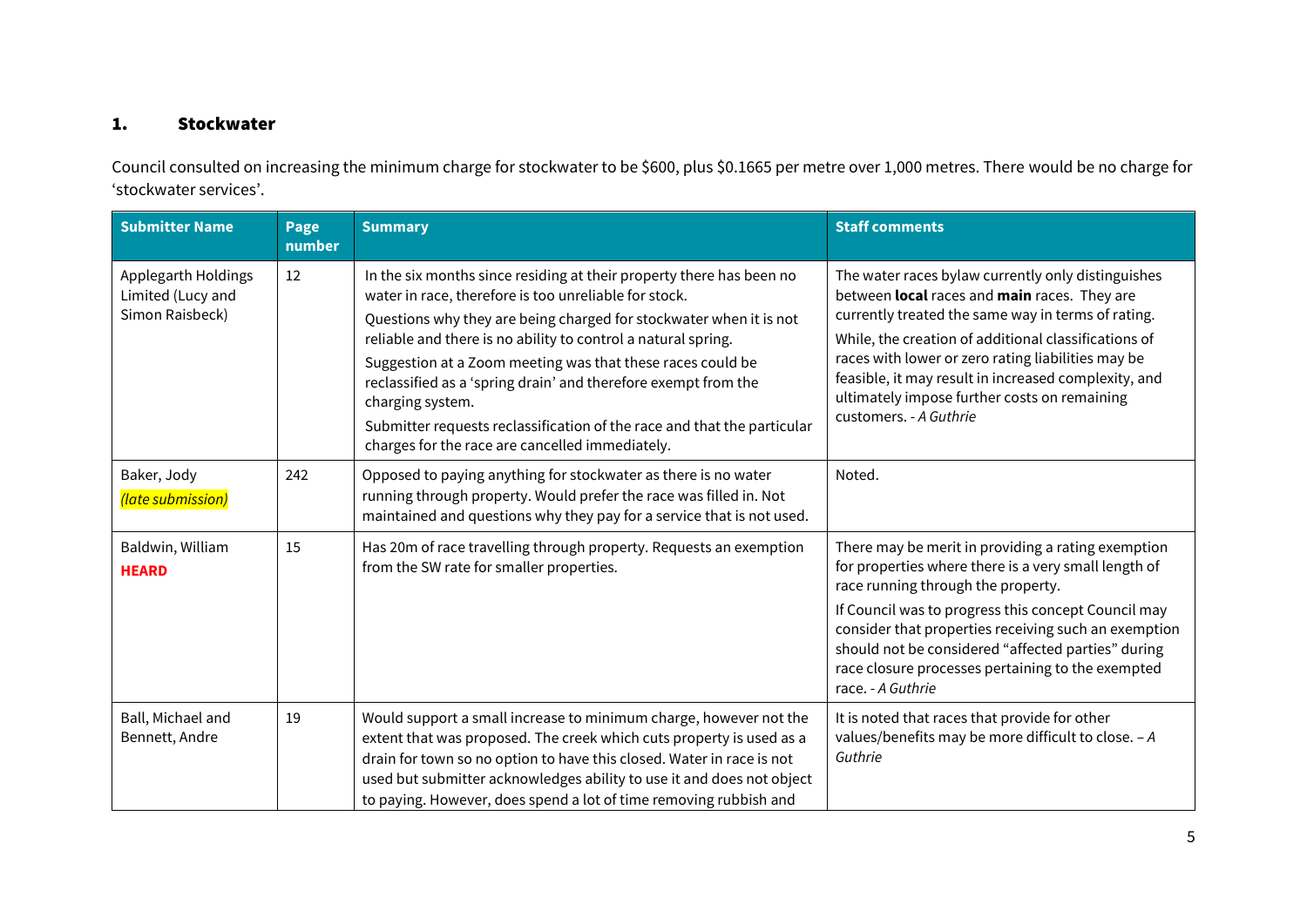| <b>Submitter Name</b>                                | Page<br>number | <b>Summary</b>                                                                                                                                                                                                                                                                                                                                                                            | <b>Staff comments</b>                                                                                                                                                                                                                                                                                                                                                                                                                    |
|------------------------------------------------------|----------------|-------------------------------------------------------------------------------------------------------------------------------------------------------------------------------------------------------------------------------------------------------------------------------------------------------------------------------------------------------------------------------------------|------------------------------------------------------------------------------------------------------------------------------------------------------------------------------------------------------------------------------------------------------------------------------------------------------------------------------------------------------------------------------------------------------------------------------------------|
|                                                      |                | upkeep. Proposal would increase rates bill by over 30% for no<br>additional benefit.                                                                                                                                                                                                                                                                                                      |                                                                                                                                                                                                                                                                                                                                                                                                                                          |
| Bennett, Robert                                      | 29             | States SW races a thing of the past with many paying for a service they<br>don't use. Council should take a lead in saving water and shut the<br>races.                                                                                                                                                                                                                                   | Council is endeavouring to facilitate the closures of<br>races, where closure is considered appropriate, but<br>recognising that the network provides for other<br>values beyond just stockwater provision. - A Guthrie                                                                                                                                                                                                                  |
| Bruce, Roger<br><b>HEARD</b>                         | 34             | Increasing the minimum charge would be crazy given urban residents<br>pay half this amount for guaranteed supply of quality water. Closing<br>races to increase flows in the river will not work.                                                                                                                                                                                         | The property densities associated with urban water<br>schemes typically provide for relatively lower cost<br>services. The proposed minimum charge is<br>comparable to services provided by district irrigation<br>schemes.                                                                                                                                                                                                              |
|                                                      |                |                                                                                                                                                                                                                                                                                                                                                                                           | The comment regarding the impact of closures on<br>river flows is a matter for Environment Canterbury. - A<br>Guthrie                                                                                                                                                                                                                                                                                                                    |
| <b>Burrows Farms</b><br>Limited (William<br>Burrows) | 38             | States that the aim of Option 2 is to increase cost for smaller farms,<br>however where many properties are owned by the same operator with<br>a moderate race length the cost actually increases greatly overall. This<br>has the opposite effect of what is outlined. Submitter is a large land<br>owner but would not benefit from the proposed change given they<br>own 8 properties. | The submitter may not be applying the per metre rate<br>component correctly as it only comes into effect for<br>lengths of race greater than 1,000m. Based on the<br>2018/19 modelling and using the submitters given<br>figures, they may in fact be paying slightly less. Also,<br>if any of the properties are considered contiguous for<br>rating purposes; that may reduce the number of<br>minimum charges applicable. - A Guthrie |
| Chapman, Donald                                      | 40             | Questions if they will continue to be charged for something which is<br>not used/required if races are closed down. States they are already<br>paying for a race which also requires maintenance.                                                                                                                                                                                         | Noted.                                                                                                                                                                                                                                                                                                                                                                                                                                   |
| Chertsey Land<br>Company Limited<br>(William McCook) | 41             | States status quo is the only viable option in the absence of adequate<br>analysis under s.32 of the Resource Management Act.                                                                                                                                                                                                                                                             | <b>Strategy &amp; Policy</b><br>It is officers view that s.32 of the RMA does not apply<br>as rates are set under the Local Government (Rating)                                                                                                                                                                                                                                                                                          |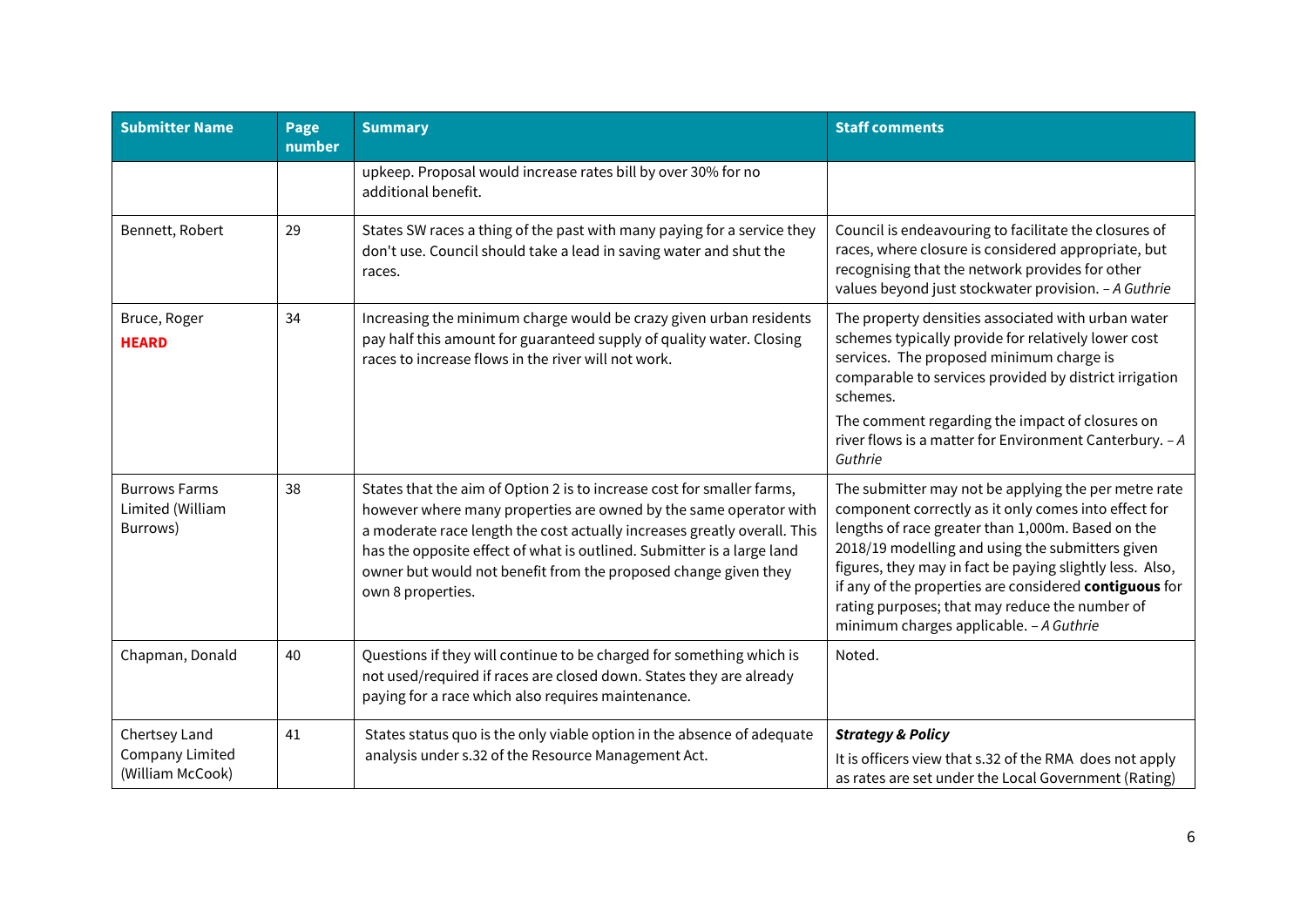| <b>Submitter Name</b>          | Page<br>number | <b>Summary</b>                                                                                                                                                                                                                                                                                                                                                                                                                                                                                                                                                                                                                                             | <b>Staff comments</b>                                                                                                                                                                                                                              |
|--------------------------------|----------------|------------------------------------------------------------------------------------------------------------------------------------------------------------------------------------------------------------------------------------------------------------------------------------------------------------------------------------------------------------------------------------------------------------------------------------------------------------------------------------------------------------------------------------------------------------------------------------------------------------------------------------------------------------|----------------------------------------------------------------------------------------------------------------------------------------------------------------------------------------------------------------------------------------------------|
| <b>HEARD</b> (tentative)       |                | Submitter extensively expresses concerns with process followed by<br>Council and the legal requirements under s.32 of the RMA.                                                                                                                                                                                                                                                                                                                                                                                                                                                                                                                             | Act 2002 and the policy is adopted under the Local<br>Government Act 2002.                                                                                                                                                                         |
|                                |                | Has not used SW race in over 12 years and is required to pay cost for<br>maintenance.                                                                                                                                                                                                                                                                                                                                                                                                                                                                                                                                                                      | S.32 of the RMA Amendment Act 2017 relates to<br>'plans, plan changes and policy statements' as RMA                                                                                                                                                |
|                                |                | Agrees there is an equity issue but states that any amendment must<br>be based on fact not anecdotal opinion, and that there are other SW<br>matters to be addressed.                                                                                                                                                                                                                                                                                                                                                                                                                                                                                      | charges.                                                                                                                                                                                                                                           |
| Clapperton, Malcolm<br>and Rae | 43             | States no evidence is provided that it is smaller landowners who rely<br>on SW. Submitter is a smaller land owner who does not use SW<br>therefore does not believe this to be true. Majority of the time water in<br>their race is not fit for human or animal consumption (submitter has<br>provided photos). Submitter regularly cleans on the race which<br>becomes dirty from nearby agricultural use. On two occasions, a<br>family member has contracted E.coli from the cleaning of the race.<br>Concerned any increase would not be fair.                                                                                                         | This race may be suitable for consideration for<br>closure. - A Guthrie.                                                                                                                                                                           |
| Currie, Russell                | 241            | Joined Springfield water supply in 1981 so that Methven main<br>$\bullet$<br>could be closed off, and agreed with the Council that the farm<br>did not need to pay rates on the Methven mains. As time has<br>gone on these rates have been charged. Submitter had not<br>worried about that until now due to the proposed increase.<br>Submitter believes race should be closed down or they be<br>$\bullet$<br>paid for land use.<br>States that no water races are being used between the hills<br>$\bullet$<br>and the RDR so it would be cost saving and water saving if an<br>agreement was made from the RDR to supply stock water<br>down country. | Officers are investigating the issues raised and will<br>provide more information to Council in due course.<br>Given the time which has elapsed since the original<br>agreement, we may or may not be able to report back<br>at the deliberations. |
| Cullimore, Heather<br>and lan  | 53             | Mill Creek runs through 100m of property. Does not support proposed<br>change as creek seems to be for stormwater with little stock usage.<br>States it is an unfair system as they have no use for the Creek and                                                                                                                                                                                                                                                                                                                                                                                                                                          | It is noted that races that provide for other<br>values/benefits may be more difficult to close. - A<br>Guthrie.                                                                                                                                   |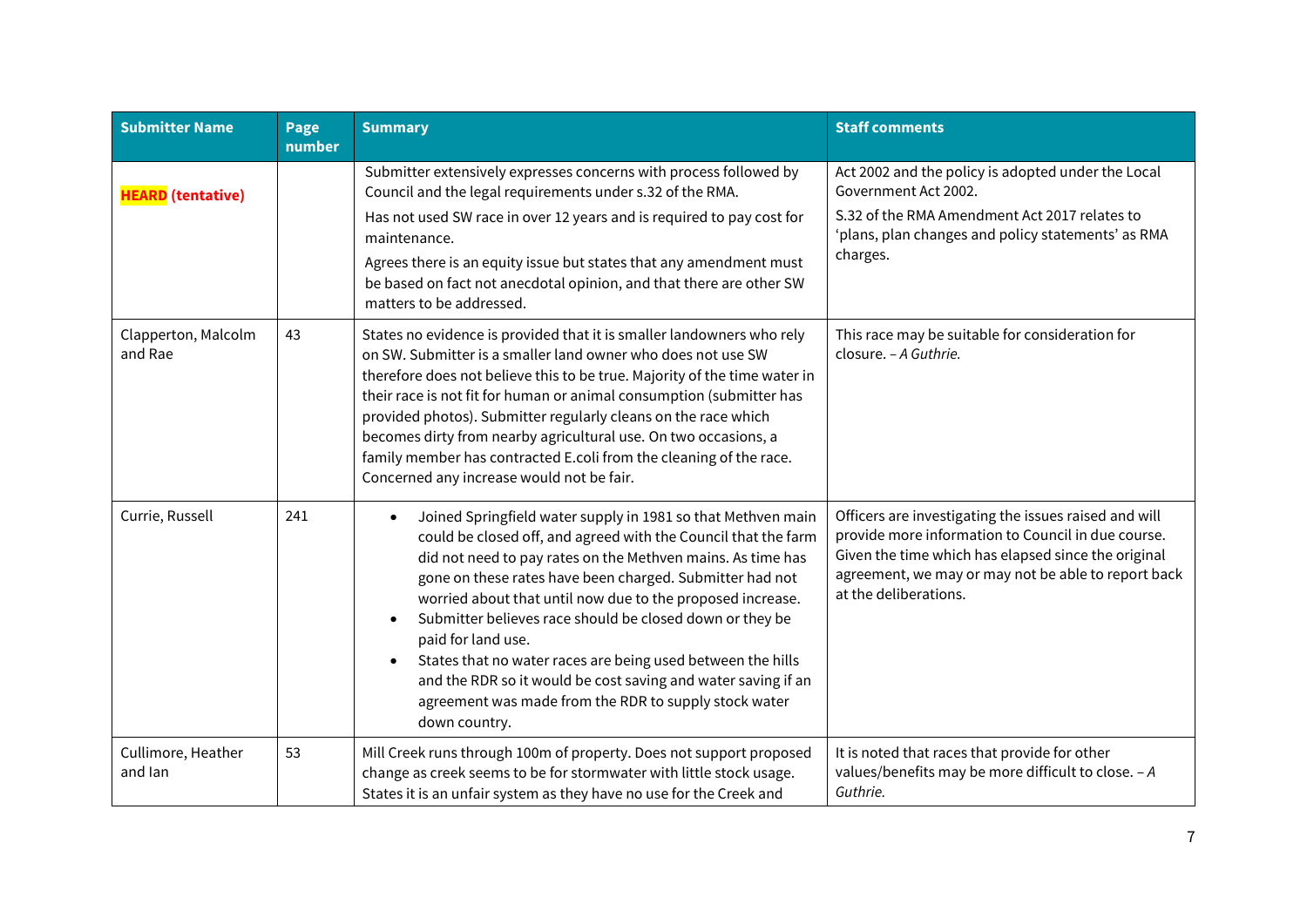| <b>Submitter Name</b>           | Page<br>number | <b>Summary</b>                                                                                                                                                                                                                                                                                                                         | <b>Staff comments</b>                                                                                                                                                                                                                                                 |
|---------------------------------|----------------|----------------------------------------------------------------------------------------------------------------------------------------------------------------------------------------------------------------------------------------------------------------------------------------------------------------------------------------|-----------------------------------------------------------------------------------------------------------------------------------------------------------------------------------------------------------------------------------------------------------------------|
|                                 |                | preference is to have it closed. Would be looking at nearly a 10x<br>increase in water rates.                                                                                                                                                                                                                                          |                                                                                                                                                                                                                                                                       |
| Cunneen, Paul<br><b>HEARD</b>   | 55             | Had historical dispute with Council regarding stockwater (detailed in<br>submission) and has since been unhappy about paying a stockwater<br>rate. Has about 100m of race and states they will be paying about \$6<br>per metre.                                                                                                       | Noted.                                                                                                                                                                                                                                                                |
| Cushnie, Angela<br><b>HEARD</b> | 56             | Value of SW race should be looked at in terms of biodiversity and<br>enhancement of mahinga kai. Submitter quotes local Kaumātua "just<br>because they are man-made does not give us the right to take them<br>away."                                                                                                                  | Recognition of the differing values of the race network<br>is an integral part of any evaluation of race closure.<br>This is to ensure that races with high cultural and<br>ecological / biodiversity values are retained and<br>appropriately protected. - A Guthrie |
| Daley, Bernard                  | 58             | Supports status quo as already on a scheme providing enough water.<br>Not fair to charge \$600 per title. Doesn't use race 95% of time.                                                                                                                                                                                                | Noted.                                                                                                                                                                                                                                                                |
| David                           | 59             | States they have a lifestyle block and Council can take away race as<br>cost is high for a few metres of race.                                                                                                                                                                                                                         | Noted.                                                                                                                                                                                                                                                                |
| Deery, Cliff                    | 238            | Does not support as has alternative water source. Would prefer to not<br>have a race at all and thinks an increase would be unfair. States that it<br>is unfair to pay for providing the ability for properties downstream to<br>receive water. Says that if the proposed option is a fairer system then<br>they shouldn't be charged. | Noted.                                                                                                                                                                                                                                                                |
| Dobbs, Loretta                  | 60             | Questions why a user pays option has not been considered. Currently<br>pays \$400 per year for an unused race. Also has to pay for a digger to<br>clean (\$1000) as water ranger demanded it be cleaned. States the<br>reason it is clogged up is due to poor management from Council<br>during heavy rainfall events.                 | It would be extremely difficult to implement and<br>maintain a user pays approach for the stockwater<br>activity. - A Guthrie.                                                                                                                                        |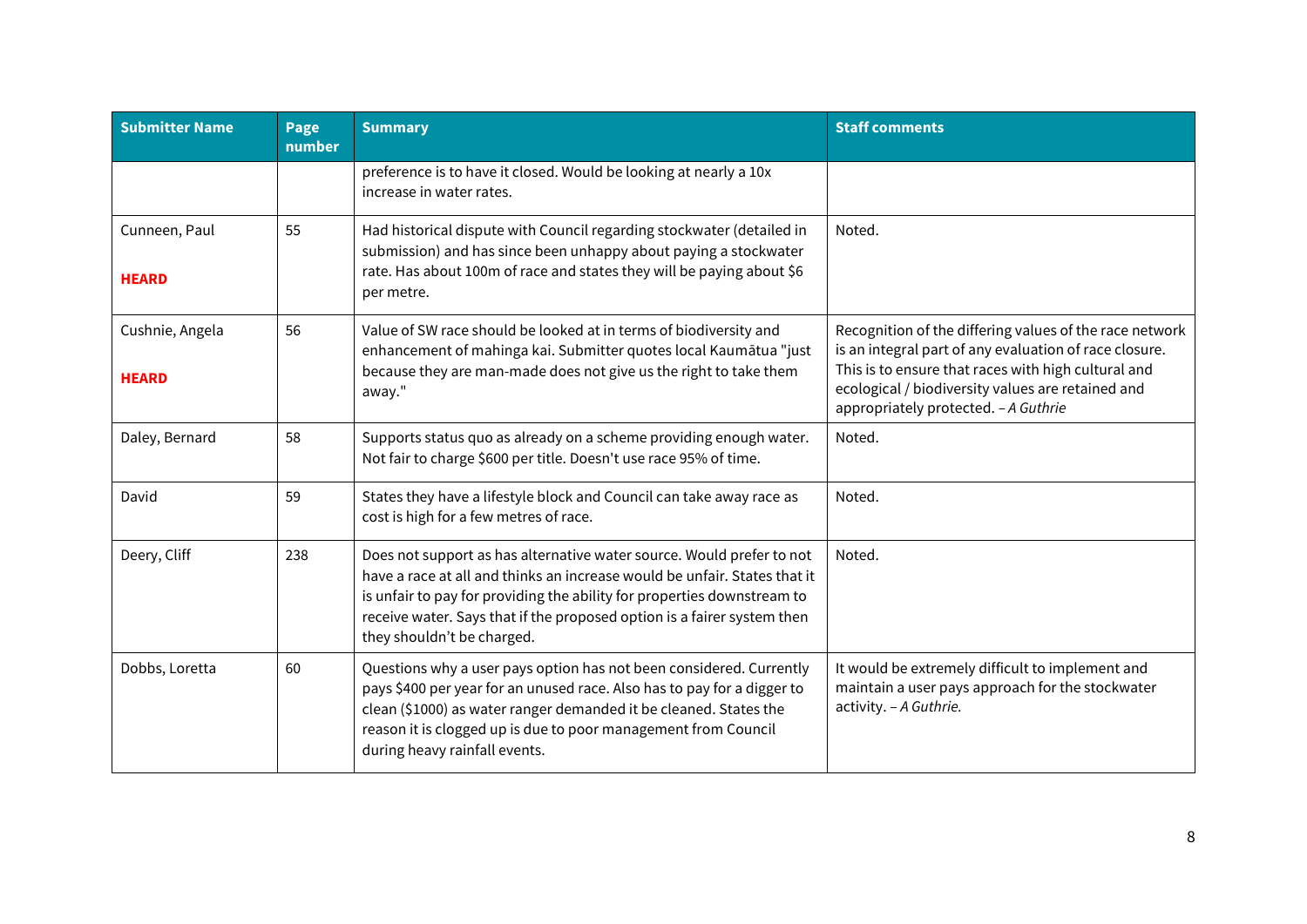| <b>Submitter Name</b>                                              | Page<br>number | <b>Summary</b>                                                                                                                                                                                                                                                                                                                                                                                                                                                           | <b>Staff comments</b>                                                                                                     |
|--------------------------------------------------------------------|----------------|--------------------------------------------------------------------------------------------------------------------------------------------------------------------------------------------------------------------------------------------------------------------------------------------------------------------------------------------------------------------------------------------------------------------------------------------------------------------------|---------------------------------------------------------------------------------------------------------------------------|
| Doody, Pauline                                                     | 61             | Submitter's race is 50m and is not used but pays each year to have it<br>cleaned. Contacted water ranger many times as race has been dry but<br>heard nothing. Objects to paying \$600 per year for something unused.<br>Has kept a folder of information on communications from Council<br>regarding SW over the years and requests a response to feedback as is<br>unhappy with situation.                                                                             | Noted.                                                                                                                    |
| Dyke, Micheal                                                      | 63             | Supports race being closed down therefore opposed to \$600 charge.                                                                                                                                                                                                                                                                                                                                                                                                       | Noted.                                                                                                                    |
| Everest, Phillip<br><b>HEARD</b>                                   | 65             | Fairest option may be Option 2 but needs to be incentive to use<br>alternative supply. Per metre rate is too severe if not using the race.<br>Suggests a differential based on if water is used or not. Flat rate for all<br>properties plus an increased rate for those that use the races.                                                                                                                                                                             | Noted.                                                                                                                    |
| Ewer, Bernadette and<br>Robin                                      | 67             | Strongly objects to an increases and would prefer race to be closed.                                                                                                                                                                                                                                                                                                                                                                                                     | Noted.                                                                                                                    |
| <b>Federated Farmers of</b><br>New Zealand (Elisha<br>Young-Ebert) | 127            | Agrees with Council that cost needs to be more equally shared<br>amongst those with SW races. Proposal reduces the burden of SW<br>rates, particularly for larger commercial farms who draw no benefit.<br>Submitter generally observes the SW network is largely inefficient and<br>know of many farmers who do not allow their stock access to<br>available SW as contamination is socially unacceptable. This means<br>most of the existing network is underutilised. | Noted.                                                                                                                    |
| Feiss, Margaret                                                    | 68             | Doesn't agree with a 700% increase. Has a limited income therefore a<br>move from \$90 to \$600 is major. Race length is less than 100m. Sees<br>the increase as revenue collecting and unfair.                                                                                                                                                                                                                                                                          | The intention of the proposed rating changes is to<br>reallocate rating revenue rather than collect more. - A<br>Guthrie. |
| Fowler, Ian                                                        | 69             | Not happy about extra charges as race is in front of property and not<br>used. Submitter has to pay for it to be maintained.                                                                                                                                                                                                                                                                                                                                             | Rateable properties that abut races located in the<br>road reserve typically incur the stockwater rate. - A<br>Guthrie    |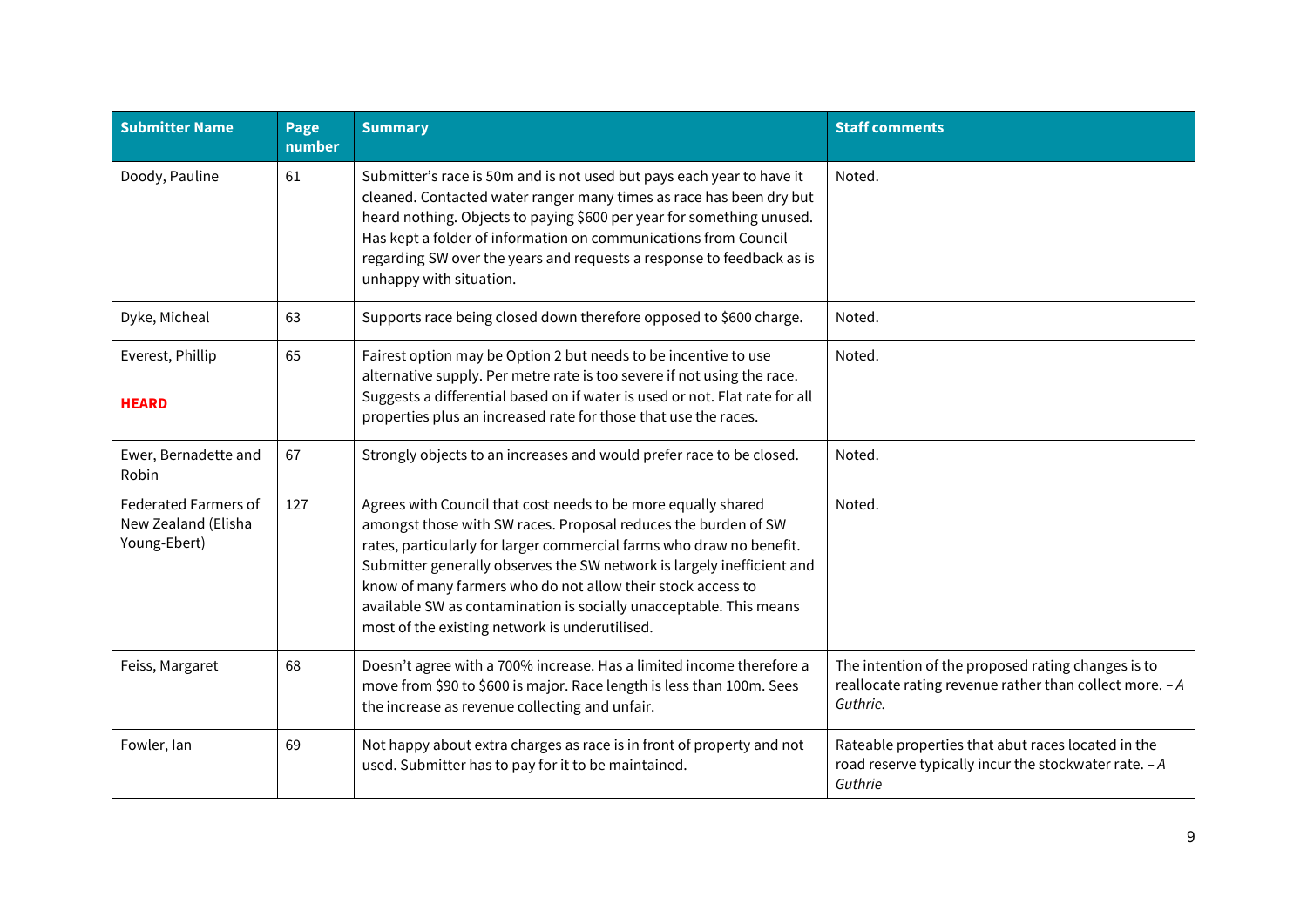| <b>Submitter Name</b>         | Page<br>number | <b>Summary</b>                                                                                                                                                                                                                                                                                                                                                                                                                                                                                                                                                                                                                                                                                                                                              | <b>Staff comments</b>                                                                                                                                                                                                                                      |
|-------------------------------|----------------|-------------------------------------------------------------------------------------------------------------------------------------------------------------------------------------------------------------------------------------------------------------------------------------------------------------------------------------------------------------------------------------------------------------------------------------------------------------------------------------------------------------------------------------------------------------------------------------------------------------------------------------------------------------------------------------------------------------------------------------------------------------|------------------------------------------------------------------------------------------------------------------------------------------------------------------------------------------------------------------------------------------------------------|
| George, Peter<br><b>HEARD</b> | 70             | Supports status quo as has 420m of unused race which is unreliable.<br>Strongly opposes change given cost.                                                                                                                                                                                                                                                                                                                                                                                                                                                                                                                                                                                                                                                  | Noted.                                                                                                                                                                                                                                                     |
| Gilpin, Hamish                | 73             | Supports status quo.                                                                                                                                                                                                                                                                                                                                                                                                                                                                                                                                                                                                                                                                                                                                        | Noted.                                                                                                                                                                                                                                                     |
| Girvan, Robert                | 74             | Suggests Council assist farmers/small farms off the system and<br>eventually shut it down.                                                                                                                                                                                                                                                                                                                                                                                                                                                                                                                                                                                                                                                                  | The cost of providing any "assistance" would have to<br>be borne by general ratepayers as it may be<br>considered highly inequitable to assist people to<br>leave the service and have those costs borne by those<br>remaining on the service. - A Guthrie |
| Gould, Virginia               | 75             | Does not want the race as the few stock they have are serviced by<br>wells. Race could easily be diverted through neighbour's property.                                                                                                                                                                                                                                                                                                                                                                                                                                                                                                                                                                                                                     | Submitter could apply to realign race but would<br>require the written agreement of the other property<br>owner to construct the new race on their property. - A<br>Guthrie                                                                                |
| Gray, Geof and Marilyn        | 239            | Endorses the intention behind proposed changes, however believes<br>that the proposal does not address the primary issue. Does not use<br>race and therefore does not support proposed changes resulting in an<br>increased charge. Calls on ADC to implement a user pay system to<br>ensure fairness and equity in charges related to stockwater.                                                                                                                                                                                                                                                                                                                                                                                                          |                                                                                                                                                                                                                                                            |
| Handley, Carolyn              | 77             | Opposes any change to rates as is on a lifestyle block only requiring<br>around 200m of race. States assistance is rarely required from Council<br>as does not rely on race for water for stock. Submitter lives close to<br>large farms who use the race (and would obviously welcome a<br>reduction in rates) and feels these farms should pay for using the race.<br>States race is often polluted from dairy cows. Does not believe they<br>should pay for a service they do not want. Supports a user pays<br>system but states in this case non-users are being forced to pay for<br>users. States that if rates go up they will contact Council for any small<br>problem with the race, rather than deal with it themselves as they do<br>currently. | Noted.                                                                                                                                                                                                                                                     |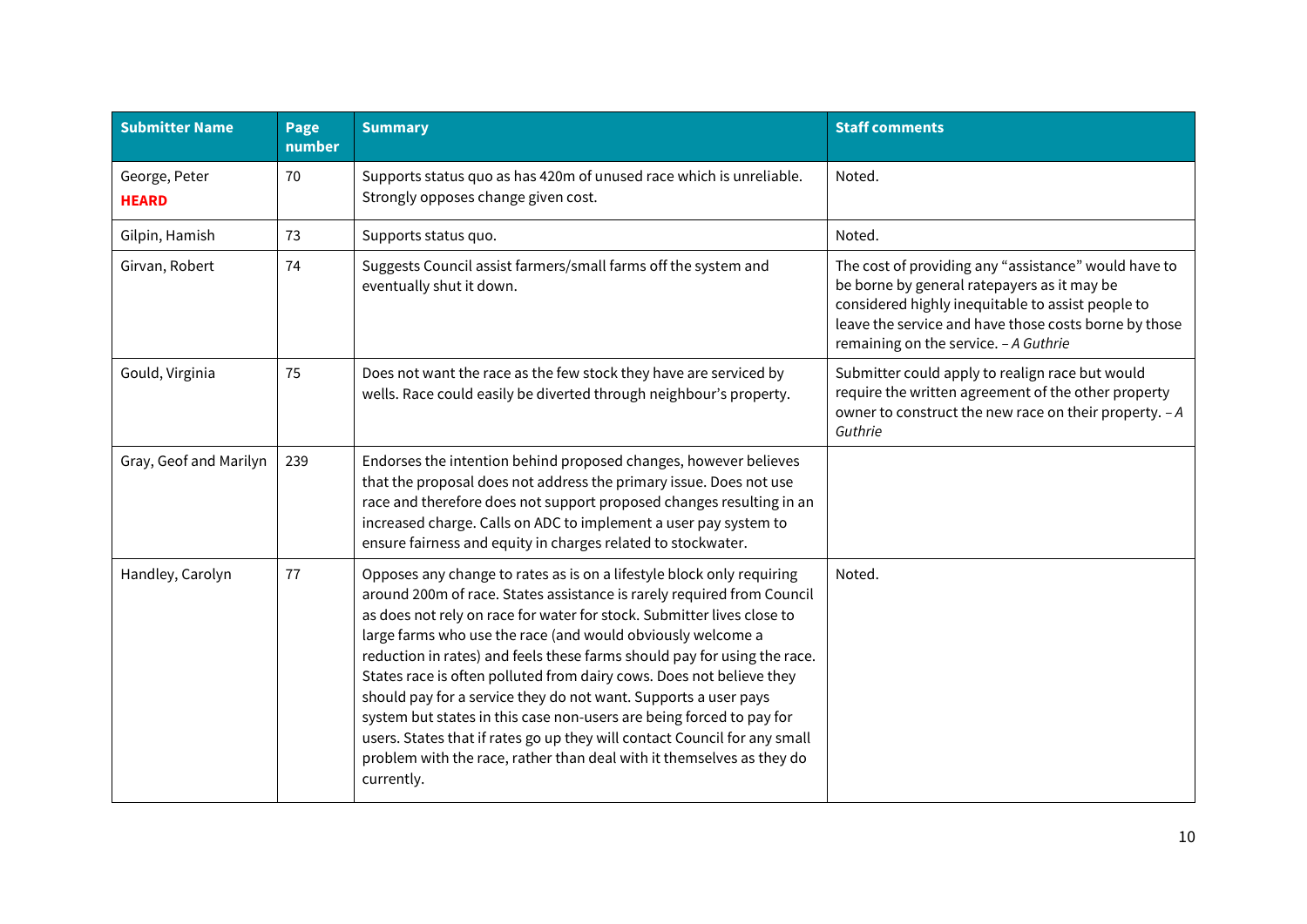| <b>Submitter Name</b>                      | Page<br>number | <b>Summary</b>                                                                                                                                                                                                                                                                                                                                                                                                                                                                                                                                                                                                                                               | <b>Staff comments</b>                                                                                                                                                                                                                                                                                                                                                                                                                                                                                                                                                                      |
|--------------------------------------------|----------------|--------------------------------------------------------------------------------------------------------------------------------------------------------------------------------------------------------------------------------------------------------------------------------------------------------------------------------------------------------------------------------------------------------------------------------------------------------------------------------------------------------------------------------------------------------------------------------------------------------------------------------------------------------------|--------------------------------------------------------------------------------------------------------------------------------------------------------------------------------------------------------------------------------------------------------------------------------------------------------------------------------------------------------------------------------------------------------------------------------------------------------------------------------------------------------------------------------------------------------------------------------------------|
| Harper, Bruce<br><b>HEARD</b>              | 79             | Requests closure as race is not on their property.                                                                                                                                                                                                                                                                                                                                                                                                                                                                                                                                                                                                           | Rateable properties that abut races located in the<br>road reserve typically incur the stockwater rate. - A<br>Guthrie                                                                                                                                                                                                                                                                                                                                                                                                                                                                     |
| Harper, Philip                             | 81             | Prefers option three.                                                                                                                                                                                                                                                                                                                                                                                                                                                                                                                                                                                                                                        | Noted.                                                                                                                                                                                                                                                                                                                                                                                                                                                                                                                                                                                     |
| Harrison, Sheryl                           | 82             | Strongly supports status quo. Has found the SW unreliable and dirty<br>so changed to using RDR. Would be very unhappy to pay \$600.                                                                                                                                                                                                                                                                                                                                                                                                                                                                                                                          | Noted.                                                                                                                                                                                                                                                                                                                                                                                                                                                                                                                                                                                     |
| Hewitt, Terence                            | 84             | Submitter states they were surprised to be paying for Mill Creek as a<br>water race as it is a natural watercourse not a SW race.<br>They have never used Mill Creek as a SW race.<br>Have fenced and planted banks to aid biodiversity and aquatic<br>values.<br>Council once conducted maintenance of Mill Creek in 2008 with a<br>digger which left remediation work to be done (at a cost of \$1500 to<br>submitter).<br>The increase would be 715% for their 118m of race.<br>States the increase may be unlawful under s.36 of the Resource<br>Management Act 1991.<br>Taxing a property because it has a natural waterway has no<br>precedence in NZ. | There are a number of examples where waterways are<br>utilised as functioning parts of the stockwater<br>network. Other examples include Lagmhor Creek in<br>Tinwald and many drains in the Hinds area have a<br>similar dual function aspect. - A Guthrie<br>It is officers view that s.36 of the RMA does not apply<br>as rates are set under the Local Government (Rating)<br>Act 2002 and the policy is adopted under the Local<br>Government Act 2002. S.36 of the RMA Amendment<br>Act 2017 relates to 'plans, plan changes and policy<br>statements' as RMA administrative charges. |
| Hitchcock, Caroline<br>and Morten, Richard | 138            | Lives on a small block in rural Hinds with 197m of race. Uses very little<br>water - some to chickens and sheep. Happy with status quo and thinks<br>increase of over 500% is unacceptable. Unfair to charge more.                                                                                                                                                                                                                                                                                                                                                                                                                                           | Noted.                                                                                                                                                                                                                                                                                                                                                                                                                                                                                                                                                                                     |
| Hoekstra, Fred                             | 85             | States there is no fair way of dealing with SW if people who do not<br>want creeks have to pay for maintenance, fencing etc. Submitter is<br>aware of one property downstream who uses the race, but 5-6<br>properties above who do not. If the property who did use the race was<br>subject to the full cost they would agree it is not worth it and may find                                                                                                                                                                                                                                                                                               | It would be extremely difficult to implement and<br>maintain a user pays approach for the stockwater<br>activity. - A Guthrie.                                                                                                                                                                                                                                                                                                                                                                                                                                                             |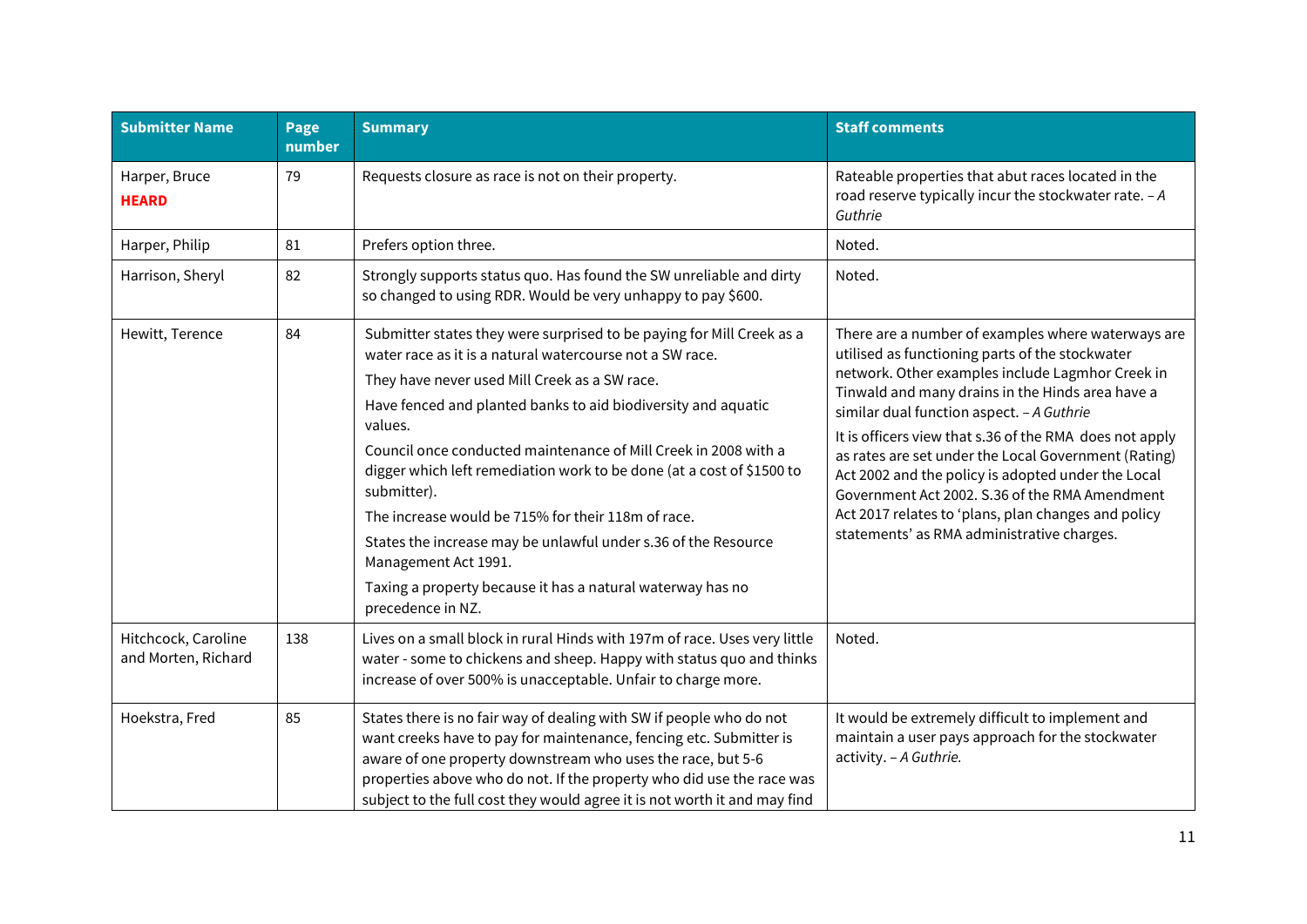| <b>Submitter Name</b> | Page<br>number | <b>Summary</b>                                                                                                                                                                                                                                                                                                                                                                                                                                                                                                                                                                                                                       | <b>Staff comments</b> |
|-----------------------|----------------|--------------------------------------------------------------------------------------------------------------------------------------------------------------------------------------------------------------------------------------------------------------------------------------------------------------------------------------------------------------------------------------------------------------------------------------------------------------------------------------------------------------------------------------------------------------------------------------------------------------------------------------|-----------------------|
|                       |                | an alternative. Submitter referenced comment made during the Zoom<br>meeting where everyone must pay for the library but makes the point<br>that SW is a much larger cost and has the nuisance of requiring<br>maintenance (unlike the Library). Preferred option is to make the<br>users pay, and second option would be to have a charge per ha of<br>every rural property.                                                                                                                                                                                                                                                        |                       |
| Hunter, Jeremy        | 90             | Deeply concerned over proposed changes. Has a property which is .4<br>hectares. In the last 15 years, Council has not assisted with<br>maintenance of race. Race has been dug out which causes it to require<br>significant maintenance. Submitter must pay for disposal of rubbish<br>after floods. Two neighbouring properties also have around 30m of<br>race which is unused. The \$600 charge would increase submitter's<br>rates bill by 33% each year. Council should find some other way to<br>charge as there will be 841 people unhappy with the increase<br>(according to Council's figures). Submission includes photos. | Noted.                |
| Hydes, Darrell        | 94             | Supports Council's proposed option as thinks it is a fairer way of<br>charging given farms with long lengths of race have to pay a lot and<br>are using little if any water. Also values races for bees, firefighting,<br>stormwater drainage and environmental values.                                                                                                                                                                                                                                                                                                                                                              | Noted.                |
| Jackson, Jonathon     | 97             | States the races should be cut off as people need to get their own<br>water as the races should be fenced and the system is too unreliable<br>for stock.                                                                                                                                                                                                                                                                                                                                                                                                                                                                             | Noted.                |
| Jefferson, John       | 98             | Fenced off race of 132m just inside road boundary provides no benefit<br>to submitter's property. Illogical that a charge is being imposed for<br>something not used/wanted.                                                                                                                                                                                                                                                                                                                                                                                                                                                         | Noted.                |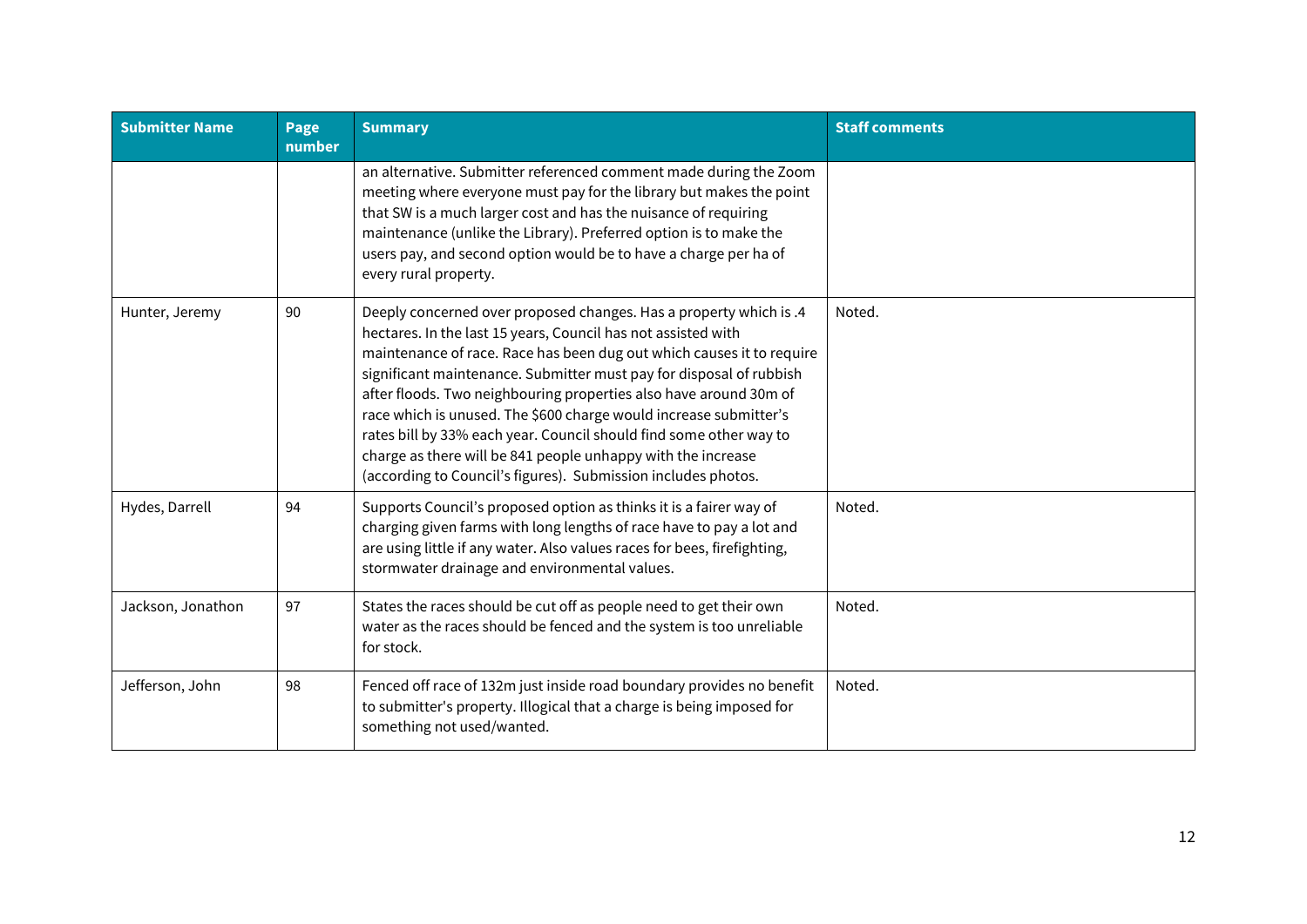| <b>Submitter Name</b>                       | Page<br>number | <b>Summary</b>                                                                                                                                                                                                                                                                                                                                                                              | <b>Staff comments</b>                                                                                                                                                               |
|---------------------------------------------|----------------|---------------------------------------------------------------------------------------------------------------------------------------------------------------------------------------------------------------------------------------------------------------------------------------------------------------------------------------------------------------------------------------------|-------------------------------------------------------------------------------------------------------------------------------------------------------------------------------------|
| Kinvig, Douglas                             | 100            | Objects to paying for SW when there is never any water in the race on<br>Grahams Rd property. States they have spoken to Council about there<br>never being water but they never get back to them.                                                                                                                                                                                          | Noted.                                                                                                                                                                              |
| Kok, Bridget<br><b>HEARD</b>                | 102            | Thinks there is an anomaly as not all races are equal. One race on<br>property has a reliable supply of water and the other does not. Has<br>had issues when contacting Council. Does not support paying more.                                                                                                                                                                              | Noted.                                                                                                                                                                              |
| Kuipers, Timothy                            | 104            | Has less than 10m of race which is unused.<br>Contributing \$600 is unfair for people in similar situations.<br>Supports preferred option if there was an exception for people in<br>similar circumstances, such as a certain sized property or length of<br>race being exempted.                                                                                                           | There may be merit in providing a rating exemption<br>for properties where there is a very small length of<br>race running through the property. - A Guthrie                        |
| Lamont, Nicola                              | 105            | Has no stock and a fully fenced waterway on property which is of no<br>benefit. Race is approximately 6m with half being inaccessible due to<br>driveway. Currently pays minimum charge therefore states \$600<br>would not be fair unless given the option to have this removed.<br>Suggests Council consider exemption for properties with less than 10<br>metres of fenced, unused race. | There may be merit in providing a rating exemption<br>for properties where there is a very small length of<br>race running through the property. - A Guthrie                        |
| Lowe, Alistair and<br>Bernadette            | 108            | Race occupies 160m but submitter has other sources of water. It is not<br>fair to increase charges when the race are not used - whether the race<br>is being used or not should be a major factor in deciding how to<br>charge.                                                                                                                                                             | It would be extremely difficult to implement and<br>maintain a user pays approach for the stockwater<br>activity. - A Guthrie.                                                      |
| Lumsden, George<br><b>HEARD</b> (tentative) | 110            | States Council needs a policy to replace existing schemes.                                                                                                                                                                                                                                                                                                                                  | Council has outlined the future approach to stock<br>water races in its Surface Water Strategy and the<br>process for race closure is set out in the water race<br>bylaw. - R Mabon |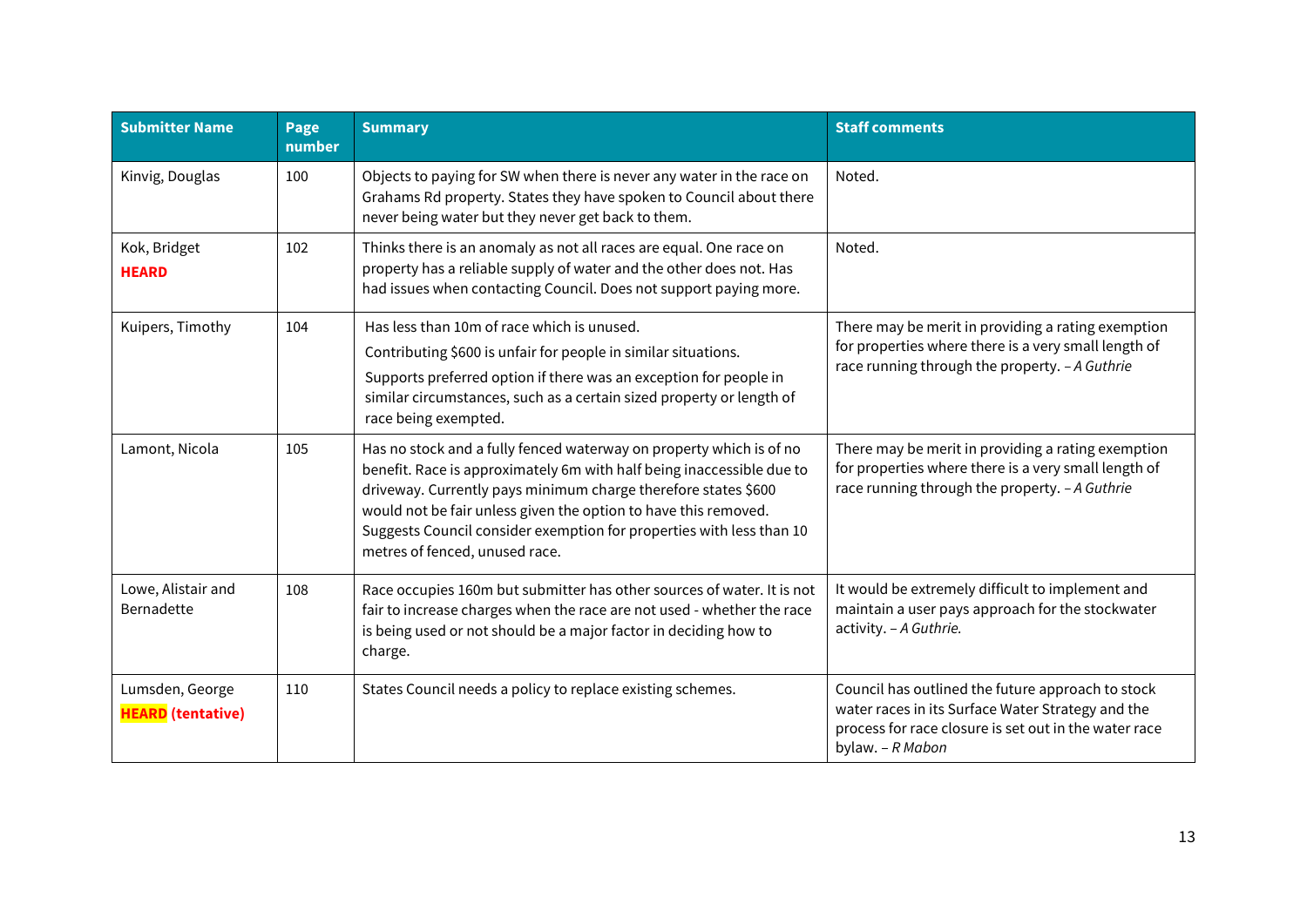| <b>Submitter Name</b>                          | Page<br>number | <b>Summary</b>                                                                                                                                                                                                                                                                                                                                                                                                                           | <b>Staff comments</b>                                                                                                                                                                                                                                                                                          |
|------------------------------------------------|----------------|------------------------------------------------------------------------------------------------------------------------------------------------------------------------------------------------------------------------------------------------------------------------------------------------------------------------------------------------------------------------------------------------------------------------------------------|----------------------------------------------------------------------------------------------------------------------------------------------------------------------------------------------------------------------------------------------------------------------------------------------------------------|
| MacDonald, Neil                                | 113            | Has 300m of fenced race on a piece of leased land. Does not use the<br>race but does pay for it be cleaned therefore does not want to pay<br>more. Would prefer it to be discontinued.                                                                                                                                                                                                                                                   | Noted.                                                                                                                                                                                                                                                                                                         |
| Malcolm, Mark<br><b>HEARD</b>                  | 114            | Thinks status quo is fair and that smaller properties will be penalised<br>under either of the two other options.                                                                                                                                                                                                                                                                                                                        | Noted.                                                                                                                                                                                                                                                                                                         |
| McCormick, Paul                                | 116            | Has a dried up creek in front of property, has not seen water in there<br>for eight months.<br>No stock on property therefore no use.<br>Against any charge and invites Council to view the race.                                                                                                                                                                                                                                        | Some races which have been confirmed as only<br>remaining open to provide a stormwater or drainage<br>benefit may ultimately be better classified as a<br>drainage structures. The process to declare a<br>drainage district, which is required, is quite complex,<br>involving elector polls etc. - A Guthrie |
| McEwan, Donece and<br>Raymond                  | 117            | Does not have a water race on property but is charged for a ditch<br>which runs along Methven Highway (284m). Water is not required but<br>submitter does maintain. Ditch is deep and fast flowing, and is a traffic<br>hazard where there have been several accidents and a death.<br>Preference is to have some of the water diverted to the north<br>Ashburton River and a pipe to take remaining water to Domain and<br>Mill Creek.  | This is a main race and also supplies water for the Mill<br>Creek. It is part of 20km network supplied from the<br>Winchmore Intake. - A Guthrie                                                                                                                                                               |
| McIlroy, Bruce and<br>Philomena                | 122            | Does not use the race and states it is hazard as people harvest<br>watercress. States the benefit of the race is to fill the Ashburton<br>Domain pond therefore should not be charged for it.                                                                                                                                                                                                                                            | This is a main race and also supplies water for the Mill<br>Creek. It is part of 20km network supplied from the<br>Winchmore Intake. - A Guthrie                                                                                                                                                               |
| Millar, Maurice and<br>Shirley<br><b>HEARD</b> | 132            | Property is 3 hectares with 85m of race. Option 2 has implications<br>which have not been properly considered and cost increase is unfair. It<br>will not achieved desired outcome. Will increase rates by 700%.<br>Submitter has to maintain race and does not need or want it. Closure<br>of races will not be possible where there are mains. The rationale is<br>flawed as justification is based on the workload generated by small | It is noted that races that provide for other<br>values/benefits may be more difficult to close. - A<br>Guthrie.                                                                                                                                                                                               |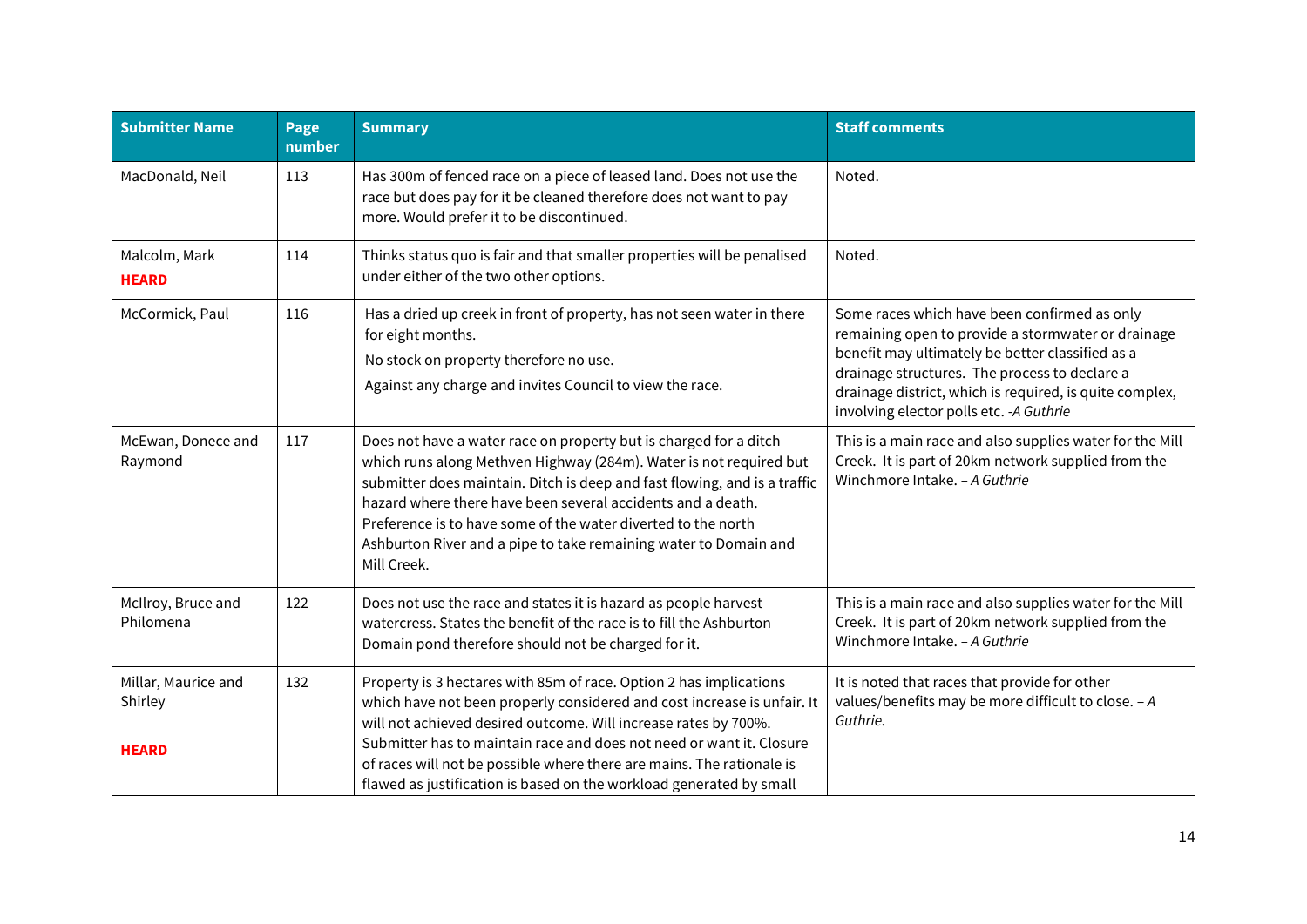| <b>Submitter Name</b>                 | Page<br>number | <b>Summary</b>                                                                                                                                                                                                                                                                                                                                                   | <b>Staff comments</b>                                                                                                                                                                                                                                                                                                                                               |
|---------------------------------------|----------------|------------------------------------------------------------------------------------------------------------------------------------------------------------------------------------------------------------------------------------------------------------------------------------------------------------------------------------------------------------------|---------------------------------------------------------------------------------------------------------------------------------------------------------------------------------------------------------------------------------------------------------------------------------------------------------------------------------------------------------------------|
|                                       |                | landholdings. However, evidence is anecdotal should not be used to<br>justify a 700% increase in rates. If Option 2 is adopted then suggests a<br>smaller minimum charge, or a series of graduated steps for properties<br>containing short sections of SW race.                                                                                                 |                                                                                                                                                                                                                                                                                                                                                                     |
| Morrison, Alistair<br><b>HEARD</b>    | 134            | All races should be closed, failing that people who want them should<br>pay or all rural ratepayers share cost.                                                                                                                                                                                                                                                  | Noted.                                                                                                                                                                                                                                                                                                                                                              |
| Morrison, Christopher<br><b>HEARD</b> | 136            | Has Mill Creek running through property - no more than a stormwater<br>drain. Their stock do not use the drain. Occasionally there are fish but<br>regularly die from contamination. Also polluted with plastic waste<br>and/or froth from stormwater. Requests Council pay them for the<br>privilege of the unwanted 'sewer' travelling through their property. | It has to be acknowledged that there is more work to<br>do to ensure that direct discharges to Mill Creek<br>(managed by Council) are not contributing to<br>incidence of trash and contaminants entering the<br>waterway. Notwithstanding that, there are significant<br>challenges maintaining water quality in heavily<br>modified urban waterways. - A Guthrie. |
| Mowat, Elaine and<br>Gavin            | 141            | Objects to paying more when they do all the upkeep. Imperative race<br>stays open for flood drainage.                                                                                                                                                                                                                                                            | Some races which have been confirmed as only<br>remaining open to provide a stormwater or drainage<br>benefit may ultimately be better classified as a<br>drainage structures. The process to declare a<br>drainage district, which is required, is quite complex,<br>involving elector polls etc. - A Guthrie.                                                     |
| Neill, Dale and Richard               | 143            | Submitter makes extensive case referring to various Council report<br>including the Opus 2012 Stockwater Report, noting:                                                                                                                                                                                                                                         | Noted.                                                                                                                                                                                                                                                                                                                                                              |
| <b>HEARD</b>                          |                | If the charging model must change, then any new structure must be<br>based on fact, not anecdotes. Refers to Council report where it was<br>detailed that officers believe it is smaller properties who rely on SW.                                                                                                                                              |                                                                                                                                                                                                                                                                                                                                                                     |
|                                       |                | In order to apply a fair charge, council must clearly understand the<br>current use of water provided by the race system.                                                                                                                                                                                                                                        |                                                                                                                                                                                                                                                                                                                                                                     |
|                                       |                | In the absence of the above and considering the current economic<br>climate, submitter supports retaining the status quo.                                                                                                                                                                                                                                        |                                                                                                                                                                                                                                                                                                                                                                     |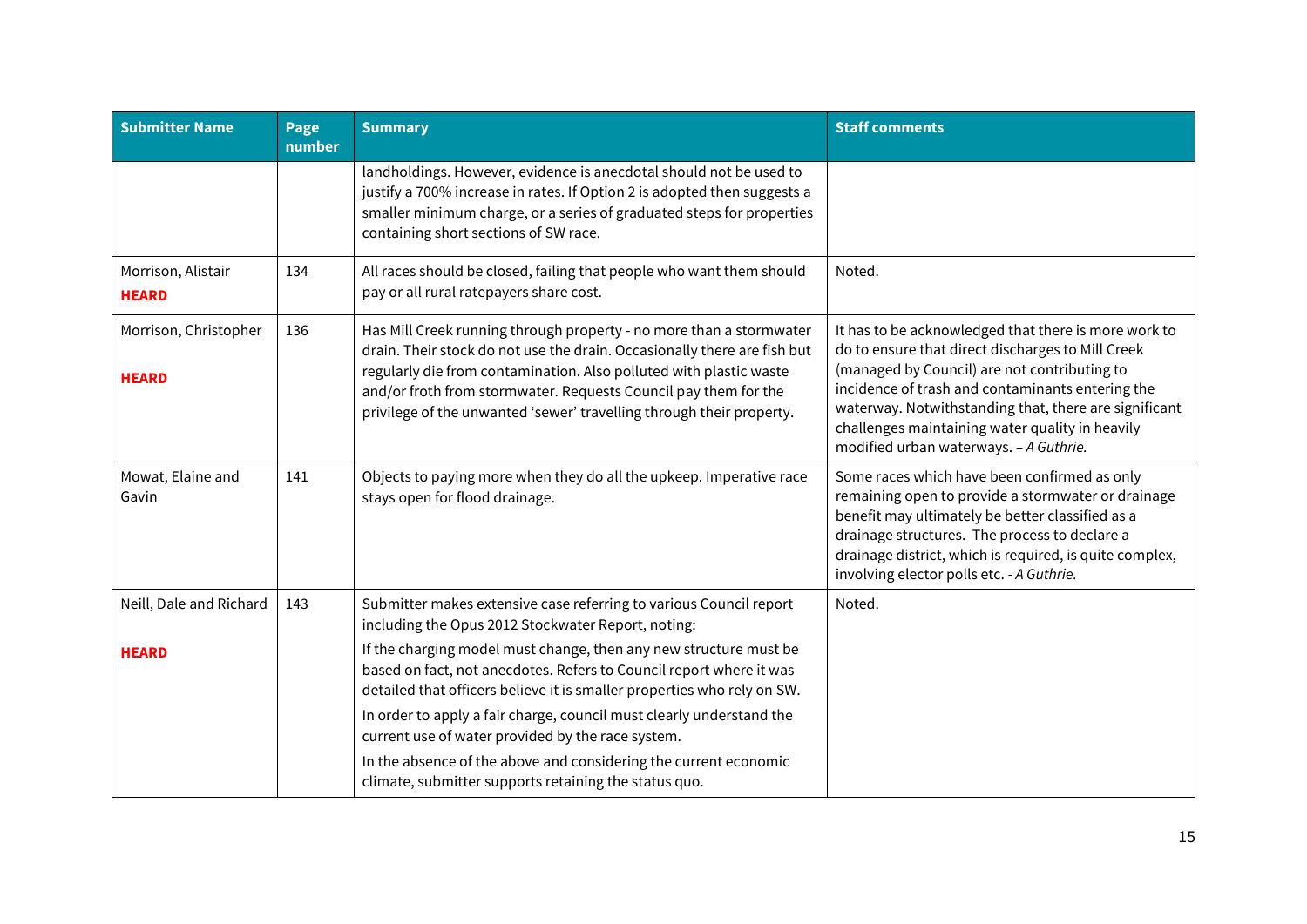| <b>Submitter Name</b>                      | Page<br>number | <b>Summary</b>                                                                                                                                                                                              | <b>Staff comments</b> |
|--------------------------------------------|----------------|-------------------------------------------------------------------------------------------------------------------------------------------------------------------------------------------------------------|-----------------------|
|                                            |                | Submitter notes the increase would be significant for many, and for<br>them would be a 14-19% increase in total rates. For other submitters it<br>appears to be a 40% increase.                             |                       |
|                                            |                | Submitter points out that Council recently decided to reduce the total<br>rates increase from 4.88% to 2.5% in light of Covid. The SW changes<br>would increase rates for many to a larger amount.          |                       |
|                                            |                | Any options other than the status quo would mean at least 25% of<br>their rates bill would be for SW. Any ratepayers having to pay 25% for<br>one service, such as the library, are likely to be aggrieved. |                       |
| Neumann, Ian and<br>Judith                 | 146            | Owns a small lifestyle block with own water source therefore does not<br>want to pay for a service not used.                                                                                                | Noted.                |
| Olley, Christopher                         | 148            | Status quo should remain until Council has a better understanding of<br>where the water is going and who benefits.                                                                                          | Noted.                |
|                                            |                | Questions if Trustpower contribute to costs for MAR given they are<br>using water that is consented as SW as per the RDR consent.                                                                           |                       |
|                                            |                | Those who have bores for domestic and cow shed supplies may not<br>take water from the race, but directly benefit from MAR. Why should<br>they not be charged?                                              |                       |
|                                            |                | Questions why a flat charge of \$600 per block should apply regardless<br>of land area.                                                                                                                     |                       |
|                                            |                | States BCI are keen to get access to more water for irrigation.<br>Previous mayors have discussed selling off some of the stock water<br>allocation.                                                        |                       |
| Paterson, Alan and<br>Mary and Pike, Chris | 150            | Does not use SW race as it is inaccessible to stock due to the drop off<br>therefore does not support paying \$600 for this.                                                                                | Noted.                |
| Pearce, Mike and<br>Taylor, Helen          | 152            | Does not have stock and would prefer not to have SW race. Used as an<br>aesthetic feature.                                                                                                                  | Noted.                |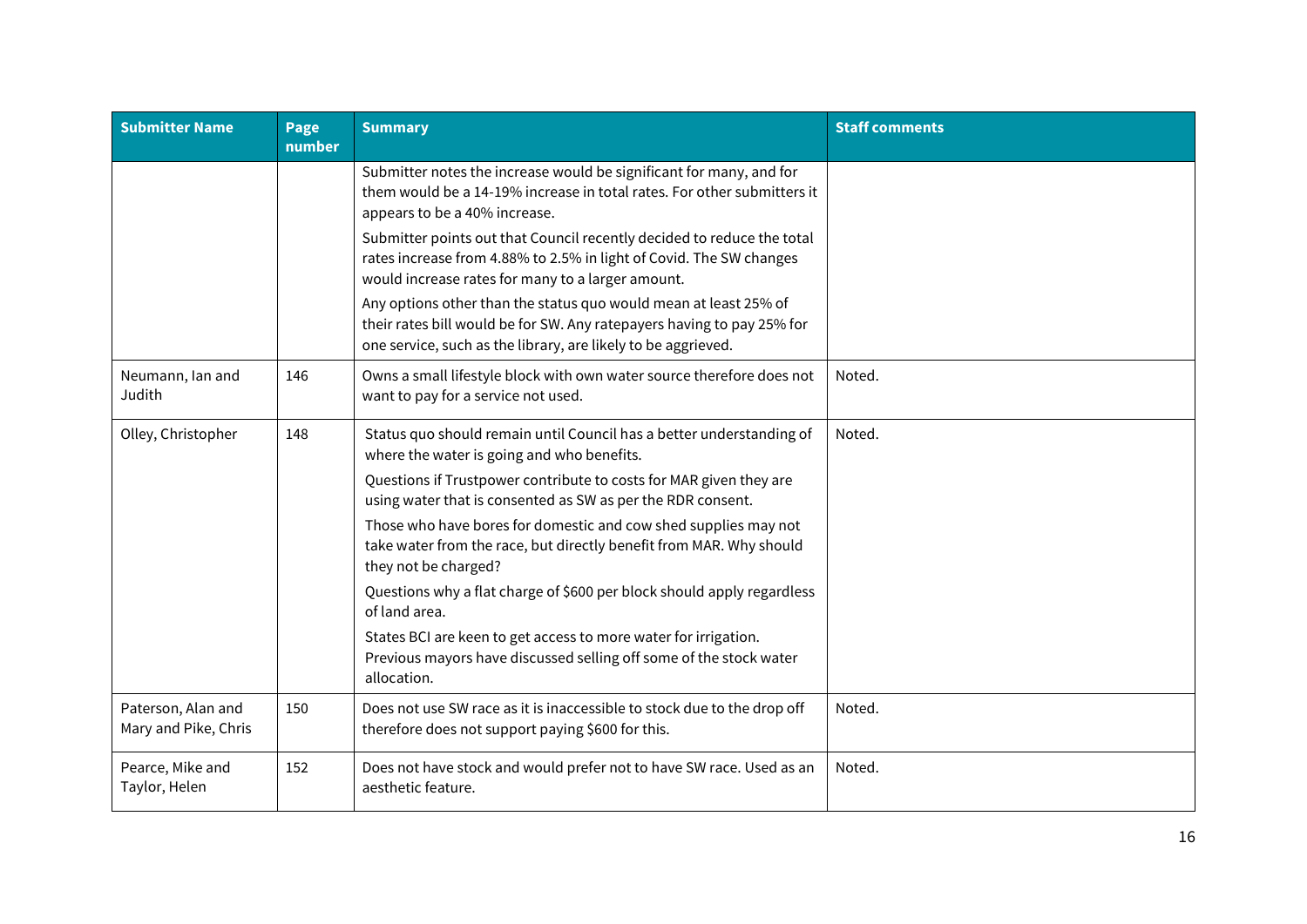| <b>Submitter Name</b>         | Page<br>number | <b>Summary</b>                                                                                                                                                   | <b>Staff comments</b> |
|-------------------------------|----------------|------------------------------------------------------------------------------------------------------------------------------------------------------------------|-----------------------|
| Pinfold, Colleen and<br>Giles | 154            | Option 1 is acceptable for the current level of service (supply is<br>unreliable).                                                                               | Noted.                |
|                               |                | Option 2 is blackmail and does not fairly charge.                                                                                                                |                       |
|                               |                | Any increase in charges requires a guarantee of constant water<br>supply.                                                                                        |                       |
|                               |                | Race is currently unreliable and removal of trees has been required for<br>maintenance.                                                                          |                       |
|                               |                | The benefits of SW have been gradually reducing over the years (no<br>water).                                                                                    |                       |
|                               |                | Council needs to be more proactive in race closures.                                                                                                             |                       |
|                               |                | Questions what will happen to stormwater system if race is closed.                                                                                               |                       |
|                               |                | Suspects Council staff are not making an effort to supply SW at every<br>opportunity.                                                                            |                       |
|                               |                | Suggests only charging for days that water is supplied but<br>acknowledges the administrative (e.g. \$1.75 per day on the basis of<br>\$600/365 days=\$1.64).    |                       |
|                               |                | In summary, does not mind contributing to cost of service but totally<br>opposed proposed cost structure.                                                        |                       |
| Preston, Michael              | 157            | Would prefer race to be shut as it is unused.                                                                                                                    | Noted.                |
| Price, Selwyn                 | 159            | States there are many reasons why we have SW races - only one is to<br>provide water for stock.                                                                  | Noted.                |
| <b>HEARD</b>                  |                | ADC has a duty towards environmental well-being.                                                                                                                 |                       |
|                               |                | Horrified to hear more than one councillor state all races should be<br>closed ASAP as this is disrespectful of the work of the surface water<br>advisory group. |                       |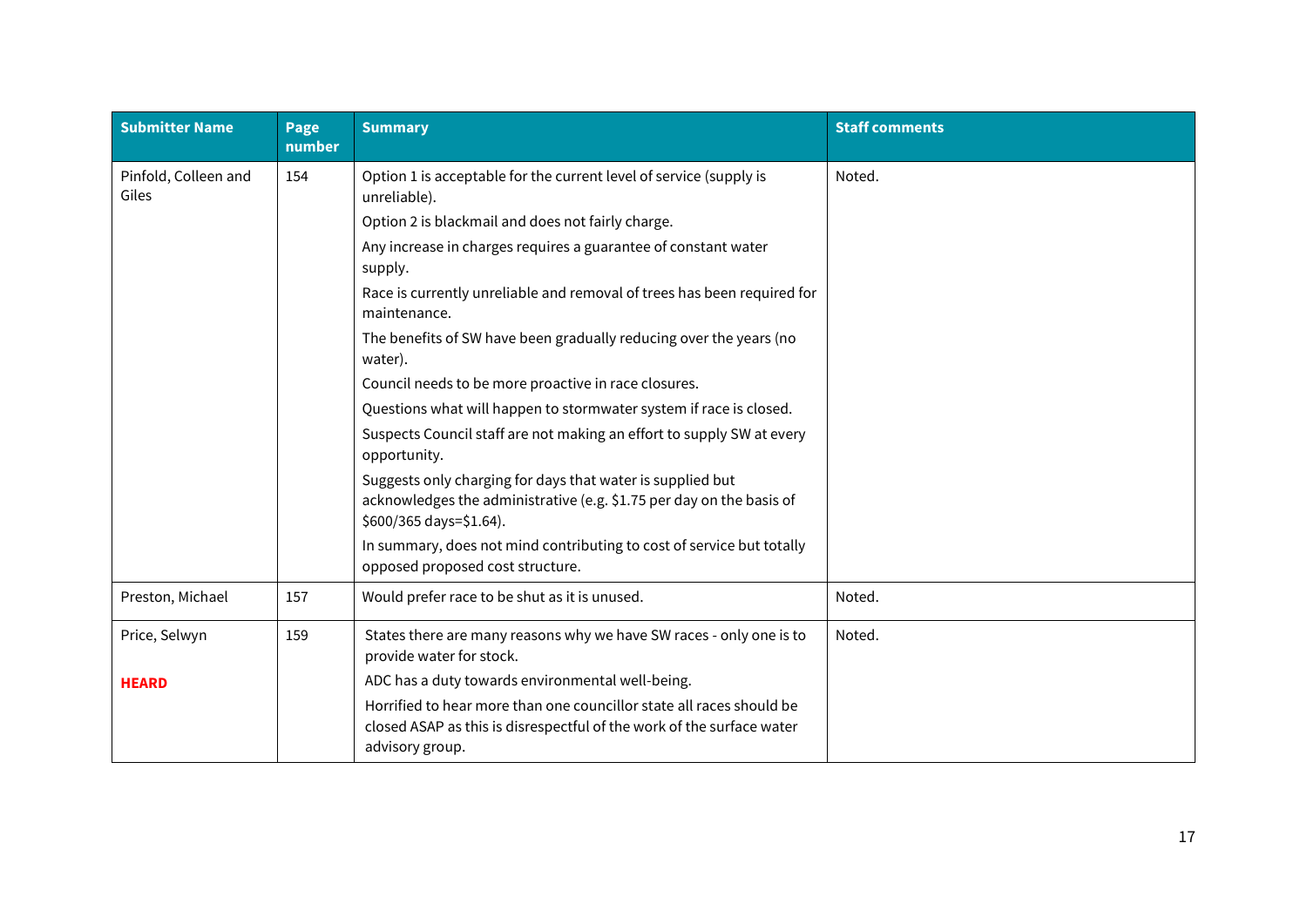| <b>Submitter Name</b>          | Page<br>number | <b>Summary</b>                                                                                                                                                                                                                                                                                                                                                                                                                                                                                                                                                                                              | <b>Staff comments</b>                                                                                                                                                                                                                                                                                                                                                                                                                                                                                                                                                                             |
|--------------------------------|----------------|-------------------------------------------------------------------------------------------------------------------------------------------------------------------------------------------------------------------------------------------------------------------------------------------------------------------------------------------------------------------------------------------------------------------------------------------------------------------------------------------------------------------------------------------------------------------------------------------------------------|---------------------------------------------------------------------------------------------------------------------------------------------------------------------------------------------------------------------------------------------------------------------------------------------------------------------------------------------------------------------------------------------------------------------------------------------------------------------------------------------------------------------------------------------------------------------------------------------------|
|                                |                | Q&A session - submitter thought it was farmer Brown not Mayor<br>Brown speaking. Clear and distinct farming lobby on Council to<br>discriminate against smaller properties in rural areas.                                                                                                                                                                                                                                                                                                                                                                                                                  |                                                                                                                                                                                                                                                                                                                                                                                                                                                                                                                                                                                                   |
|                                |                | Current charging system needs a complete overhaul.                                                                                                                                                                                                                                                                                                                                                                                                                                                                                                                                                          |                                                                                                                                                                                                                                                                                                                                                                                                                                                                                                                                                                                                   |
| Procter, James and<br>Lynley   | 162            | Would prefer to pay nothing as haven't used the race in 21 years yet<br>have to pay for cleaning etc.                                                                                                                                                                                                                                                                                                                                                                                                                                                                                                       | Noted.                                                                                                                                                                                                                                                                                                                                                                                                                                                                                                                                                                                            |
| Protheroe, Stefan              | 164            | Only uses a small amount of water (a few buckets) to fill trough.<br>Stream provides good flooding capability. If paying \$600 per year<br>expects regular maintenance and cleaning by Council. Thinks it is very<br>unfair for the increase from \$90 to \$600.                                                                                                                                                                                                                                                                                                                                            | Noted.                                                                                                                                                                                                                                                                                                                                                                                                                                                                                                                                                                                            |
| Ralston, Mary                  | 166            | Current system is fair given small properties do not generate a lot of<br>income. Large properties have a greater ability to pay.                                                                                                                                                                                                                                                                                                                                                                                                                                                                           | Noted.                                                                                                                                                                                                                                                                                                                                                                                                                                                                                                                                                                                            |
| Reith, Jane                    | 167            | Wants to advise Council they do not need/want the race and are not<br>willing to pay.                                                                                                                                                                                                                                                                                                                                                                                                                                                                                                                       | Noted.                                                                                                                                                                                                                                                                                                                                                                                                                                                                                                                                                                                            |
| Reveley, Peter<br><b>HEARD</b> | 172            | Questions if ratepayers should be when the only time there is water is<br>when there are high flows and floods. Ashburton Domain and Tinwald<br>Domain both use SW therefore if the races are closed they will have to<br>be funded by the Domain rate. Submitter raises questions for Council:<br>How much do the domains pay towards consent, delivery and<br>$\bullet$<br>maintenance?<br>Present balance of SW account? (Should current ratepayers<br>$\bullet$<br>pay off old debt?)<br>What stage are fish screens at?<br>$\bullet$<br>What stage is the irrigation piping SW trials at?<br>$\bullet$ | The Domains noted are non-rateable and do not<br>currently pay stockwater rates.<br>We are continuing our efforts to avoid having to install<br>fish screens at the required intakes through the<br>closure of the relevant intakes. The Cracroft Intake<br>changes is an example of the proposed approach.<br>The stockwater provision trial through ALIL<br>infrastructure has commenced. A second potential<br>trial through BCI is still being worked through. - A<br>Guthrie.<br>Current ratepayers often pay older debt - principle of<br>inter-generational debt, with multiple ratepayers |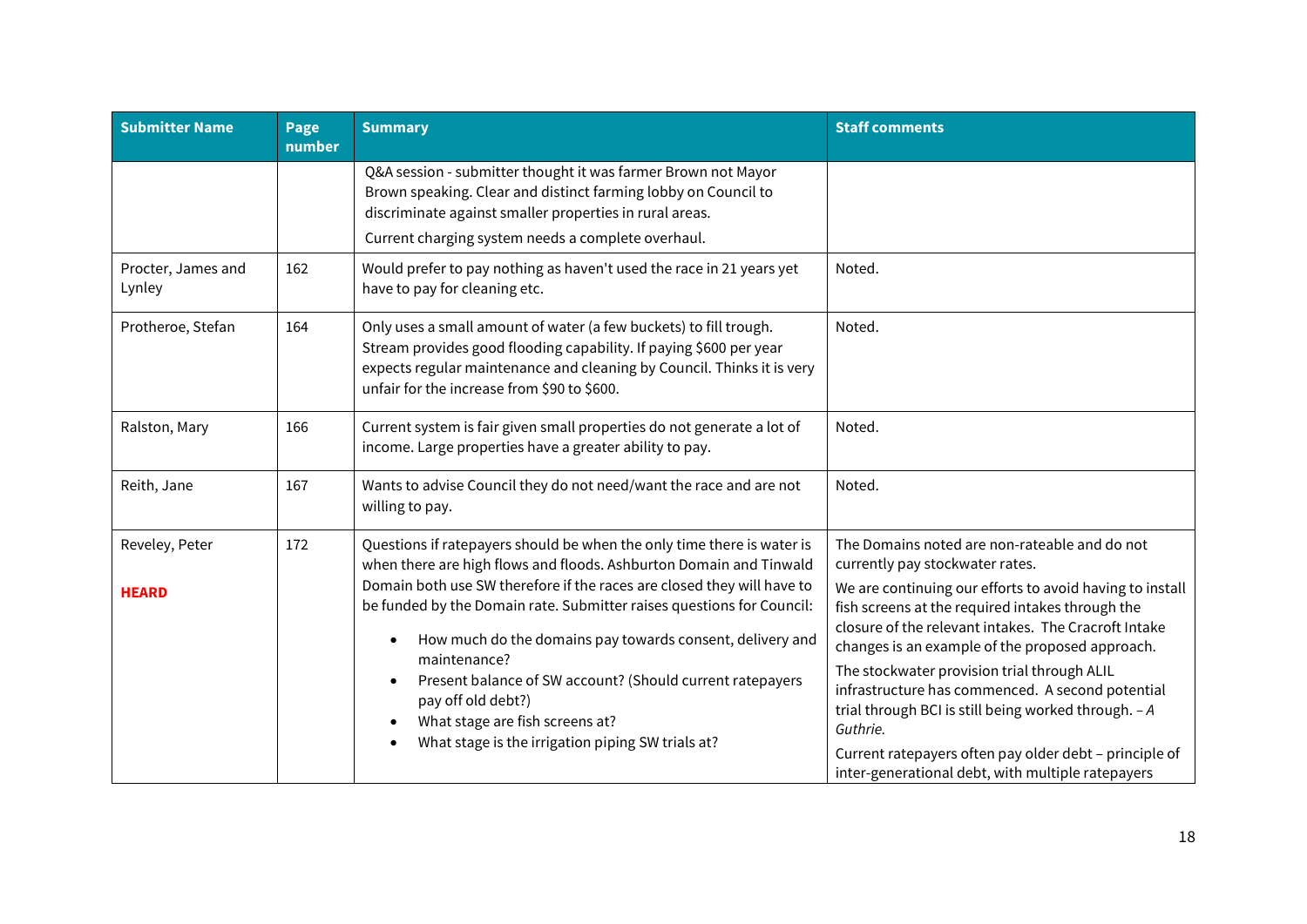| <b>Submitter Name</b>                     | Page<br>number | <b>Summary</b>                                                                                                                                                                                                                                                                                                                                                                                                                                                                                           | <b>Staff comments</b>                                                                                                                                        |
|-------------------------------------------|----------------|----------------------------------------------------------------------------------------------------------------------------------------------------------------------------------------------------------------------------------------------------------------------------------------------------------------------------------------------------------------------------------------------------------------------------------------------------------------------------------------------------------|--------------------------------------------------------------------------------------------------------------------------------------------------------------|
|                                           |                |                                                                                                                                                                                                                                                                                                                                                                                                                                                                                                          | getting the benefit of the work that was funded by the<br>loan.<br>- R Sparks                                                                                |
| Richmond, Lawrence                        | 174            | Objects to a further charge in rates as does not see how a larger<br>property is subsidising a smaller property in terms of SW service.                                                                                                                                                                                                                                                                                                                                                                  | Noted.                                                                                                                                                       |
| Rissman, Daphne                           | 176            | States they have a private water supply to service paddocks and<br>troughs which can be connected if needed.                                                                                                                                                                                                                                                                                                                                                                                             | Noted.                                                                                                                                                       |
| Roberts, Mark<br><b>HEARD</b> (tentative) | 178            | Has 30m of race with very few stock. The increase would be 85%<br>which, submitter argues, is to subsidise large properties who use the<br>races. Does not agree this is user pays.                                                                                                                                                                                                                                                                                                                      | There may be merit in providing a rating exemption<br>for properties where there is a very small length of<br>race running through the property. - A Guthrie |
| Robinson, Mark<br><b>HEARD</b>            | 180            | Submitter makes an extensive case for why the proposal should not<br>proceed through detailing their experience with three properties with<br>SW race. Argues the proposal is unfair to both smaller and larger<br>properties. Suggests Council invest resources into coordinating<br>widespread closure of races and understand how various operators<br>allocate and provide water. Submitter has 40 years experience in SW<br>and says that increasing to \$600 will not achieve the desired outcome. | Noted.                                                                                                                                                       |
| Rollinson, Linda                          | 185            | Supports full race closure. About to be charged double for something<br>they do not use. Assumes Council must make a profit as the revenue is<br>\$1 million. Only people using the race should be charged as per<br>drinking water.                                                                                                                                                                                                                                                                     | It would be extremely difficult to implement and<br>maintain a user pays approach for the stockwater<br>activity. - A Guthrie.                               |
| Saunders, Kenneth                         | 187            | Concerned that the proposal beneficial to only a small group of users<br>which the SW system is intended for. Faces an increase from \$109.48<br>to \$600 for a small property. States that going about hitting everyone<br>with a common fee is what you would expect from the communist<br>government running the country but not what should be done in                                                                                                                                               | It is noted that races that provide for other<br>values/benefits may be more difficult to close. - A<br>Guthrie.                                             |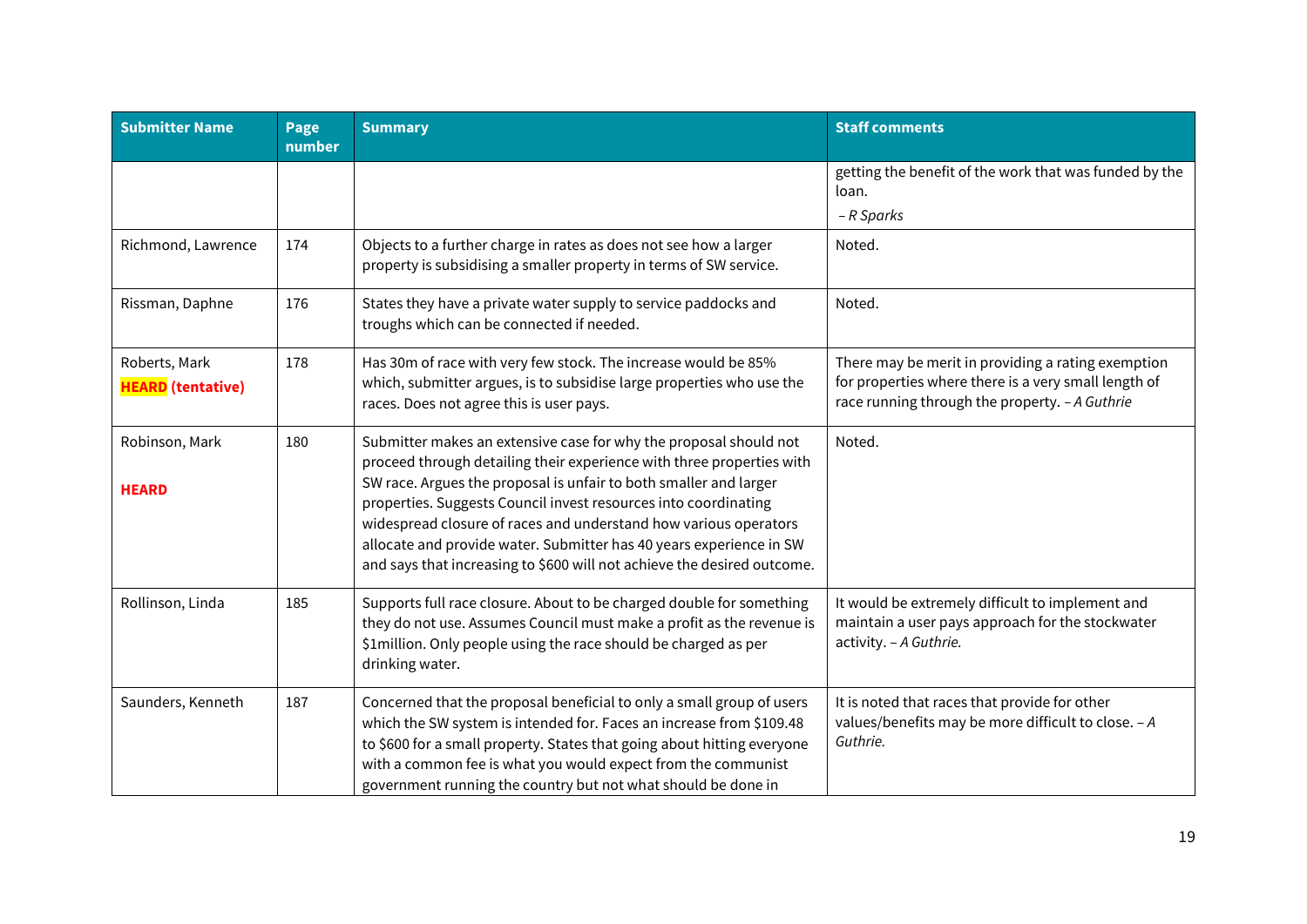| <b>Submitter Name</b>                        | Page<br>number | <b>Summary</b>                                                                                                                                                                                                                                                                                                                                                                                             | <b>Staff comments</b>                                                                                                                                                                                                                                |
|----------------------------------------------|----------------|------------------------------------------------------------------------------------------------------------------------------------------------------------------------------------------------------------------------------------------------------------------------------------------------------------------------------------------------------------------------------------------------------------|------------------------------------------------------------------------------------------------------------------------------------------------------------------------------------------------------------------------------------------------------|
|                                              |                | Ashburton. Submitter notes concerns with the Council use of the<br>Seafield SW system where it is used as a dumping source for<br>stormwater.                                                                                                                                                                                                                                                              |                                                                                                                                                                                                                                                      |
| Scott, Annette and<br>Trevor<br><b>HEARD</b> | 189            | Does not rely on race for SW. Preference is to have race closed.<br>However, supports Option One if the race must run through the<br>property.                                                                                                                                                                                                                                                             | It is noted that races that provide for other<br>values/benefits may be more difficult to close. - A<br>Guthrie.                                                                                                                                     |
| Seay, Ann and<br>Timothy                     | 190            | Supports status quo.                                                                                                                                                                                                                                                                                                                                                                                       | Noted.                                                                                                                                                                                                                                               |
| Sell, Karen and<br>William<br><b>HEARD</b>   | 191            | Does not use the race and states Council has no easements or rights of<br>way for carriage of the water across their property. Does not support<br>increases given race is not used. Option 2 is a significant increase and<br>would increase their overall rates by 39%. States Council has no<br>knowledge of who actually uses the races and provides no evidence to<br>justify a change in the system. | ADC legal counsel has confirmed ADC does not need<br>to have an easement or anything official on the title.<br>The LGA and the bylaws ADC makes under this Act,<br>allow Council to construct and maintain stock water<br>races on private property. |
| Seque, Sheryl and<br>Simon                   | 196            | Has around 150m of race totally fenced. Does not use race as has own<br>well. Does not believe the quality of water in race is suitable even for<br>animals to drink. Strongly object to any increase in costs given the<br>race is not used or wanted.                                                                                                                                                    | Noted.                                                                                                                                                                                                                                               |
| Shirley                                      | 197            | States it is time a meaningful discussion/action was developed for<br>water races as there has been a lot of dithering on this issue. Has two<br>properties side by side so would be paying \$1200 for something not<br>required.                                                                                                                                                                          | If any properties are considered contiguous for rating<br>purposes; that may reduce the number of minimum<br>charges applicable. - A Guthrie                                                                                                         |
| Simpson, Brian                               | 198            | Echoglen farms SW race (Hinds) is approx. 2,500m.<br>Race is considered an eyesore and requires continued maintenance<br>from spraying and requiring digger (2 days per year, cost of \$2,000)<br>Submitter refers to requirement to keep waterways free from stock.                                                                                                                                       | Noted.                                                                                                                                                                                                                                               |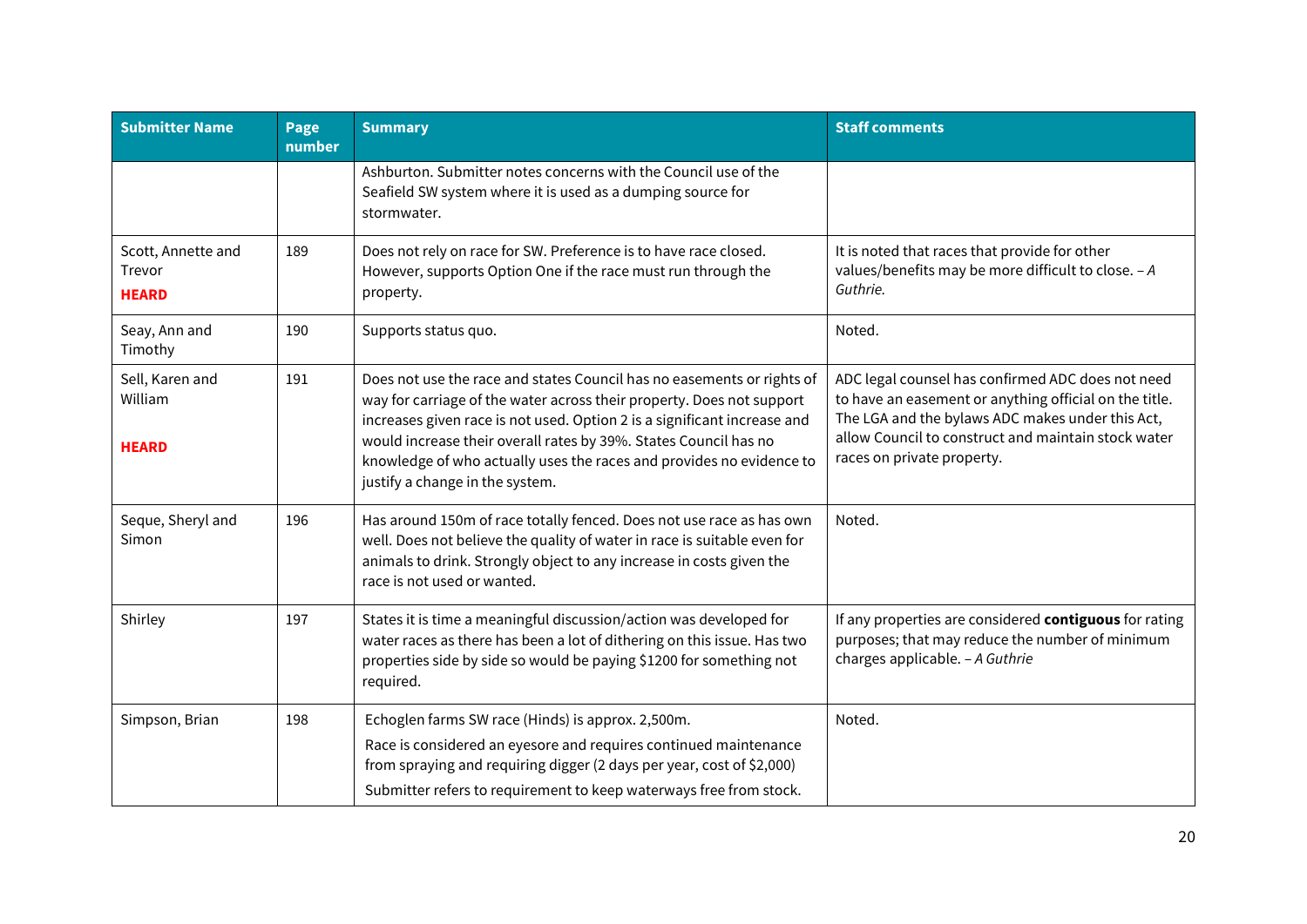| <b>Submitter Name</b>                                     | Page<br>number | <b>Summary</b>                                                                                                                                                                                                                                                                                                                                                                | <b>Staff comments</b>                                                                                                                                          |
|-----------------------------------------------------------|----------------|-------------------------------------------------------------------------------------------------------------------------------------------------------------------------------------------------------------------------------------------------------------------------------------------------------------------------------------------------------------------------------|----------------------------------------------------------------------------------------------------------------------------------------------------------------|
|                                                           |                | Would like race to be closed for good to enable replanting program on<br>farm.                                                                                                                                                                                                                                                                                                |                                                                                                                                                                |
| Sloper, Deborah                                           | 200            | Pays over \$1500 per year for water which is not supplied. Farm below<br>them does not require SW and is the end of the SW line therefore finds<br>it hard to fathom why they should pay for something not used.<br>Supports user pays for SW - if you use it then you pay for it.                                                                                            | Noted.                                                                                                                                                         |
| Smith Aluminium<br>Limited (Murray<br>Smith)              | 202            | Supports status quo as water is not being used.                                                                                                                                                                                                                                                                                                                               | Noted.                                                                                                                                                         |
| Smith, Grant<br><b>HEARD</b>                              | 205            | Doesn't use the race and states is legally required to fence swimming<br>pool yet the race is a hazard for children.                                                                                                                                                                                                                                                          | Noted.                                                                                                                                                         |
| Smith, Ronald                                             | 206            | Questions what the proposal is for properties with SW race that is<br>unused - will Council get rid of it?                                                                                                                                                                                                                                                                    | Noted.                                                                                                                                                         |
| Sprott, Alister                                           | 208            | Has applied with two neighbours to have two races closed. This is<br>being held up by one neighbour. If the race is not closed, submitter<br>wants neighbour to pay for the 4.5km of race passing through farm as<br>it is not needed given they have no stock.                                                                                                               | Noted.                                                                                                                                                         |
| Stewart, Susannah<br>and Amos, Matthew                    | 210            | Recently purchased a 20 acre property. Most paddocks have water<br>supplied by well and trough - a large portion of the race is inaccessible<br>due to an existing laneway and conduit (photos provided with<br>submission). Submitter considers the proposed increases unfair given<br>the inaccessibility due to the conduit which is there to service other<br>properties. | Noted.                                                                                                                                                         |
| Stivens, Harold and<br>Sheryl<br><b>HEARD</b> (tentative) | 212            | Requests Council reviews stance on SW races as historic waterways<br>with biodiversity values for the District.                                                                                                                                                                                                                                                               | Ecological values of water races are acknowledged in<br>the Surface Water Strategy and form part of the<br>criteria for race closure. - Strategy & Policy Team |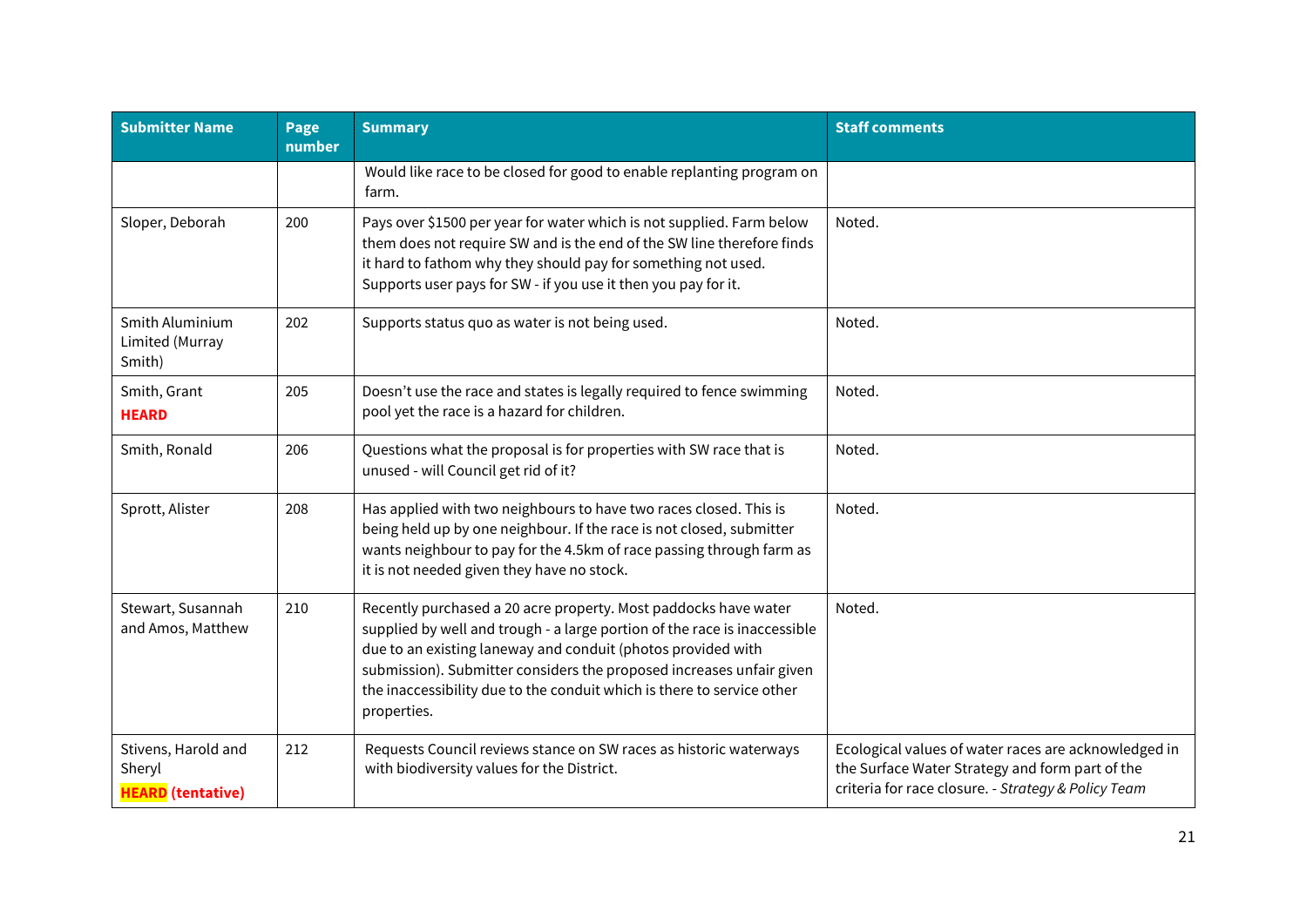| <b>Submitter Name</b>     | Page<br>number | <b>Summary</b>                                                                                                                                                                                                                                                          | <b>Staff comments</b>                                                                                                                                                       |
|---------------------------|----------------|-------------------------------------------------------------------------------------------------------------------------------------------------------------------------------------------------------------------------------------------------------------------------|-----------------------------------------------------------------------------------------------------------------------------------------------------------------------------|
|                           |                | Questions if there is evidence that smaller landowners get the most<br>benefit.                                                                                                                                                                                         |                                                                                                                                                                             |
|                           |                | Making the races so unaffordable that landowners look to other<br>options will potentially destroy the freshwater values of races.                                                                                                                                      |                                                                                                                                                                             |
|                           |                | Submitter refers to issue with bees and Longbeach School in 2018<br>where landowners began divesting races away from the natural<br>channel they had flowed.                                                                                                            |                                                                                                                                                                             |
|                           |                | Landowners purchasing land know they contain SW races.                                                                                                                                                                                                                  |                                                                                                                                                                             |
|                           |                | Notes Selwyn Council has no recognised freshwater values contained<br>in water races.                                                                                                                                                                                   |                                                                                                                                                                             |
| Submitter,<br>Anonymous 1 | 5              | States it is unfair for people who do not want races on their<br>properties. Larger properties should pay more if they have more race.                                                                                                                                  | Noted.                                                                                                                                                                      |
| Submitter,<br>Anonymous 2 | $\sqrt{6}$     | States the increase for small block holders will be 250-600%.<br>Questions what additional service will be provided given they already<br>look after the race themselves. States the proposal only gives a<br>discount to farmers, who are the real users of the water. | Noted.                                                                                                                                                                      |
| Submitter,<br>Anonymous 3 | $\overline{1}$ | States that ifs cost is increased by \$500 for an unused race they will<br>insist race is diverted as the rate rise for people with small amounts is<br>extortion. Asks if the Council are making decisions on rumours.                                                 | Submitter could apply to realign race but would<br>require the written agreement of the other property<br>owner to construct the new race on their property. - A<br>Guthrie |
| Submitter,<br>Anonymous 4 | 8              | Feels it is unfair to charge smaller landowners for water which is not<br>clean and no guaranteed supply. Uses the water for home supply and<br>sometimes has muddy water coming out of taps.                                                                           | SW is not being provided for human consumption as it<br>can be unsafe to drink. - A Guthrie                                                                                 |
| Submitter,<br>Anonymous 5 | $9\,$          | Supports status quo                                                                                                                                                                                                                                                     | Noted.                                                                                                                                                                      |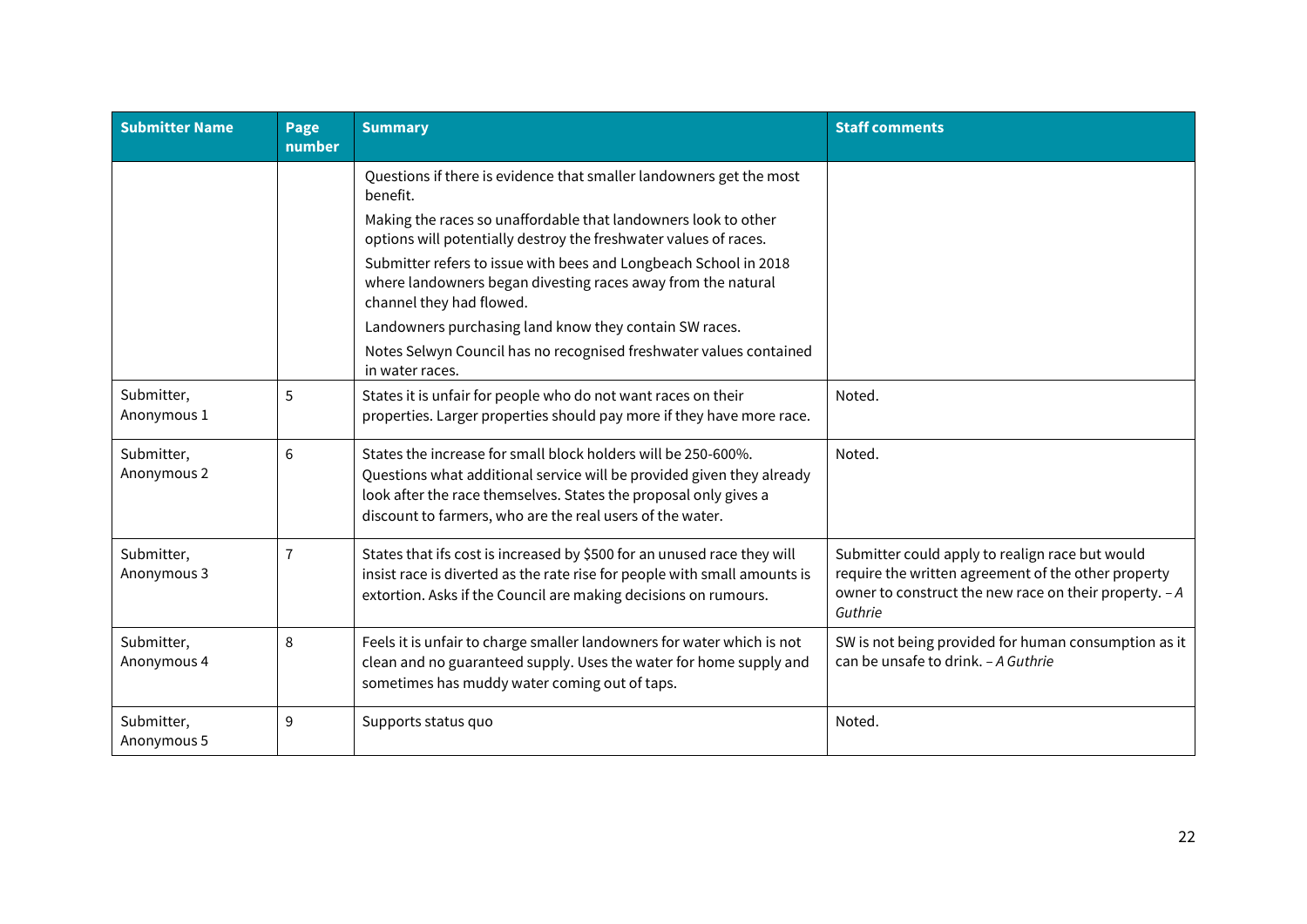| <b>Submitter Name</b>     | Page<br>number | <b>Summary</b>                                                                                                                                                                                                                                                                                                                                                                                                                                                                                                                                                                                                                                                       | <b>Staff comments</b> |
|---------------------------|----------------|----------------------------------------------------------------------------------------------------------------------------------------------------------------------------------------------------------------------------------------------------------------------------------------------------------------------------------------------------------------------------------------------------------------------------------------------------------------------------------------------------------------------------------------------------------------------------------------------------------------------------------------------------------------------|-----------------------|
| Submitter,<br>Anonymous 6 | 10             | Supports Council's proposed option as states that every property<br>shares the cost of an essential service with larger properties<br>contributing more than smaller.                                                                                                                                                                                                                                                                                                                                                                                                                                                                                                | Noted.                |
| Submitter,<br>Anonymous 7 | 11             | States that the per metre rate should be for water that is actually on<br>the owners property.                                                                                                                                                                                                                                                                                                                                                                                                                                                                                                                                                                       | Noted.                |
| Sweetman, Colin           | 214            | Property is Residential D. SW race is not utilised and no intention to<br>use in future.<br>Happy for race to be closed.<br>Believes a 550% increase is patently unfair.<br>Smaller property owner views are likely to be overridden by Council<br>therefore seeks a fairer system for those who don't use the water.<br>Supports user pays and accepts that while the race is there they will<br>have to make a contribution to pay even if not used (like the Library<br>but the Library costs far less than \$600 per year)<br>Suggests a base charge for SW such as the status quo or a maximum of<br>\$200 per property.<br>Option 2 is not fair for all users. | Noted.                |
| Tait, Allan               | 216            | Submitter provides extensive detail on history of stock/surface water<br>in Lower Hinds/Lowcliffe area. States Council needs to be aware of the<br>potential problems that could be caused by indiscriminately closing<br>races in the Lower Hinds / Lowcliffe area simply because they were<br>not required for stock water. Believes it would be inequitable to<br>continue to charge full rates for race with no water simply because the<br>race is on the property. Suggests that if landowner can demonstrate<br>the race is fully fenced, and not used for stock then Council should<br>remit the water rates for that property.                              | Noted.                |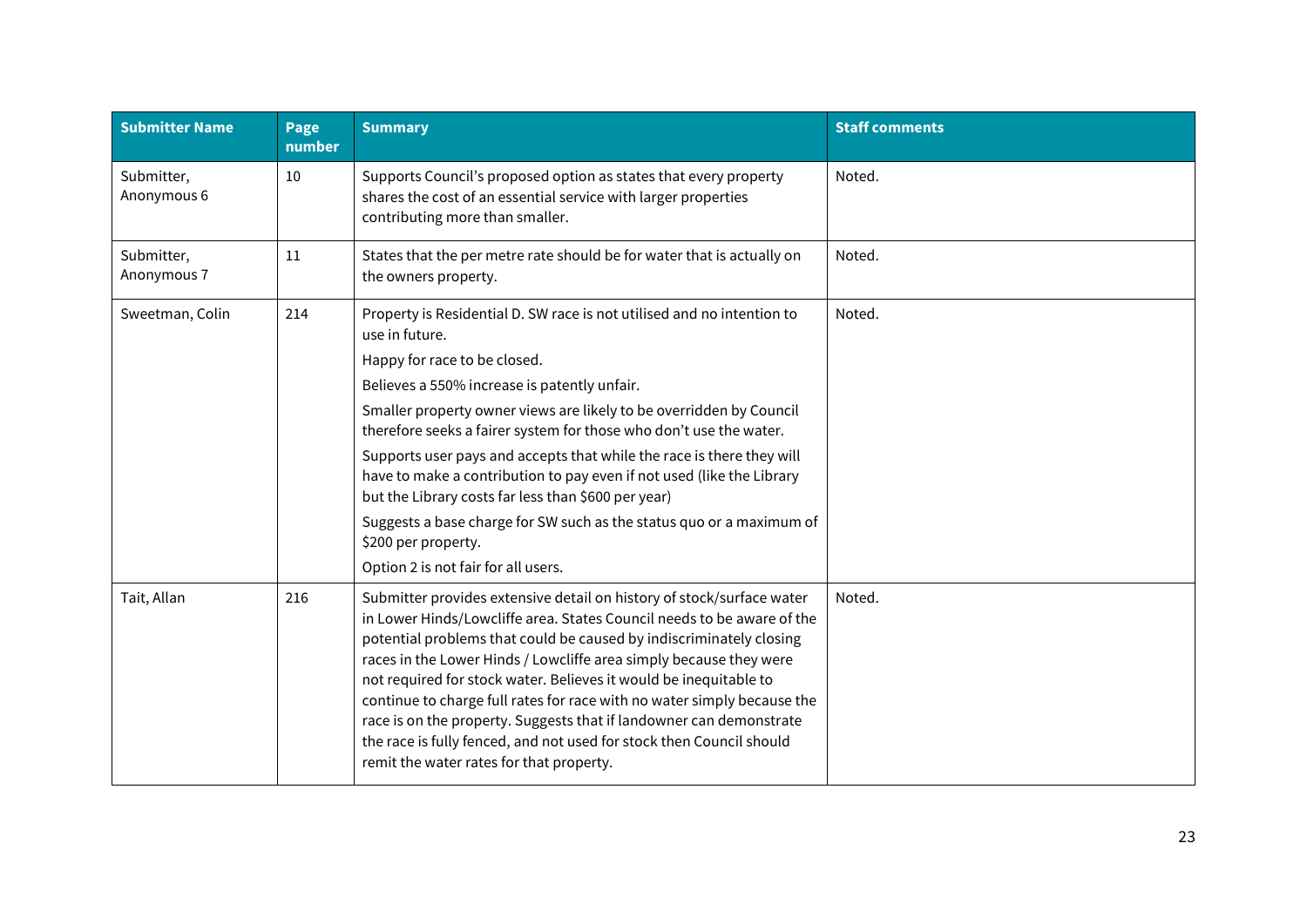| <b>Submitter Name</b>       | Page<br>number | <b>Summary</b>                                                                                                                                                                                                                                                                                                                                                                                                                         | <b>Staff comments</b> |
|-----------------------------|----------------|----------------------------------------------------------------------------------------------------------------------------------------------------------------------------------------------------------------------------------------------------------------------------------------------------------------------------------------------------------------------------------------------------------------------------------------|-----------------------|
| Tait, Maurice and<br>Tracy  | 219            | Has SW race which is unused and only runs through property to<br>service others. Does not agree that small lifestyle block owners should<br>subsidise other properties as in Options 2 and 3.                                                                                                                                                                                                                                          | Noted.                |
| Thompson, Graeme            | 220            | Supports proposed option as requires SW for horses and fire control.<br>Happy to pay \$600.                                                                                                                                                                                                                                                                                                                                            | Noted.                |
| Todd, Jacqueline            | 221            | Submitters SW race runs through six properties to deliver to one farm<br>who does use it. This farm has access to Lyndhurst Water Scheme and<br>ALIL. Frustrated that they have to pay for SW when they have invested<br>in their own system. Would prefer race was closed down, as would<br>vast majority of land owners. Best option would be to propose closing<br>the scheme to see who actually wants and will pay for the water. | Noted.                |
| Trost, Graham               | 223            | Supports status quo as SW race is less than 100m and not much stock.<br>The other options would severely compromise the financial viability of<br>small stock numbers. Does not agree with extra payments.                                                                                                                                                                                                                             | Noted.                |
| Trott, Heather              | 225            | States the race next to property is incapable of carrying water and has<br>been for several years yet they are charged. The race is not required as<br>well water is used. Requests they are not charged for this anymore.                                                                                                                                                                                                             | Noted.                |
| Turney, Robert              | 226            | Supports option three (equal charge to all properties).                                                                                                                                                                                                                                                                                                                                                                                | Noted.                |
| Vessey, Roger               | 227            | Supports status quo.                                                                                                                                                                                                                                                                                                                                                                                                                   | Noted.                |
| Wallace, John               | 228            | States status quo is best option when there are people who do not<br>want the races paying for them but have to pay for maintenance when<br>someone down the line wants them.                                                                                                                                                                                                                                                          | Noted.                |
| Walsh, John<br><b>HEARD</b> | 229            | Does not require SW therefore does not support any option.                                                                                                                                                                                                                                                                                                                                                                             | Noted.                |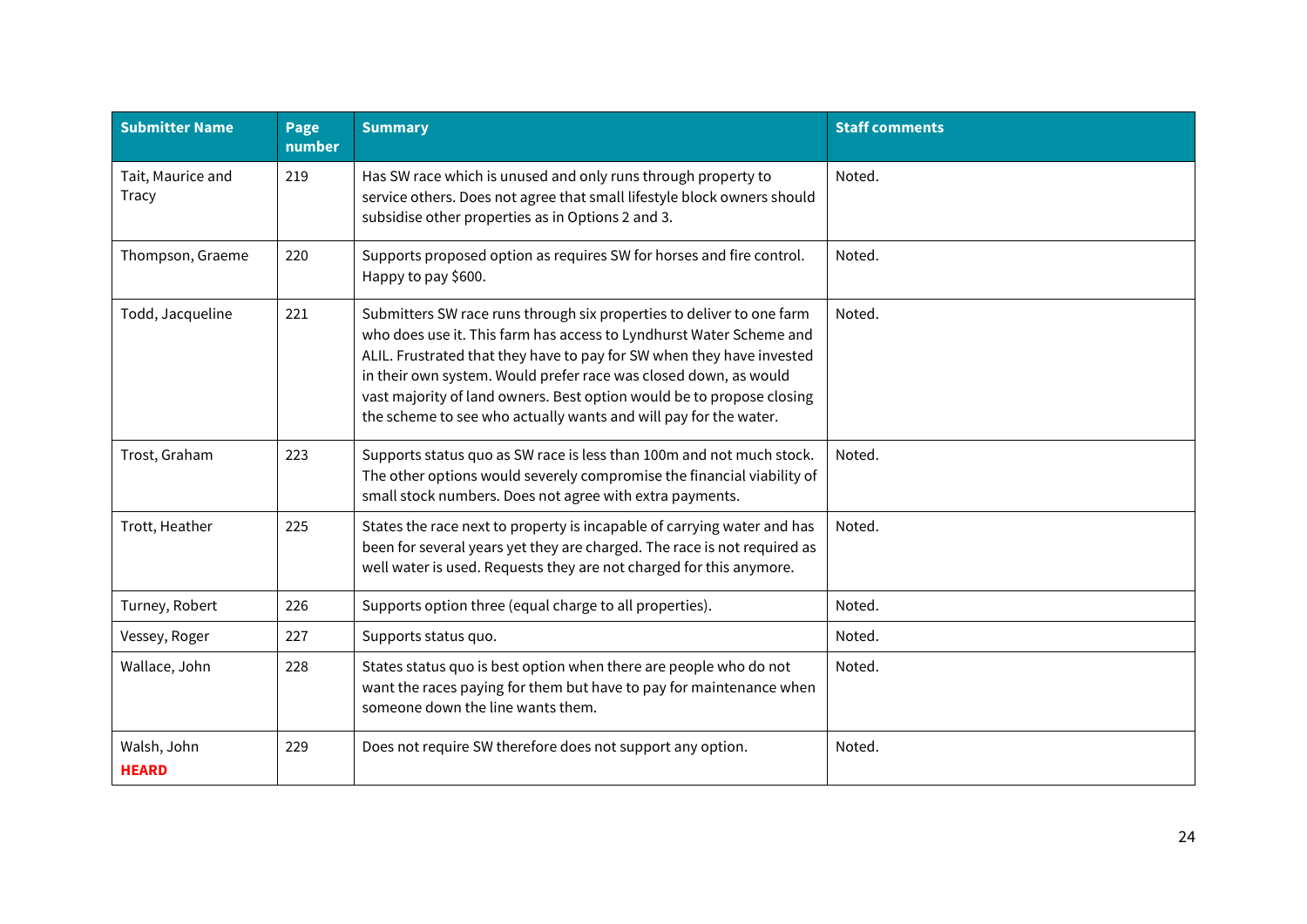| <b>Submitter Name</b> | Page<br>number | <b>Summary</b>                                                                                                                                                                                                                                                                                                                                                                                                                                                                                                                                                                                                                                                                                                                                                                                   | <b>Staff comments</b> |
|-----------------------|----------------|--------------------------------------------------------------------------------------------------------------------------------------------------------------------------------------------------------------------------------------------------------------------------------------------------------------------------------------------------------------------------------------------------------------------------------------------------------------------------------------------------------------------------------------------------------------------------------------------------------------------------------------------------------------------------------------------------------------------------------------------------------------------------------------------------|-----------------------|
| Whillans, David       | 231            | States the current system is unfair as they have a reticulated trough<br>system and three separate water race lines through the property to<br>supply other properties downstream.                                                                                                                                                                                                                                                                                                                                                                                                                                                                                                                                                                                                               | Noted.                |
| Williams, Mihaela     | 233            | Supports status quo.                                                                                                                                                                                                                                                                                                                                                                                                                                                                                                                                                                                                                                                                                                                                                                             | Noted.                |
| Williams, Richard     | 234            | Has only 117.3m of race and pays minimum charge. The increase<br>under proposal would be \$490 and this unfavourable as the race has<br>not been used, and is located on the roadside (therefore may not be<br>within the boundary). Submitter understands the other users of the<br>race to be Mill Creek residents and the Domain. Requests responses<br>are given to specific questions as detailed in submission regarding:<br>Annual maintenance cost of race versus actual rates.<br>$\bullet$<br>Whether Ashburton township residents with race running<br>$\bullet$<br>past their boundary pay rates for SW, and if not why do they<br>not pay for maintenance of the Domain race?<br>Other options considered for getting water from the<br>$\bullet$<br>Ashburton River to the Domain. | Noted.                |
| Woods, Christopher    | 237            | Prefer to have races ajoining property switched off as they are not<br>used but submitter must hire a digger each year to maintain. Races<br>are now too deep for stock to use so are fenced off. Interested in<br>whether their property would see an increase or reduction under the<br>proposal.                                                                                                                                                                                                                                                                                                                                                                                                                                                                                              | Noted.                |

#### <span id="page-24-0"></span>2. Solid Waste Collection

Council consulted on extending the boundary of solid waste collection to include 162 extra properties in the Willowby, Laing's Road, Melrose Road, Chertsey, Rakaia, Methven and Lake Hood areas.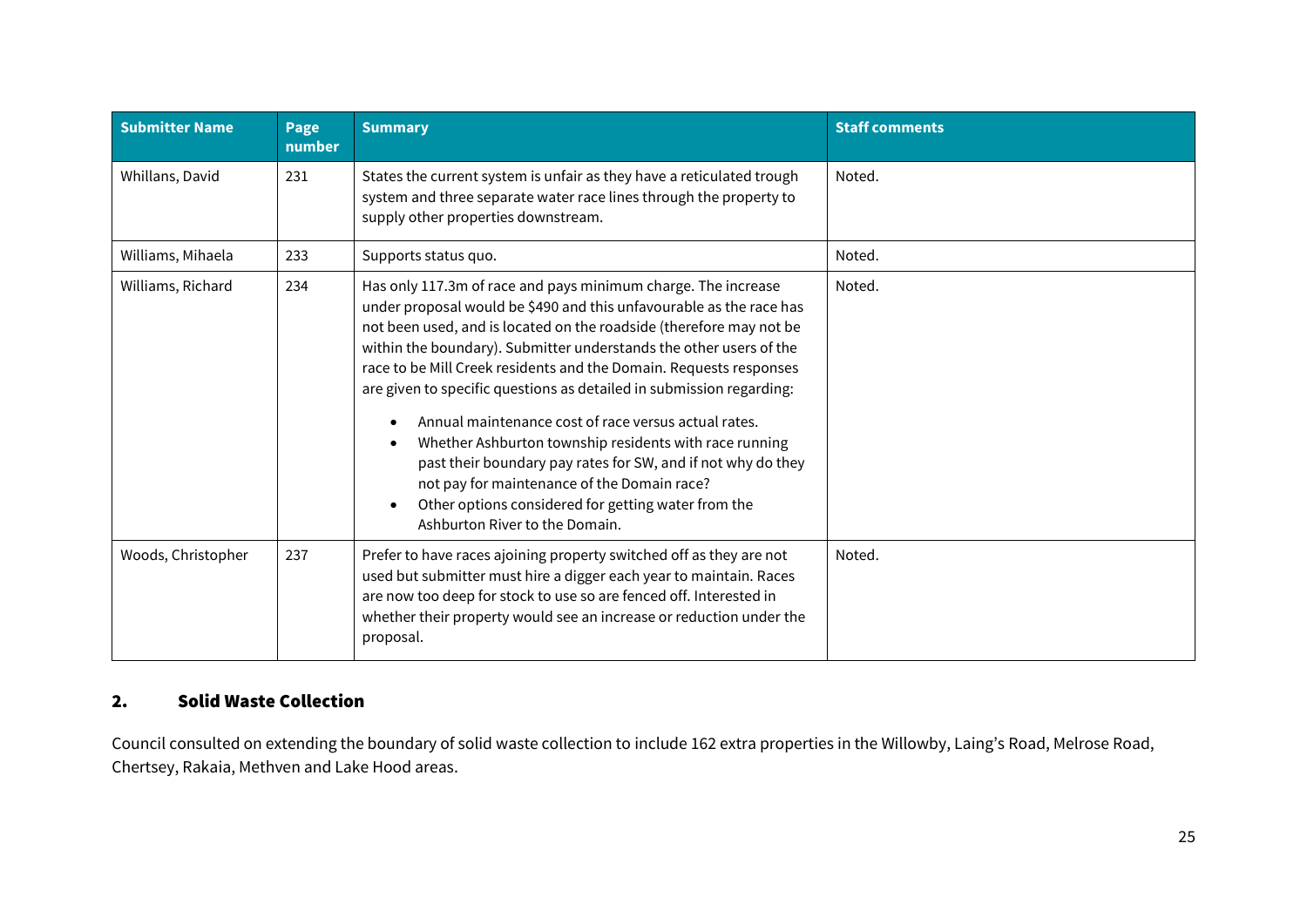| <b>Submitter Name</b>            | Page<br>number | Summary                                                                                                                                                                                                                                            | <b>Staff comments</b>                                                              |
|----------------------------------|----------------|----------------------------------------------------------------------------------------------------------------------------------------------------------------------------------------------------------------------------------------------------|------------------------------------------------------------------------------------|
| Baldwin, William<br><b>HEARD</b> | 15             | Supports as it encourages better use of contractor.                                                                                                                                                                                                | Noted.                                                                             |
| Bird, Alan                       | 30             | Supports as currently pays for rubbish removal.                                                                                                                                                                                                    | Noted.                                                                             |
| Bowler, Angela                   | 31             | Brings recycling into town as needed therefore does not support extra<br>cost and requests Council use the money going to bins towards<br>grading the road.                                                                                        | Noted.                                                                             |
| Brown, Philip<br><b>HEARD</b>    | 32             | Does not support as is happy to dispose of waste personally (lives in<br>Rakaia). States that if the scheme goes ahead they will bulldoze the<br>Council provided bins and drop them off at the recycling centre.                                  | Noted.                                                                             |
| Brown, Rachel and<br>Mark        | 33             | Lives on Barkers Road, Methven and requests their address is included<br>in Solid Waste Collection as the truck passes by their property.                                                                                                          | Noted.                                                                             |
| Burridge, Dennis                 | 35             | States Council in the past stated it would have nil waste within a year.<br>States some people put out an overfill of bins each week but they only<br>put a bin out every 5-6 weeks, therefore subsidising others. Supports a<br>user pays system. | Noted.                                                                             |
| Durham, Jonathan                 | 62             | Supports (in particular Willowby block).                                                                                                                                                                                                           | Noted.                                                                             |
| Girvan, Robert                   | 74             | Does not support as states should be opt in/out.                                                                                                                                                                                                   | This service is not economic to provide on an Opt<br>In/Opt Out basis. - C Goodwin |
| Green, Suzanne                   | 76             | Supports (does not live in proposed areas).                                                                                                                                                                                                        | Noted.                                                                             |
| Horne, Gregory and<br>Lynette    | 87             | Does not support as manages recycling through Longbeach school<br>collection area. Does not want additional financial burden in post<br>Covid times.                                                                                               | Noted.                                                                             |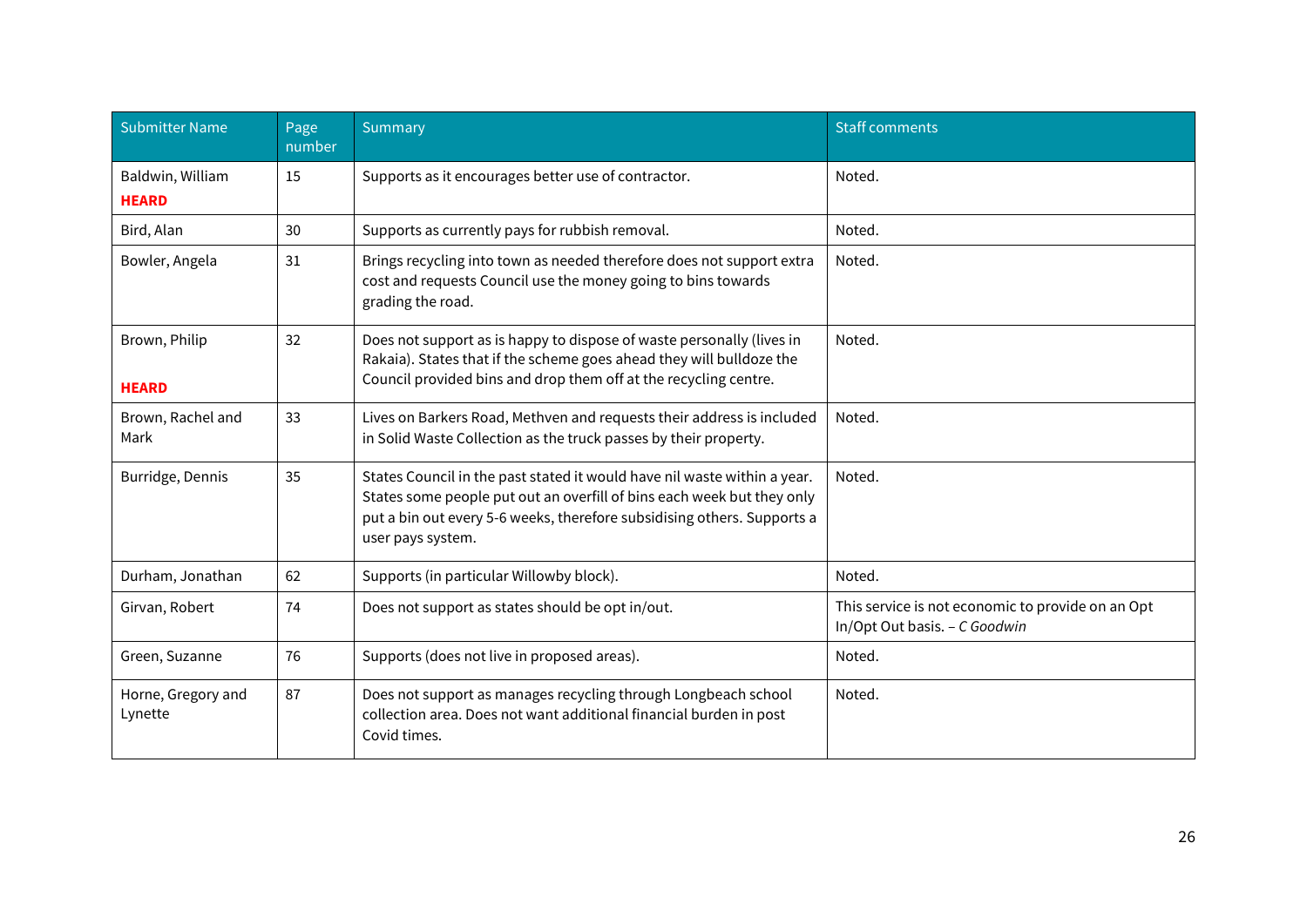| <b>Submitter Name</b>            | Page<br>number | Summary                                                                                                                                                                                                                               | <b>Staff comments</b>                                                              |
|----------------------------------|----------------|---------------------------------------------------------------------------------------------------------------------------------------------------------------------------------------------------------------------------------------|------------------------------------------------------------------------------------|
| Kelly, Grahame                   | 99             | Supports proposed extensions as long as charges are served on<br>properties benefitting.                                                                                                                                              | Noted.                                                                             |
| Kinvig, Douglas                  | 100            | Does not support as too expensive.                                                                                                                                                                                                    | Noted.                                                                             |
| Kok, Bridget<br><b>HEARD</b>     | 102            | Ambivalent - (lives on Grahams Road). Would use it if there but not<br>happy if SW rates go up as well this could result in a \$1,000 year<br>increase.                                                                               | Noted.                                                                             |
| Liemburg, Hendrik<br>and Yvonne  | 107            | Happy with taking own waste to refuse park (submitter lives on<br>Garatan Road).                                                                                                                                                      | Noted.                                                                             |
| Lowe, Alistair and<br>Bernadette | 108            | Does not support (lives on Fords Road) as house is a long way from<br>roadside and happy using the recycling station at Willowby. States<br>their neighbour also feels the same. Questions if bins can be towed<br>with a bungy cord. | Noted.                                                                             |
| Malcolm, Mark<br><b>HEARD</b>    | 114            | Supports (does not live in extension area).                                                                                                                                                                                           | Noted.                                                                             |
| McIlroy, Bruce and<br>Philomena  | 122            | Supports as hopefully this will stop dumping of rubbish.                                                                                                                                                                              | Noted.                                                                             |
| Mulligan, Lal                    | 142            | Supports more solid waste collection for rural and states Council<br>needs rules around rural disposal of rubbish as burning of rubbish in<br>holes is a 'no no'.                                                                     | Noted.                                                                             |
| Neumann, Ian and<br>Judith       | 146            | Does not require service and thinks service should be opt in/out.                                                                                                                                                                     | This service is not economic to provide on an Opt<br>In/Opt Out basis. - C Goodwin |
| Pierce, Alistair and<br>Elaine   | 153            | Does not support Willowby block extension as uses the local recycling<br>station and anything else is taken to the dump. Cost would be more<br>than dump cost. Green waste bin not big enough therefore would still                   | Noted.                                                                             |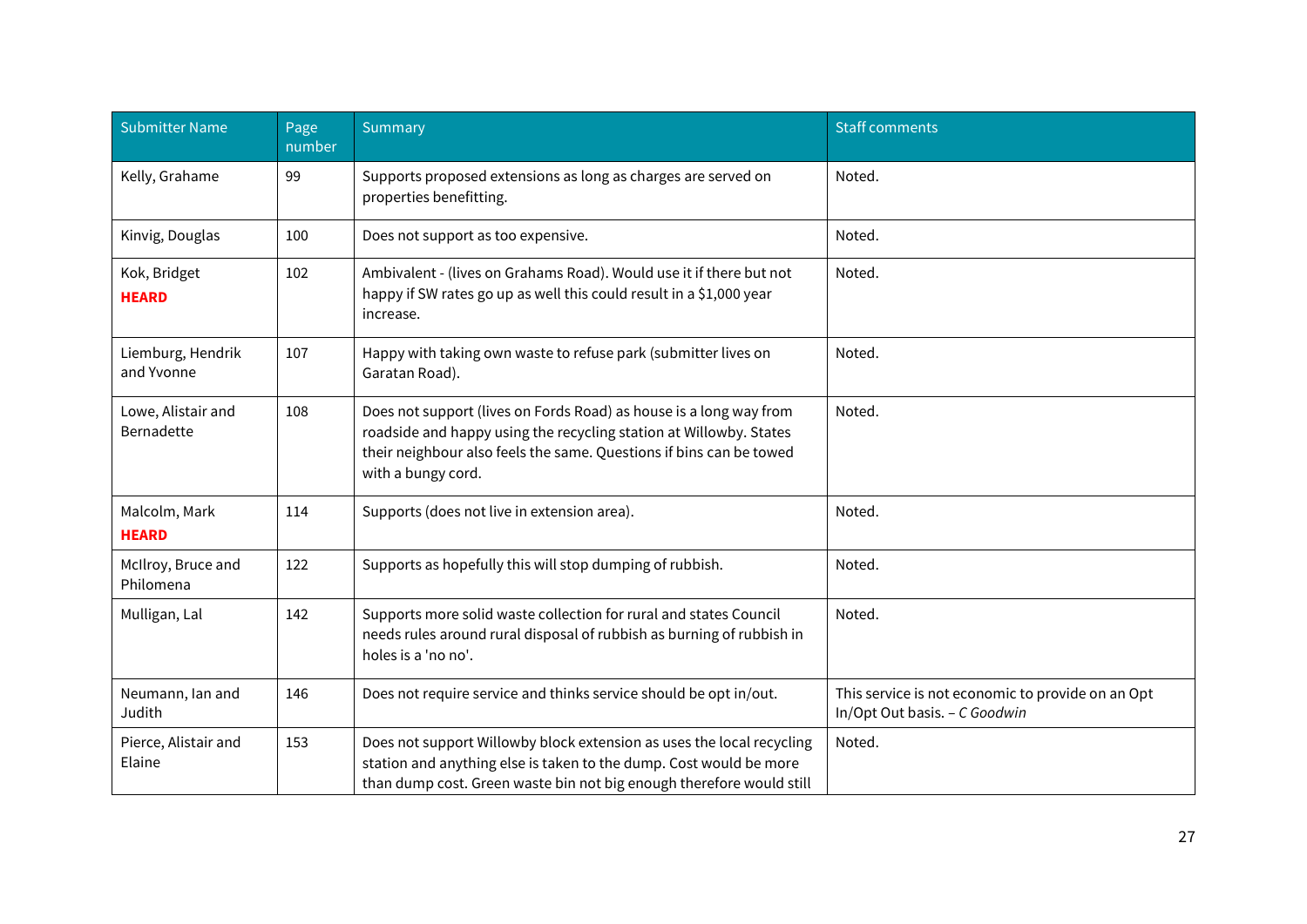| <b>Submitter Name</b>         | Page<br>number | Summary                                                                                                                                                                                                                                   | <b>Staff comments</b> |
|-------------------------------|----------------|-------------------------------------------------------------------------------------------------------------------------------------------------------------------------------------------------------------------------------------------|-----------------------|
|                               |                | incur green waste cost at dump. Wheelie bins in 100km area would<br>add risk for blind corners.                                                                                                                                           |                       |
| Price, Selwyn<br><b>HEARD</b> | 159            | Supports (does not live in proposed areas).                                                                                                                                                                                               | Noted.                |
| Pritchard, Jonathan           | 161            | Does not support as does not produce much waste therefore feels the<br>increase in cost would be significant. Also states it would be difficult<br>to drag the bin down a 330m shingle road (lives on Fords Road).                        | Noted.                |
| Schmack, Brent and<br>Fleur   | 188            | Does not support as recycles at Longbeach School with a couple of<br>trips to tip each year. \$232 cost is not acceptable.                                                                                                                | Noted.                |
| Smith, David                  | 203            | Does not support as lives close to Longbeach School and does not<br>require this service.                                                                                                                                                 | Noted.                |
| Submitter,<br>Anonymous 5     | 9              | Does not support the proposed extension (however no address<br>provided so not clear which area this submitter is referring to). Feels it<br>would be unsafe to have large wheelie bins on road side and increase<br>chance of accidents. | Noted.                |
| Submitter,<br>Anonymous 7     | 11             | Supports to provide collection for areas of new developments.                                                                                                                                                                             | Noted.                |
| Vessey, Roger                 | 227            | Does not support extension.                                                                                                                                                                                                               | Noted.                |
| Walsh, John<br><b>HEARD</b>   | 229            | Does not support as utilises Longbeach School recycling.                                                                                                                                                                                  | Noted.                |
| Wilson, Andrew                | 236            | Already has recycling at the corner of road and doesn't need other<br>bins so would not use service and not happy to pay extra cost.                                                                                                      | Noted.                |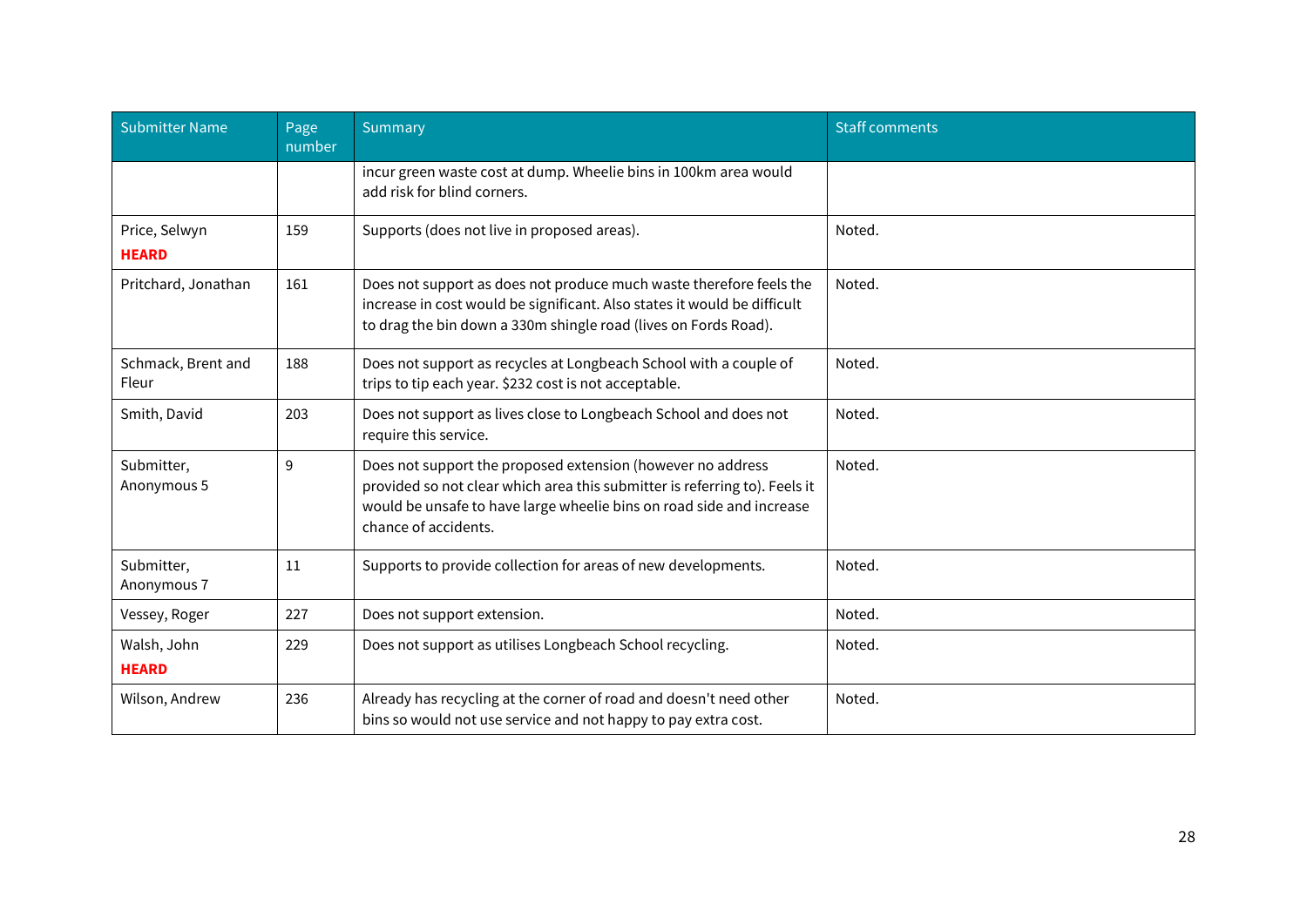#### <span id="page-28-0"></span>3. Elderly Persons Housing

Council consulted on introducing a general rate component for EPH, therefore EPH would be 0-30% general rate and 70-100% fees and charges. This would include rental increases of around \$10 per week.

| <b>Submitter Name</b>            | Page<br>number | <b>Summary</b>                                                                                                                                                                                                                                                                                                                                                                                                                                                                                                                                 | <b>Staff comments</b>                                                                                                                                                                                                                                                                                                                                                                                                                                                             |
|----------------------------------|----------------|------------------------------------------------------------------------------------------------------------------------------------------------------------------------------------------------------------------------------------------------------------------------------------------------------------------------------------------------------------------------------------------------------------------------------------------------------------------------------------------------------------------------------------------------|-----------------------------------------------------------------------------------------------------------------------------------------------------------------------------------------------------------------------------------------------------------------------------------------------------------------------------------------------------------------------------------------------------------------------------------------------------------------------------------|
| Baldwin, William<br><b>HEARD</b> | 15             | Supports proposal and states all have a duty to support housing -being<br>transparent will keep ratepayers informed.                                                                                                                                                                                                                                                                                                                                                                                                                           | Noted.                                                                                                                                                                                                                                                                                                                                                                                                                                                                            |
| Beavan, Rod<br><b>HEARD</b>      | 21             | States lack of full information and confused reasoning. Questions if<br>other alternatives have been considered. Makes extensive case detailing<br>historical process for Council communicating with tenants regarding<br>issues with EPH including:                                                                                                                                                                                                                                                                                           | There are 2 issues surrounding Elderly Housing<br>for Ashburton District Council<br>how Council will manage Elderly<br>i.                                                                                                                                                                                                                                                                                                                                                         |
|                                  |                | 2017 consultation on EPH Policy - Council staff presentation at<br>Balmoral Hall to discuss proposed policy changes, rent and<br>goal to use 25% of income towards rent. Submitter is<br>concerned the issue of using reserve funds was not raised at<br>this time.<br>Questions if the letter dated 1/7/20 and the letter of 17/6/19 are<br>$\bullet$<br>connected. (If so, when did consultation take place?)<br>Assumes the issue of reserve funds has arisen in the last 12<br>months as this was not referred to in the letters regarding | Housing going forward and<br>ii.<br>how will Council fund the<br>operation of its Elderly Housing<br>Portfolio. Depending on which<br>model of management Council<br>chooses there will be a need for<br>funding of the operation and this<br>policy sets out how this will be<br>achieved in the future.                                                                                                                                                                         |
|                                  |                | rental increases.<br>Submitter has not received any notification of rental increases<br>for this year and states this must mean the issues raised by<br>Council with underfunding must be getting worse.<br>Refers to the Guardian article (2/7/20) where Cr Braam<br>discusses EPH. Submitter states it raises the following<br>questions:<br>Why change funding before discussion (on future of<br>$\circ$<br>EPH)?<br>What is current balance of reserve funds?<br>$\Omega$<br>What is the estimated cost of upgrading units?<br>$\circ$    | Council undertook a review of the Elderly<br>Housing portfolio in order to keep rents at a<br>reasonable level. Council has drawn down on<br>reserves to address revenue shortfalls for a<br>number of years. However, since 2017<br>legislation surrounding Landlords 'obligations<br>have changed dramatically which has placed a<br>greater demand on financial reserves. These<br>reserves will be depleted in 2 years with the<br>effect that current rental policy will not |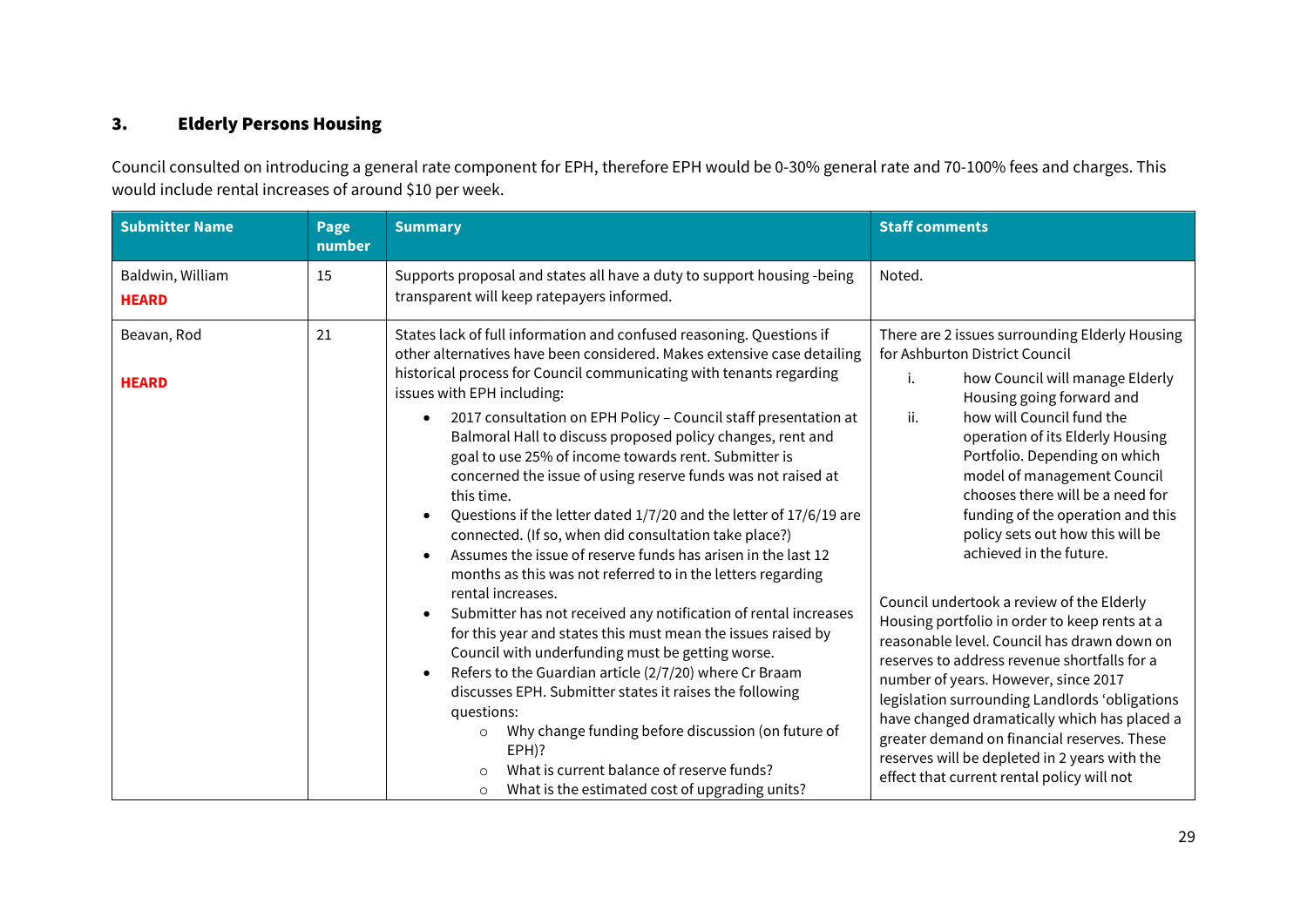| <b>Submitter Name</b>                                               | Page<br>number | <b>Summary</b>                                                                                                                                                                                                                                                                                                                                                                                                                                                                                                                                                | <b>Staff comments</b>                                                                                                                                                                                                                                                                                                                                                                                                                                                                                                                                                                                                                                                                                                                                                                                                                               |
|---------------------------------------------------------------------|----------------|---------------------------------------------------------------------------------------------------------------------------------------------------------------------------------------------------------------------------------------------------------------------------------------------------------------------------------------------------------------------------------------------------------------------------------------------------------------------------------------------------------------------------------------------------------------|-----------------------------------------------------------------------------------------------------------------------------------------------------------------------------------------------------------------------------------------------------------------------------------------------------------------------------------------------------------------------------------------------------------------------------------------------------------------------------------------------------------------------------------------------------------------------------------------------------------------------------------------------------------------------------------------------------------------------------------------------------------------------------------------------------------------------------------------------------|
|                                                                     |                | How was the general rate component determined?<br>$\circ$<br>(i.e. how did Council come to the \$2 of \$90 per year for<br>all ratepayers?)<br>What does 'around \$10 per week' rental increase<br>$\circ$<br>mean?<br>Would the ideal be to have rentals the same for<br>$\Omega$<br>everyone, single and double units?<br>How will the balance of the reserve fund be increased?<br>$\circ$<br>Submitter suggests Council form a working group to review<br>ownership, management and funding options, consult with the<br>community and investigate fully. | generate sufficient income to meet the<br>maintenance and refurbishment required.<br>A 20 year plan has been outlined for the<br>replacement and refurbishment of units with<br>the proposed policy change providing income<br>to sustain this plan.<br>The letter of 17/6/19 refers to investigating<br>options for the management which is still<br>being looked at and tenants will be consulted<br>as part of this investigation.<br>The letter of 1 July 2020 refers to this policy.<br>The legislation surrounding tenancies and<br>Covid 19 is such that it would be difficult for<br>Council to have any rental increase for tenants<br>this year and this will also place a strain on the<br>reserve.<br>I cannot comment on the article in the<br>Guardian as this as it was stated was Cr<br>Braam's personal opinion.<br>C. Windleborne |
| Durham, Jonathan                                                    | 62             | Supports preferred option.                                                                                                                                                                                                                                                                                                                                                                                                                                                                                                                                    | Noted.                                                                                                                                                                                                                                                                                                                                                                                                                                                                                                                                                                                                                                                                                                                                                                                                                                              |
| Everest, Phillip<br><b>HEARD</b>                                    | 65             | Supports preferred option given Council already has the buildings.<br>Important to keep them up to standard as tenants have contributed to<br>the community over their working life.                                                                                                                                                                                                                                                                                                                                                                          | Noted.                                                                                                                                                                                                                                                                                                                                                                                                                                                                                                                                                                                                                                                                                                                                                                                                                                              |
| <b>Federated Farmers of New</b><br>Zealand (Elisha Young-<br>Ebert) | 127            | Suggests funding shortfall would be better met by UAGC than general<br>rate as EPH is a discrete social activity and the cost should be equally<br>shared. Should be consideration for a modest increase in rent and                                                                                                                                                                                                                                                                                                                                          | Noted.                                                                                                                                                                                                                                                                                                                                                                                                                                                                                                                                                                                                                                                                                                                                                                                                                                              |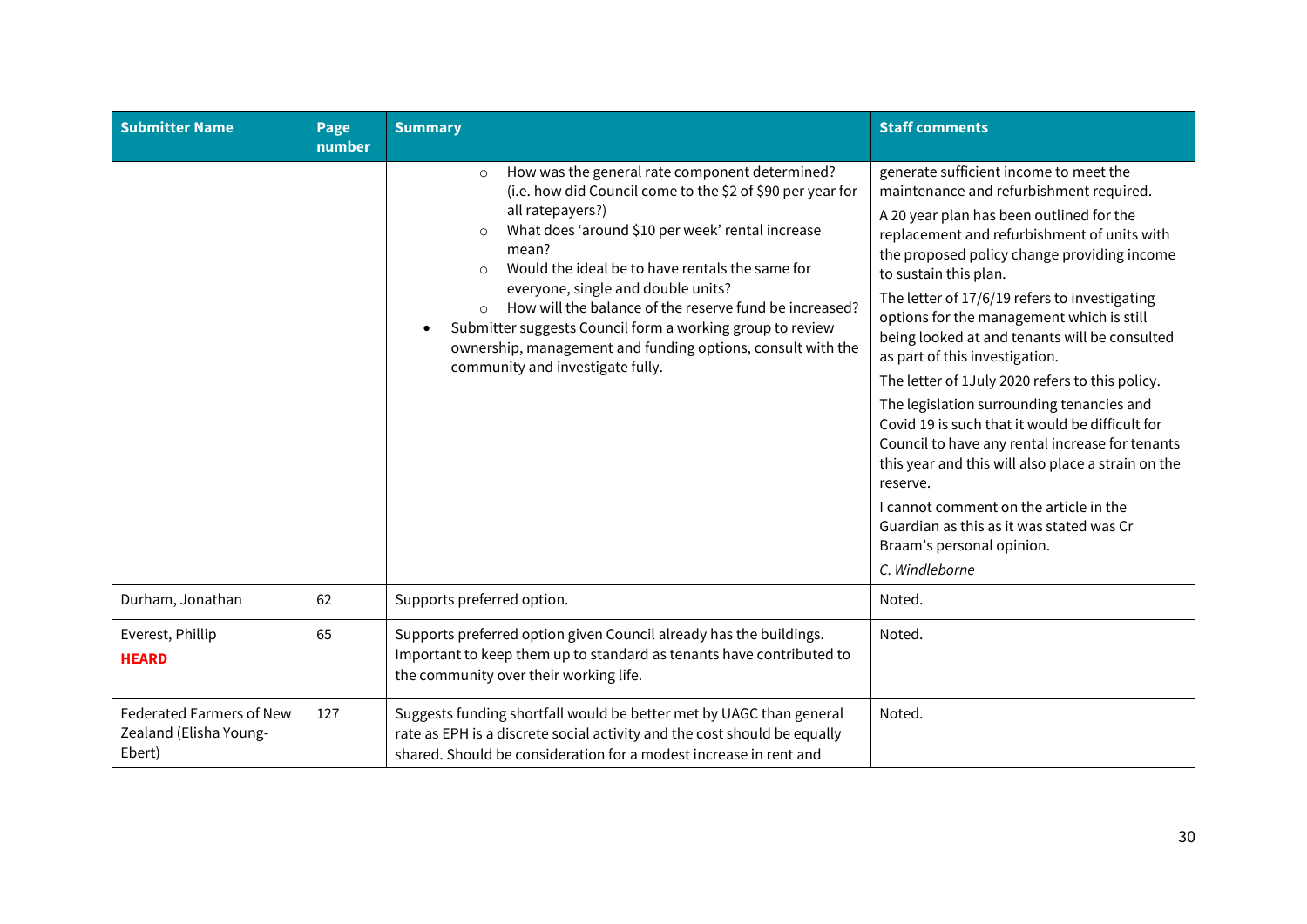| <b>Submitter Name</b>            | Page<br>number | <b>Summary</b>                                                                                                                                                                                                                                                                      | <b>Staff comments</b>                                                                      |
|----------------------------------|----------------|-------------------------------------------------------------------------------------------------------------------------------------------------------------------------------------------------------------------------------------------------------------------------------------|--------------------------------------------------------------------------------------------|
|                                  |                | assessment on how that can help meet the shortfall but accepts if the<br>assessment shows that rents would be unaffordable.                                                                                                                                                         |                                                                                            |
| Gilpin, Hamish                   | 73             | Supports preferred option.                                                                                                                                                                                                                                                          | Noted.                                                                                     |
| Girvan, Robert                   | 74             | Suggests Council take a mortgage/loan for repairs and progressively<br>increase rent to cover this cost.                                                                                                                                                                            | Noted.                                                                                     |
| Haven Housing (Jackie<br>Girvan) | 83             | Submitter's organisation is interested in discussion with Council<br>regarding the future of EPH.                                                                                                                                                                                   | This is currently taking place.<br>C. Windleborn                                           |
| Kelly, Grahame                   | 99             | Thinks a 50-50 split between options 1 and 2 - a moderate increase in<br>rent and less of a general rate component. States annoyance with<br>having 52 years to ensure they can provide for themselves while others<br>end up being subsidised because they haven't made an effort. | Noted.                                                                                     |
| Kok, Bridget<br><b>HEARD</b>     | 102            | Thinks Council should be responsible for some social housing.                                                                                                                                                                                                                       | Noted.                                                                                     |
| Lowe, Alistair                   | 108            | Suggests government support to fund upgrades and rent support<br>through WINZ.                                                                                                                                                                                                      | Noted.                                                                                     |
| Lynne                            | 112            | Opposed to ratepayers subsidising units when the means testing<br>doesn't seem adequate and rents are under market value.                                                                                                                                                           | Noted.                                                                                     |
| Malcolm, Mark<br><b>HEARD</b>    | 114            | Questions if this is core Council business and why ratepayers should<br>subsidise others rent when it is the job of government services. Notes<br>rental need upgrades and every possible means should be explored,<br>including selling them.                                      | A project of Elderly Housing Management is<br>currently being undertaken.<br>C. Windleborn |
| McGee, Rodger                    | 120            | Supports preferred option.                                                                                                                                                                                                                                                          | Noted.                                                                                     |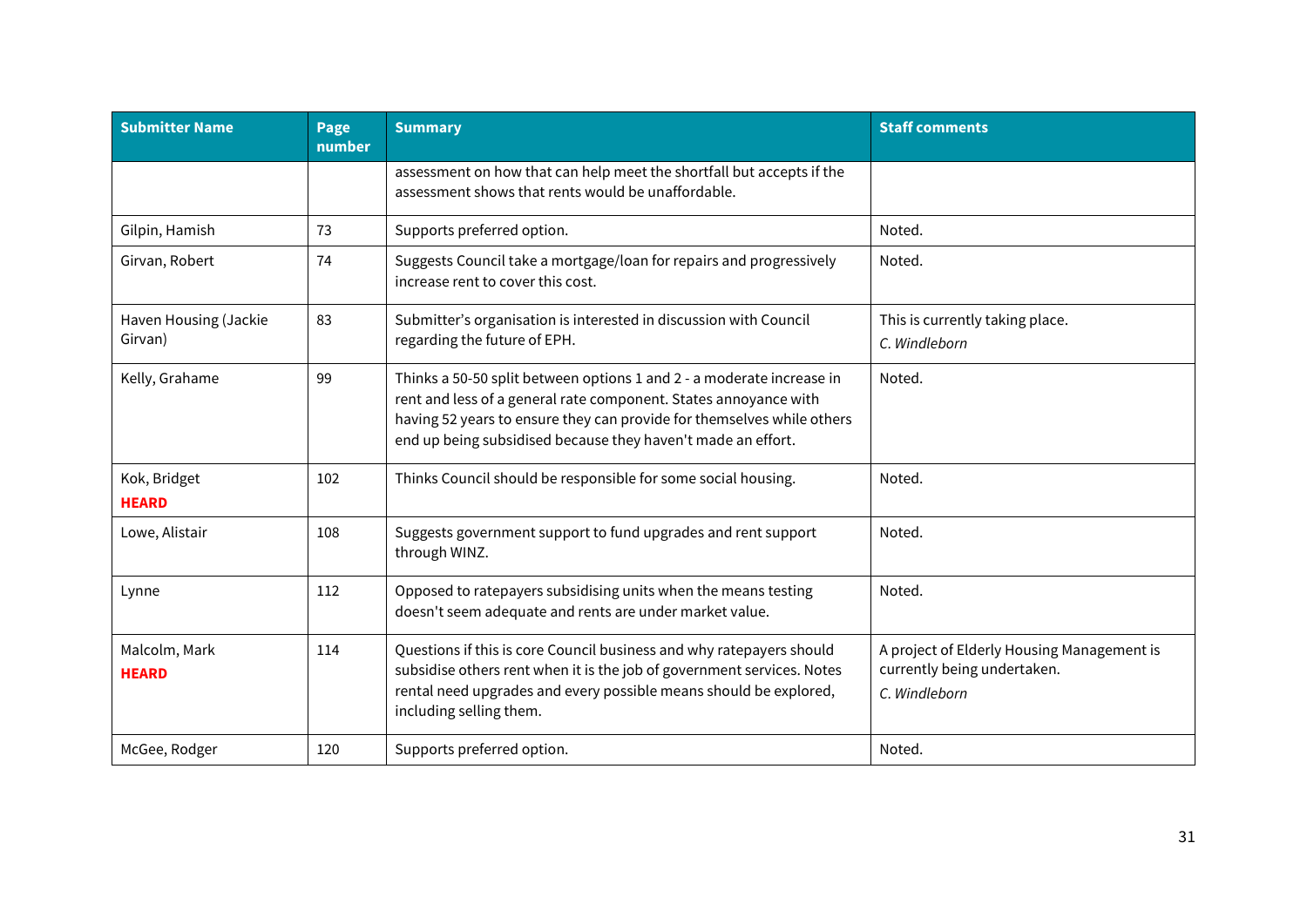| <b>Submitter Name</b>         | Page<br><b>number</b> | <b>Summary</b>                                                                                                                                                                                                                                                                                                                     | <b>Staff comments</b> |
|-------------------------------|-----------------------|------------------------------------------------------------------------------------------------------------------------------------------------------------------------------------------------------------------------------------------------------------------------------------------------------------------------------------|-----------------------|
| Mulligan, Lal                 | 142                   | Council should leave community housing to private sector, particularly<br>given lack of maintenance of current stock.                                                                                                                                                                                                              | Noted.                |
| Neumann, Ian and Judith       | 146                   | Does not support as thinks EPH should be funded by the government<br>not the community.                                                                                                                                                                                                                                            | Noted.                |
| Overend, Robert               | 149                   | Supports proposed option as not all have equal opportunities in life and<br>all deserve residential respect.                                                                                                                                                                                                                       | Noted.                |
| Price, Selwyn<br><b>HEARD</b> | 159                   | States Council has a duty under the Local Government Act to the social<br>well-being of all residents. Current EPH standard is poor and ADC must<br>get these up to liveable standard or provide new housing. Disappointed<br>to hear comments from a committee chair in the media suggesting the<br>proposal was a fait accompli. | Noted.                |
| Smith, Ronald                 | 206                   | Does not think the wealthy should pay - should be one rate for<br>everyone.                                                                                                                                                                                                                                                        | Noted.                |
| Vessey, Roger                 | 227                   | Supports status quo.                                                                                                                                                                                                                                                                                                               | Noted.                |

#### <span id="page-31-0"></span>4. Wastewater

Council consulted on grouping wastewater schemes so that everyone connected pays the same regardless of location (around \$420 per connection)

| <b>Submitter name</b>              | Page<br>number | <b>Summary</b>                                                     | <b>Staff Comments</b> |
|------------------------------------|----------------|--------------------------------------------------------------------|-----------------------|
| David                              | 59             | Does not support either option as has their own wastewater system. | Noted.                |
| Durham, Jonathan<br>Gilpin, Hamish | 62<br>73       | Supports preferred option.                                         | Noted.                |
| Lynne                              | 112            | Supports option one (status quo).                                  | Noted.                |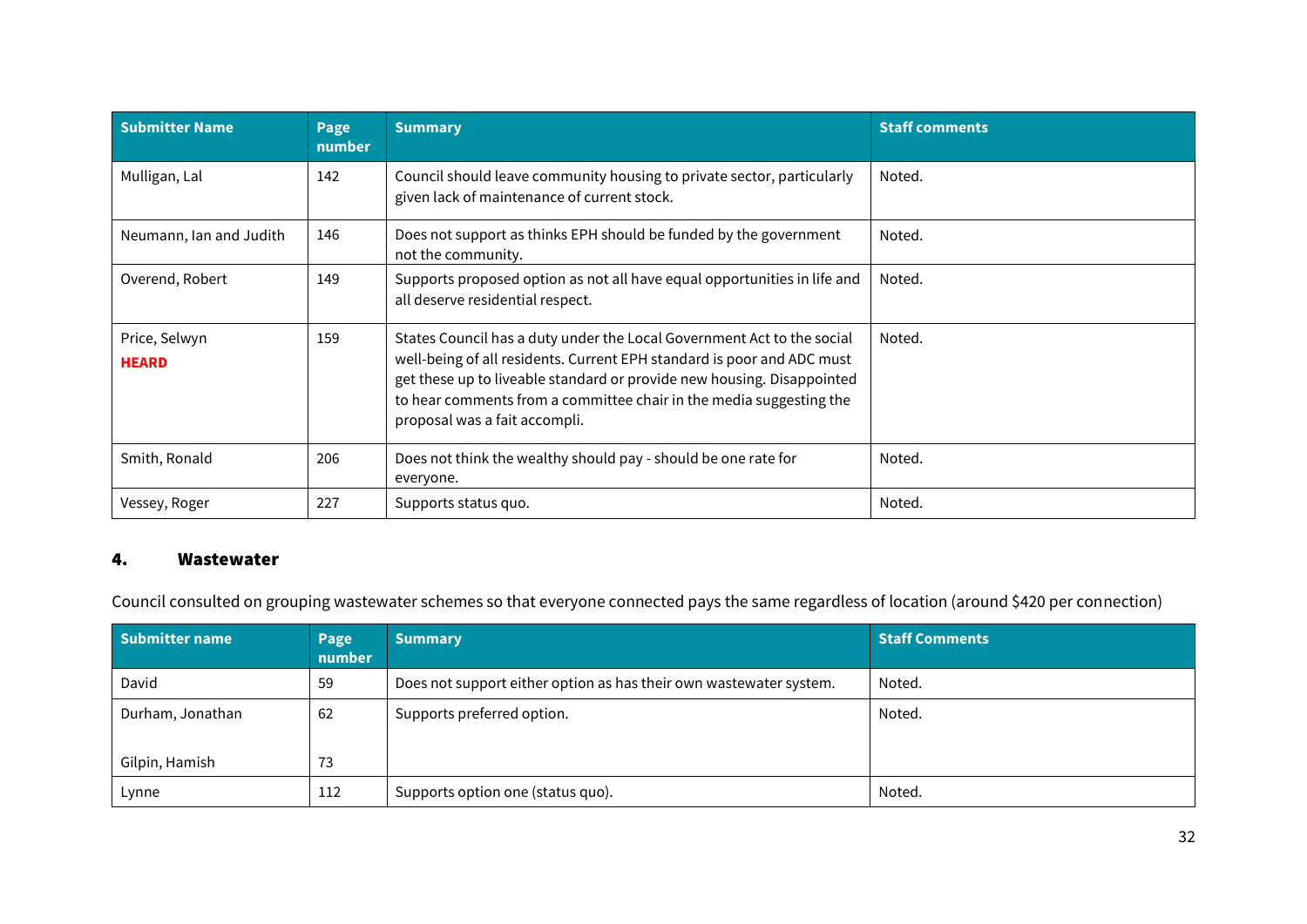| <b>Submitter name</b>         | Page<br>number | <b>Summary</b>                                                                                                                                               | <b>Staff Comments</b>                                                                                                                                                                                                                                                                                                                                             |
|-------------------------------|----------------|--------------------------------------------------------------------------------------------------------------------------------------------------------------|-------------------------------------------------------------------------------------------------------------------------------------------------------------------------------------------------------------------------------------------------------------------------------------------------------------------------------------------------------------------|
| Shirley                       | 197            |                                                                                                                                                              |                                                                                                                                                                                                                                                                                                                                                                   |
| Vessey, Roger                 | 227            |                                                                                                                                                              |                                                                                                                                                                                                                                                                                                                                                                   |
| Malcolm, Mark<br><b>HEARD</b> | 114            | If option two is administered, it is unfair because all properties are of a<br>different size, thus having different amounts of wastewater to dispose<br>of. | Council wastewater networks are not used for<br>the collection and disposal of stormwater,<br>where loadings can vary according to property<br>size and impervious surfaces. Wastewater<br>volumes comes from residential uses like<br>toilets, bathing and food preparation and<br>business uses that require water e.g. car<br>washes. - Strategy & Policy Team |
| Overend, Robert               | 149            | Requests Council comment on why some new dwellings have Council<br>approved soakage pits. These should not have to pay full wastewater<br>rates.             | Noted.                                                                                                                                                                                                                                                                                                                                                            |
| Smith, Ronald                 | 206            | Does not think wastewater should be charged in line with drinking<br>water as \$350 overall would be enough.                                                 | Noted.                                                                                                                                                                                                                                                                                                                                                            |
| Williams, Mihaela             | 233            | Supports option one (status quo).                                                                                                                            | Noted.                                                                                                                                                                                                                                                                                                                                                            |

#### <span id="page-32-0"></span>5. Boundary changes – Lake Hood and changes to Water Supply and Wastewater

Council consulted on extending the boundary at Lake Hood to include the Village Green subdivision; and amending the group Water Supply and Wastewater boundaries to reflect new service areas and encompass future development.

| <b>Submitter Name</b>            | Page<br>number | <b>Summary</b>             | <b>Staff comments</b> |
|----------------------------------|----------------|----------------------------|-----------------------|
| Baldwin, William<br><b>HEARD</b> | 15<br>ᅩ        | Supports boundary changes. | Noted.                |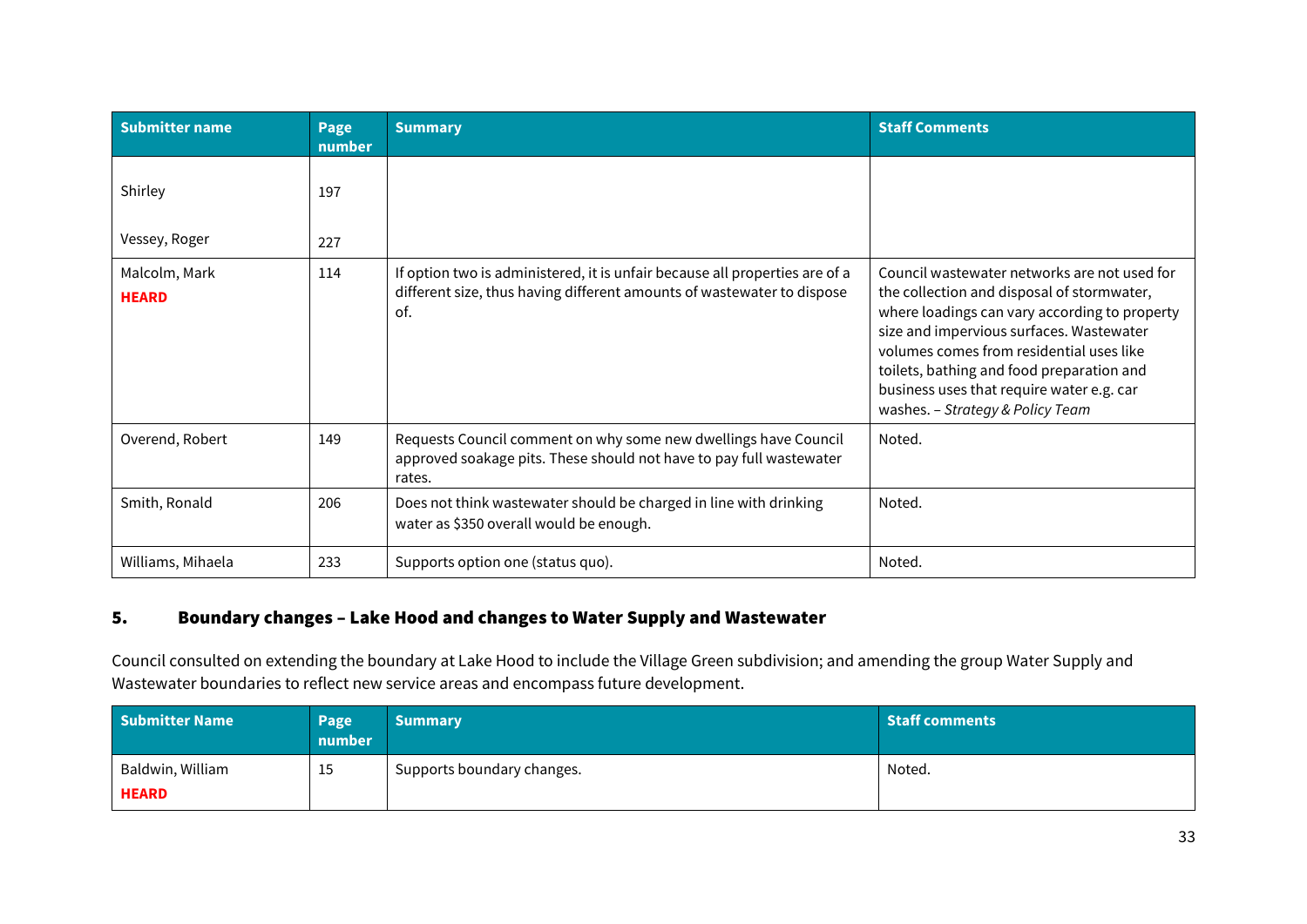| <b>Submitter Name</b>                                       | Page<br>number | <b>Summary</b>                                                                                       | <b>Staff comments</b> |
|-------------------------------------------------------------|----------------|------------------------------------------------------------------------------------------------------|-----------------------|
| Durham, Jonathan                                            | 62             |                                                                                                      |                       |
| Green, Suzanne                                              | 76             |                                                                                                      |                       |
| Methven Community Board<br>(Dan McLaughlin)<br><b>HEARD</b> | 124            |                                                                                                      |                       |
| Malcolm, Mark<br><b>HEARD</b>                               | 114            | Supports boundary changes for Lake Hood.                                                             | Noted.                |
| Price, Selwyn<br><b>HEARD</b>                               | 159            | Supports on the proviso that when the properties are built they pay an<br>urban rate like Lake Hood. | Noted.                |
| Smith, Ronald                                               | 206            | Supports as long as it is user pays.                                                                 | Noted.                |
| Vessey, Roger                                               | 227            | Does not support.                                                                                    | Noted.                |

#### <span id="page-33-0"></span>6. EANC

Council consulted on using rates to support EANC to a greater extent, shifting to 60-80% UAGC and 20-40% fees and charges.

| <b>Submitter Name</b>            | Page<br>number | <b>Summary</b>                                                                                                                                                                                                                                                                                       | <b>Staff comments</b> |
|----------------------------------|----------------|------------------------------------------------------------------------------------------------------------------------------------------------------------------------------------------------------------------------------------------------------------------------------------------------------|-----------------------|
| Everest, Phillip<br><b>HEARD</b> | 65             | User pays should exist in part. The EANC is meeting a need in the<br>community so suggests looking at relativity of cost per session between<br>court users and pool users. Affordability could be an issue after Covid.<br>Suggests encouraging outdoor exercise to support health of<br>community. | Noted.                |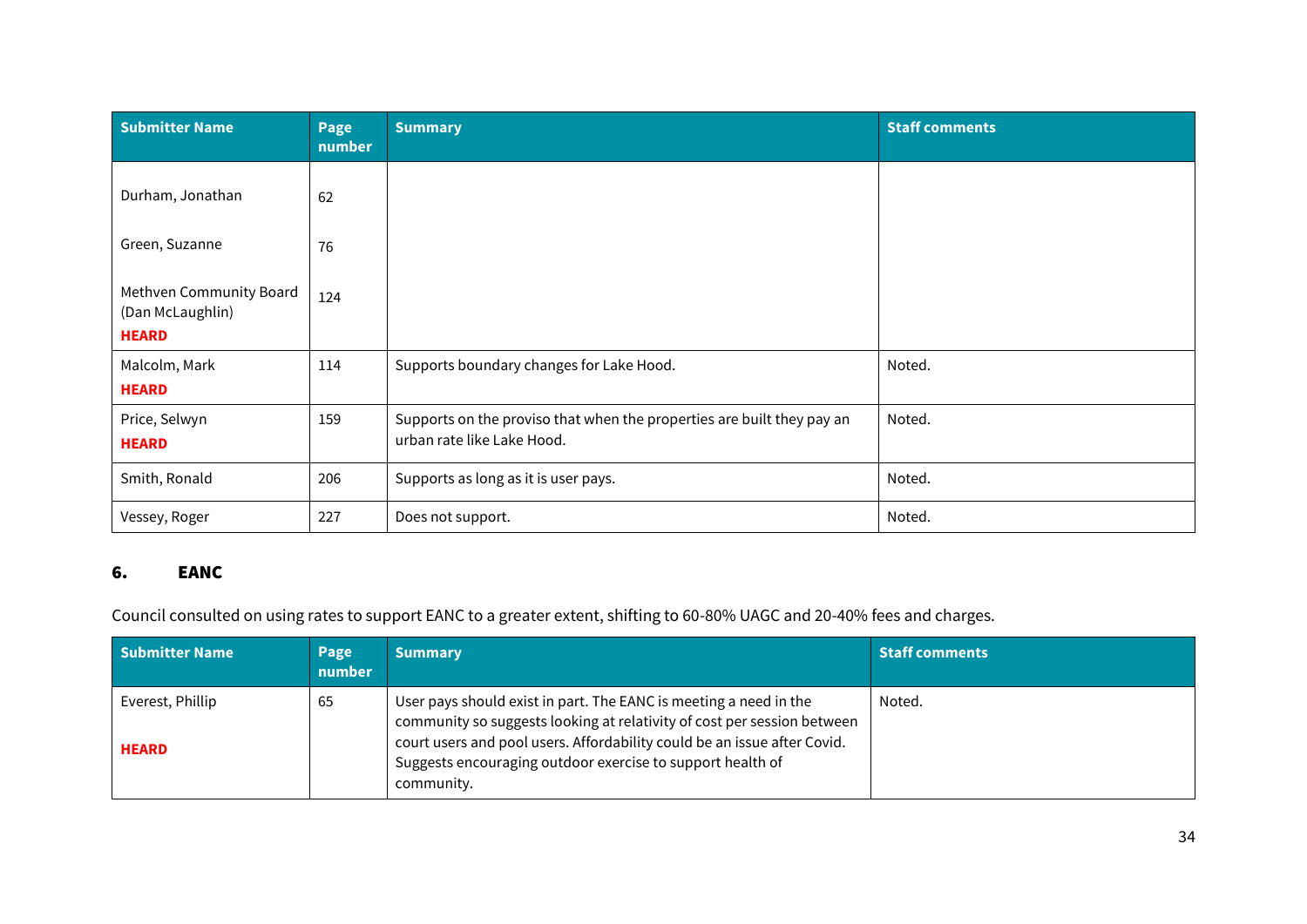| <b>Submitter Name</b>                                       | Page<br>number | <b>Summary</b>                                                | <b>Staff comments</b> |
|-------------------------------------------------------------|----------------|---------------------------------------------------------------|-----------------------|
| Girvan, Robert                                              | 74             | EANC should be self-funding.                                  | Noted.                |
| Methven Community Board<br>(Dan McLaughlin)<br><b>HEARD</b> | 124            | EANC should remain as 60% UAGC and 40% fees and charges.      | Noted.                |
| Smith, Ronald                                               | 206            | Thinks EANC should be UAGC 20/40 and fees & charges as 60/80. | Noted.                |

## <span id="page-34-0"></span>7. How rates are charged

Various changes proposed to EPH, Memorial Halls and Reserve Boards, Reserves and Campgrounds, Cemeteries, EANC, and Regulatory Services. Funding ranges proposed for many activities.

| <b>Submitter Name</b>    | Page<br>number | <b>Summary</b>                                                                                                                                                                                                             | <b>Staff comments</b>                                                                          |
|--------------------------|----------------|----------------------------------------------------------------------------------------------------------------------------------------------------------------------------------------------------------------------------|------------------------------------------------------------------------------------------------|
| Gilpin, Hamish           | 73             | Concerned about move back to targeted rate for Methven community<br>pool and reserves board. Does not see this as sustainable for<br>community as it is not only Methven ratepayers that benefit from these<br>facilities. | Noted.                                                                                         |
| Kelly, Grahame           | 99             | User pays should be used where appropriate. Pensioners use facilities<br>very little so why should they pay. When determining council policies it<br>should be remembered that many are on a fixed low income.             | Noted.                                                                                         |
| Lumsden, George          | 110            | Suggests a full review of rates system.                                                                                                                                                                                    | <b>Strategy &amp; Policy</b>                                                                   |
| <b>HEARD</b> (tentative) |                |                                                                                                                                                                                                                            | The review of this policy has followed an in-<br>depth process (first principles review) which |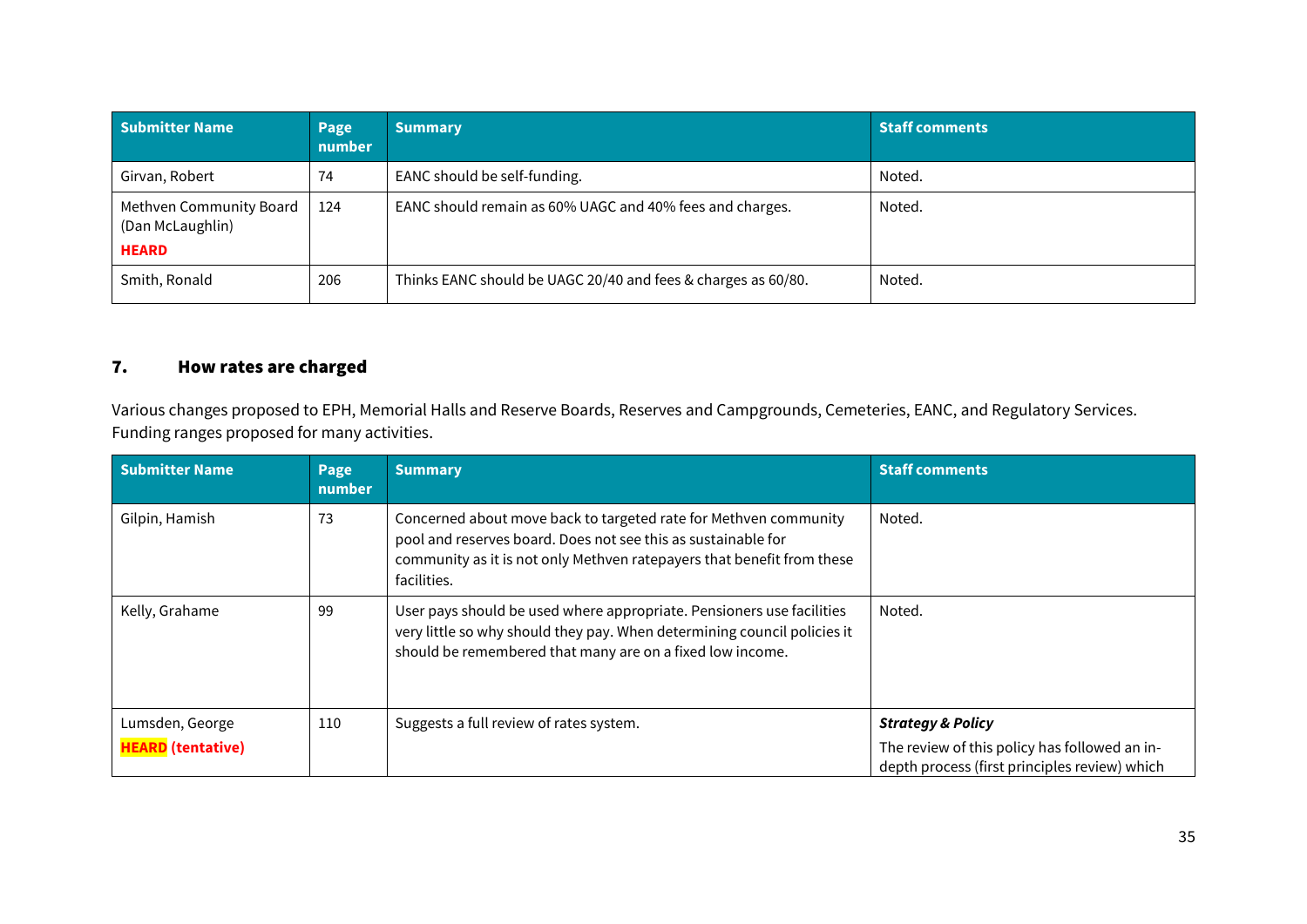| <b>Submitter Name</b>                                          | Page<br>number | <b>Summary</b>                                                                                                                                                                                                                                                                                                                                                                                                                                                                                           | <b>Staff comments</b>                                                                                                                                                                                                                                                                                                                                                                                                                                                                                                                                                                                                                                                                                                                |
|----------------------------------------------------------------|----------------|----------------------------------------------------------------------------------------------------------------------------------------------------------------------------------------------------------------------------------------------------------------------------------------------------------------------------------------------------------------------------------------------------------------------------------------------------------------------------------------------------------|--------------------------------------------------------------------------------------------------------------------------------------------------------------------------------------------------------------------------------------------------------------------------------------------------------------------------------------------------------------------------------------------------------------------------------------------------------------------------------------------------------------------------------------------------------------------------------------------------------------------------------------------------------------------------------------------------------------------------------------|
|                                                                |                |                                                                                                                                                                                                                                                                                                                                                                                                                                                                                                          | can be considered a full review of the rates<br>system.                                                                                                                                                                                                                                                                                                                                                                                                                                                                                                                                                                                                                                                                              |
| Malcolm, Mark<br><b>HEARD</b>                                  | 114            | Believes Council has a moral duty and financial ability to maintain<br>EANC, Memorial Halls and Reserve Boards, Community Services,<br>Regulatory Services, Environmental Health and Youth Council.<br>Supports boundary changes for Lake Hood.                                                                                                                                                                                                                                                          | Noted.                                                                                                                                                                                                                                                                                                                                                                                                                                                                                                                                                                                                                                                                                                                               |
| Methven Community Board<br>(Dan McLaughlin)<br><b>HEARD</b>    | 124            | States Methven hot pools should be included in the wastewater, solid<br>waste and business amenities.<br>Questions the reason for listing Methven Community Pool under MCB.<br>Community Grants and Funding should be 100% UAGC as it benefits all<br>in district.<br>Memorial Halls and Reserve Boards - unfair to use targeted rate when<br>everyone benefits. Suggests extending the Methven 'urban' rate to<br>include other Methven ratepayers as many of them are users (to help<br>with funding). | Opuke Thermal Pools & Spa will be included on<br>the wastewater network if it is connected to<br>the network. It will pay a rate for waste<br>collection and business amenities if it falls<br>within the targeted rating area. If not, Council<br>would have to change the area boundary.<br>Methven Community Pool and the Methven<br>community board share a similar area of<br>benefit, hence the same rating area is used to<br>fund both activities.<br>Support for community grants & funding<br>change is noted.<br>Submitter appears to favour a larger rating<br>area boundary for the Methven Memorial Hall<br>and Reserve Board. Submitter should provide<br>more information on their preferred boundary.<br>- R Sparks |
| Mt Hutt Memorial Hall<br>Heritage Centre (Martin<br>Nordquist) | 139            | As Board Chairman, requests reinstatement of \$25k targeted rate for Mt<br>Hutt Memorial Hall. Revenue stream through the targeted rate must<br>continue given the reliance on rental income and user charges.                                                                                                                                                                                                                                                                                           | \$20,000 was reinstated for the 20/21 year, but<br>no set amount is explicitly provided for in the<br>proposed R&FP, this will be addressed through<br>the LTP budget process.                                                                                                                                                                                                                                                                                                                                                                                                                                                                                                                                                       |